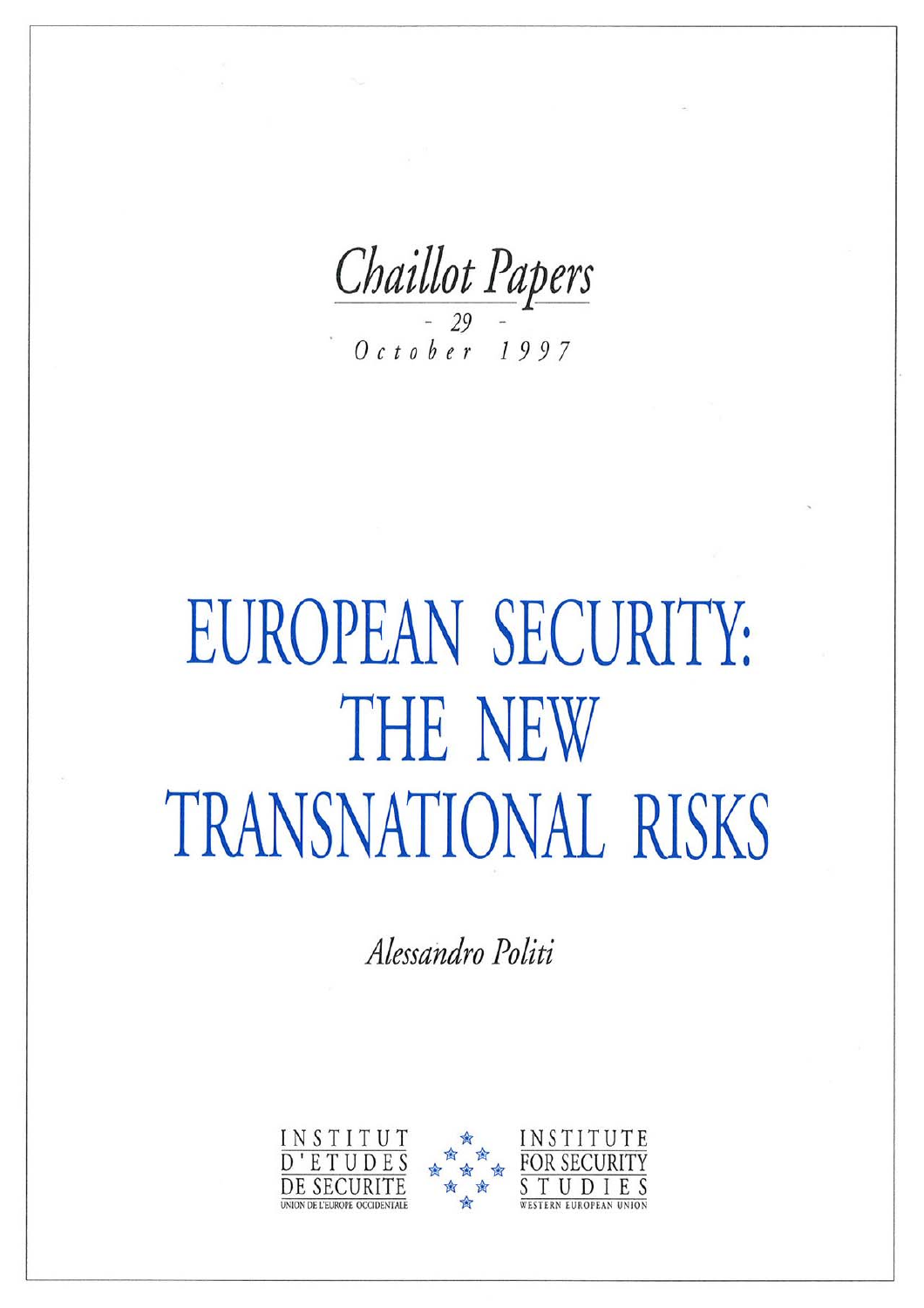# **EUROPEAN SECURITY: THE NEW TRANSNATIONAL RISKS**

#### **Alessandro Politi**

#### **October 1997**

© Institute for Security Studies of WEU 1997. All rights reserved. No part of this publication may be reproduced, stored in a retrieval system or transmitted in any form or by any means, electronic, mechanical, photo-copying, recording or otherwise without the prior permission of the Institute for Security Studies of WEU. ISSN 1017-7566

Published by the Institute for Security Studies of Western European Union and printed in Alençon, France, by the Imprimerie Alençonnaise.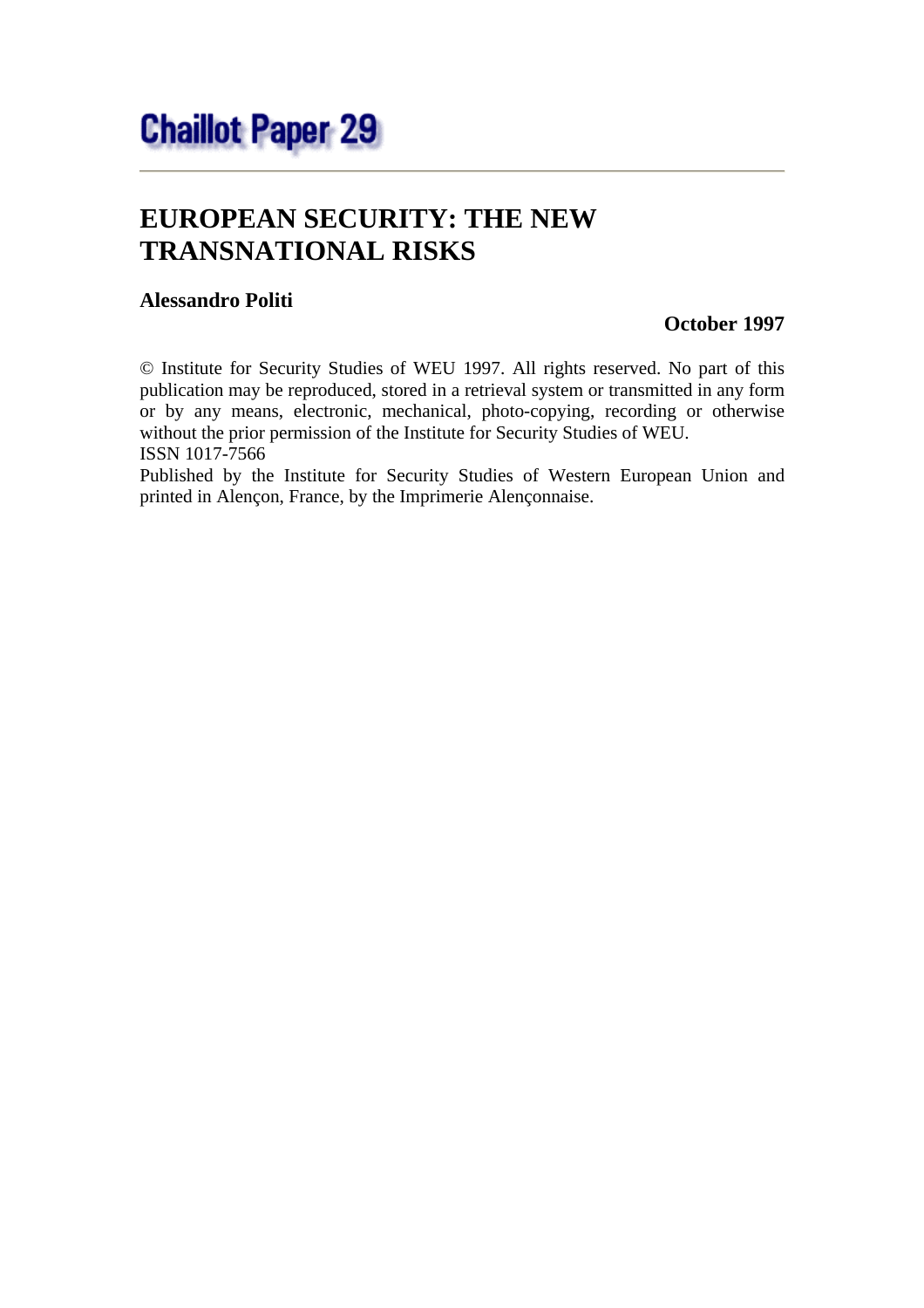### **CONTENTS**

#### **Preface**

#### **Abbreviations**

#### **Summary**

#### **Introduction**

#### **The strategic relevance of the new risks**

 The problem of definitions The link between internal and external security in an integrated Europe Multidimensional security and its implications

#### **Transnational organized crime and drug trafficking**

 Drug trafficking Transnational organized crime and nuclear smuggling Drug geopolitics and international security Drugs, armed struggle and covert operations Computer crime and money laundering

#### **International terrorism**

 Deregulation and delocalization of terrorism International terrorism and WMD

#### **The institutional debate**

 'Ad hockery' and intergovernmentalism Europol, Schengen, Maastricht and Amsterdam Terrorism and the global debate Work in other forums

#### **The potential contribution of multinational military means**

 Multidimensional security and unidimensional responses Possible guidelines for military assistance Military support in the fight against the new risks

#### **Conclusion**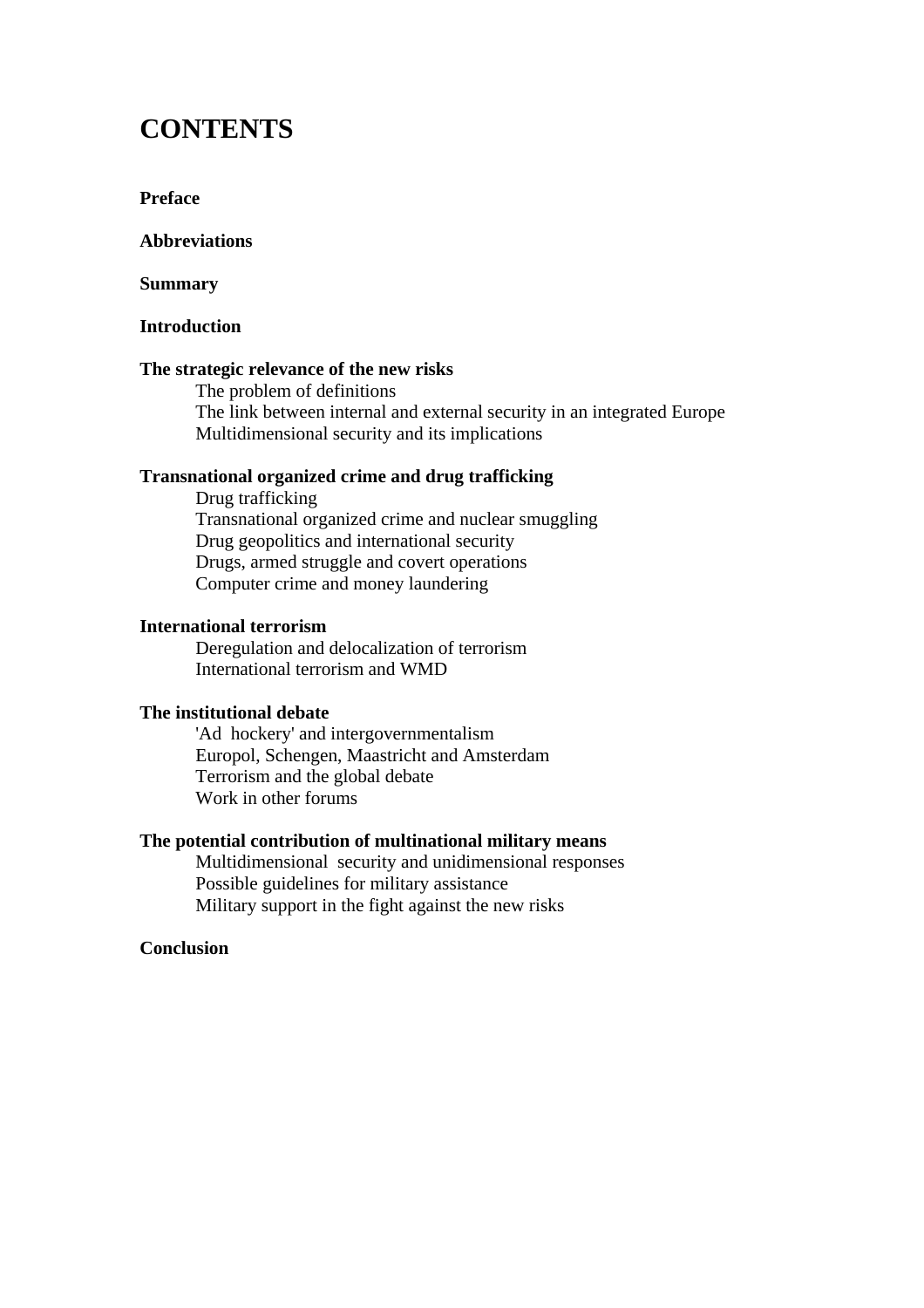## **PREFACE**

Broad security has become a self-explanatory concept in these times of transition which affect every country with the end of the Cold War and the advent of 'cyberworld'. The multi-disciplinary approach to security is nothing new; its globalization is. The combination has radically altered the signposts of human cohabitation. The terms of the social contract between the citizen and the state have been altered, as transnational phenomena multiply.

The rules of the game, nationally and internationally, are nowadays common to every country, big or small, to the north or the south of any imaginary line, and the need for world governance (rather than a world government) is shared by all. Among the new factors that transcend boundaries and erode national cohesion, the most perilous are the so-called 'new risks': illegal drug trafficking, international organized crime and terrorism. Contrary to other global challenges (the communications revolution, water shortages, access to energy resources, financial flows, environmental concerns) they call directly into question the very authority of the state, and are therefore potentially, if not openly, subversive.

The European integration process is finally tackling the new threats head-on in 'thirdpillar' cooperation between judicial and law enforcement authorities, which have finally accepted the need to pool their constitutional prerogatives in order to preserve them. The enlargement process and increasing cooperation with other neighbouring regions have set this requirement at the top of many international agendas.

The Institute felt that WEU, in its capacity as a politico-military organization, ought to be considered as a possibly useful complementary instrument for both of these processes, in their institution-building configuration. Alessandro Politi, after devoting three years to these and other new challenges to European security, has left as his legacy to the Institute a paper that represents the result of his research and of a seminar convened in Paris on 13-14 March 1997. Its comprehensive approach and 'grand strategy' setting justify, we feel, its publication as a *Chaillot Paper*; they are a contribution to the further comprehension of these essential components of European security equations.

**Guido Lenzi Paris, October 1997**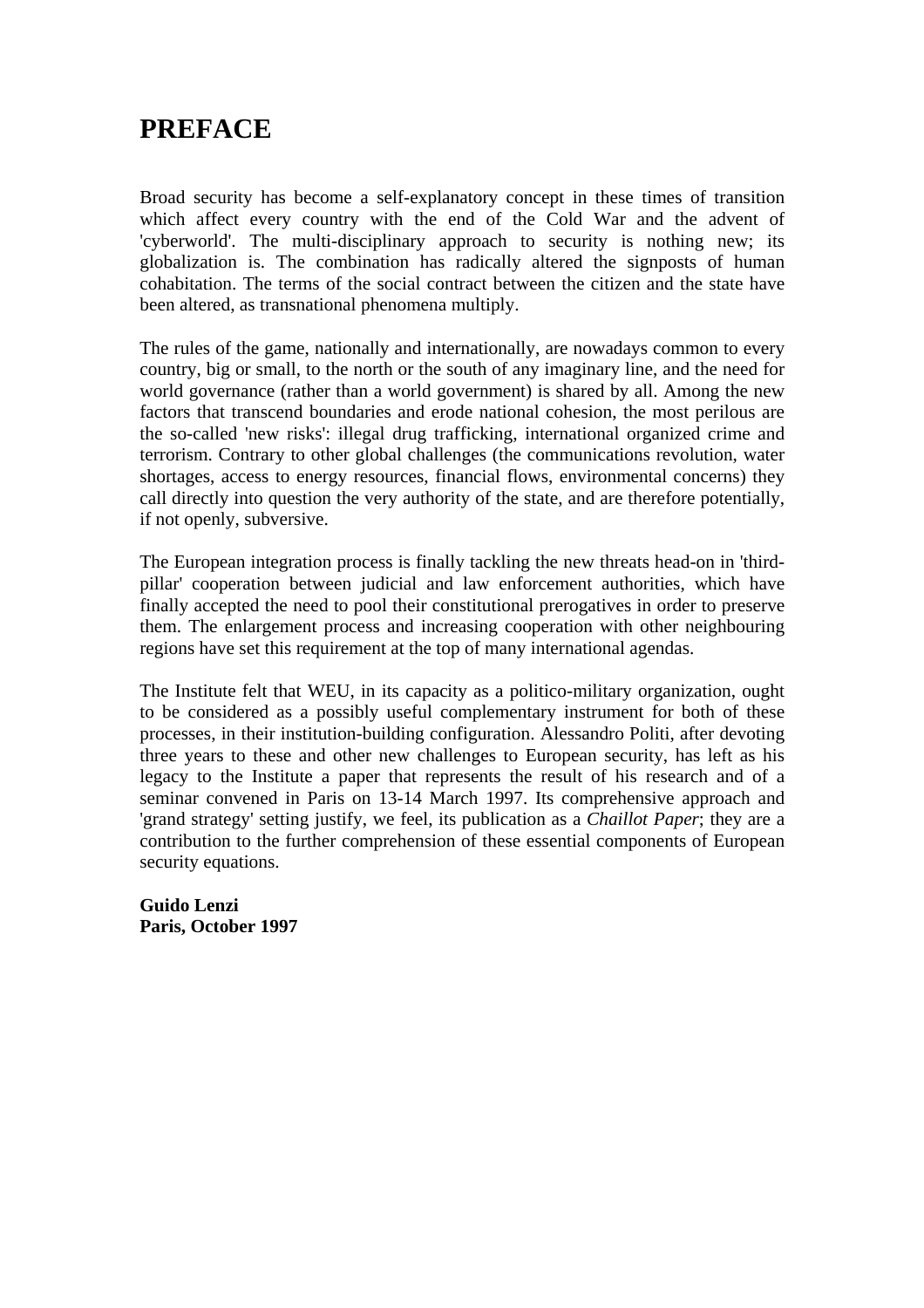# **ABBREVIATIONS**

| <b>AIS</b>        | Armée Islamique du Salut (Islamic Salvation Army)               |
|-------------------|-----------------------------------------------------------------|
| AIZ               | Anti Imperialistischen Zellen (Anti-Imperialist Cells, Germany) |
|                   | bn billion                                                      |
| <b>BR</b>         | Brigate Rosse (Red Brigades, Italy)                             |
| C <sub>4</sub> I  | Command, Control, Communications, Computers and                 |
|                   | Information                                                     |
| <b>CATF</b>       | Chemical Action Task Force (G7)                                 |
| <b>CEEC</b>       | <b>Central and Eastern European Countries</b>                   |
| <b>CELAD</b>      | Comité Européen pour la Lutte Anti Drogues - European           |
|                   | Committee for the Fight Against Drugs                           |
| <b>CFSP</b>       | Common Foreign and Security Policy                              |
| <b>CIA</b>        | Central Intelligence Agency (US)                                |
| <b>CIS</b>        | <b>Community of Independent States</b>                          |
| <b>COREPER</b>    | Committee of Permanent Representatives (Comite des              |
|                   | Représentants Permanents)                                       |
| <b>COTS</b>       | commercial off-the-shelf                                        |
| <b>CSIS</b>       | Center for Strategic and International Studies (US)             |
| CW                | <b>Chemical Warfare</b>                                         |
| <b>DEA</b>        | Drug Enforcement Administration (US)                            |
| <b>DERA</b>       | Defence Establishment Research Agency (UK)                      |
| <b>DND</b>        | Division Narcotic Drugs (UN)                                    |
| DoD               | Department of Defense (US)                                      |
| EC                | European Commission or European Community                       |
| <b>ECJ</b>        | European Court of Justice                                       |
| <b>EDU</b>        | European Drugs intelligence Unit                                |
| <b>EIS</b>        | <b>European Information System</b>                              |
| <b>EMU</b>        | <b>European Monetary Union</b>                                  |
| <b>EOD</b>        | European Observatory on Drugs                                   |
| EP                | European Parliament                                             |
| <b>EPC</b>        | <b>European Political Cooperation</b>                           |
| <b>ESM</b>        | <b>Electronic Support Measures</b>                              |
| <b>ETA</b>        | Euzkadi Ta Askatasuna (Freedom and Fatherland, Spain)           |
| EU                | European Union                                                  |
| <b>EUROMARFOR</b> | European Maritime Force                                         |
| <b>FATF</b>       | Financial Action Task Force (G7)                                |
| <b>FAWEU</b>      | <b>Forces Answerable to WEU</b>                                 |
| <b>FBI</b>        | Federal Bureau of Investigation (US)                            |
| Fed               | <b>US Federal Bank</b>                                          |
| FinCEN            | Financial Crimes Enforcement Network (US)                       |
| <b>FIS</b>        | Front Islamique du Salut (Islamic Salvation Front, Algeria)     |
| <b>FPM</b>        | Forza di Protezione Multinazionale (Multinational Protection    |
|                   | Force (Albania))                                                |
| <b>FRG</b>        | <b>Federal Republic of Germany</b>                              |
| <b>FSU</b>        | <b>Former Soviet Union</b>                                      |
| <b>GAFI</b>       | Groupe d'Action Financière                                      |
| <b>GIA</b>        | Groupe Islamique Armé (Armed Islamic Group, Algeria)            |
| <b>GNP</b>        | <b>Gross National Product</b>                                   |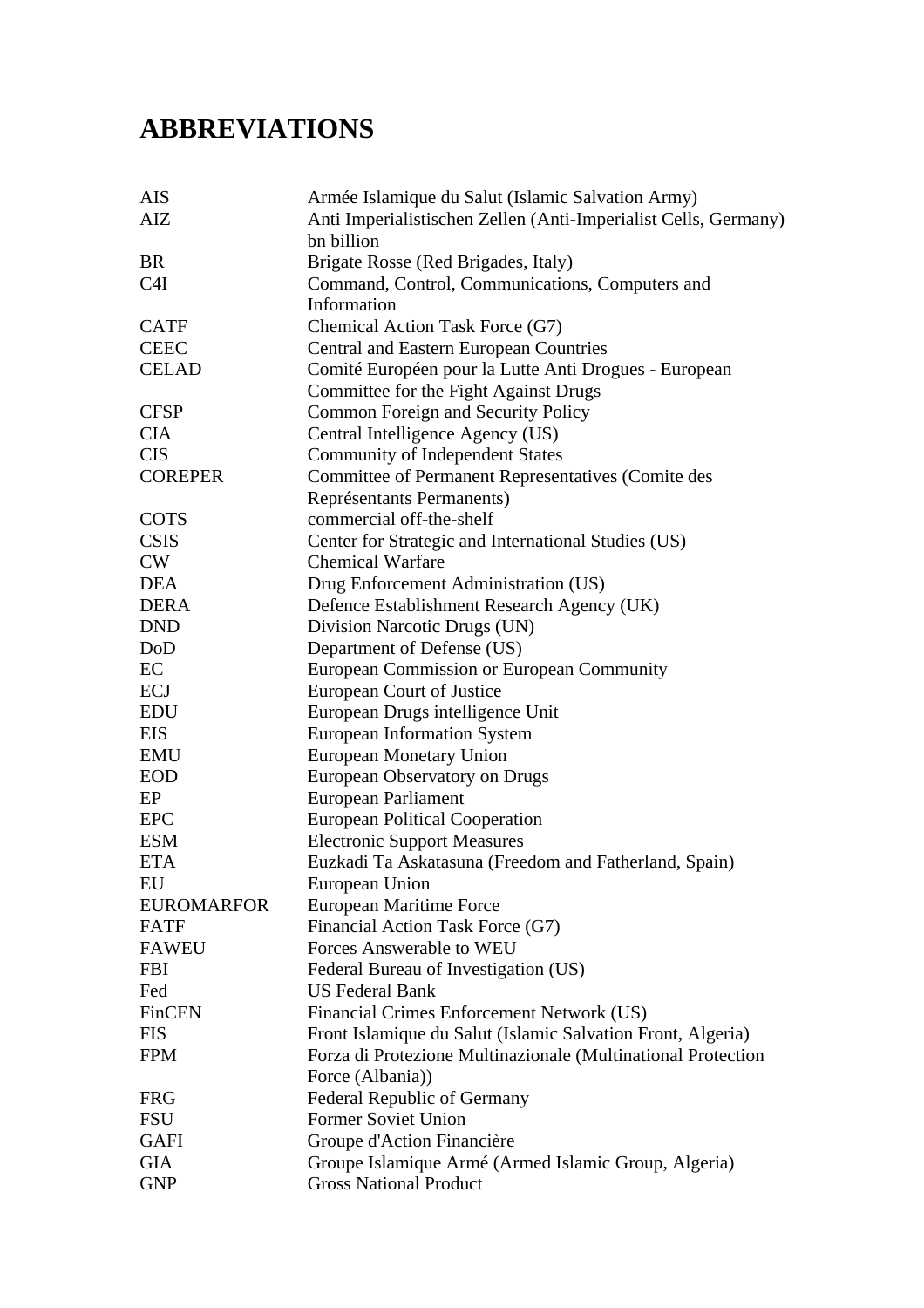| <b>IAEA</b>   | <b>International Atomic Energy Agency</b>                    |
|---------------|--------------------------------------------------------------|
| <b>IFOR</b>   | <b>Implementation Force</b>                                  |
| <b>IGC</b>    | Intergovernmental Conference (EU)                            |
| <b>IMF</b>    | <b>International Monetary Fund</b>                           |
| <b>INCB</b>   | International Narcotics Control Board (UN)                   |
| <b>INSCR</b>  | <b>International Narcotics Strategy Control Report (US)</b>  |
| <b>IPTF</b>   | International Police Task Force (UN)                         |
| <b>ISI</b>    | Inter Services Intelligence (Pakistan)                       |
| IW            | <b>Information Warfare</b>                                   |
| <b>JHA</b>    | Justice and Home Affairs cooperation                         |
| <b>JINSA</b>  | Jewish Institute for National Security Affairs               |
| <b>JTF</b>    | <b>Joint Task Force</b>                                      |
| <b>KGB</b>    | Komitiet Gosudarstvennoe Beznopazost, Committee for the      |
|               | Protection of the State, Soviet civil intelligence and       |
|               | counterintelligence agency                                   |
| <b>LIC</b>    | Low Intensity Conflict                                       |
| <b>MACA</b>   | Military Assistance to Civil Authorities                     |
| MAG92         | <b>Customs Mutual Assistance Group 1992</b>                  |
| <b>MAG</b>    | <b>Customs Mutual Assistance Group</b>                       |
| <b>MDG</b>    | <b>Military Delegates Group</b>                              |
| <b>MNF</b>    | <b>Multinational Force</b>                                   |
| MoU           | Memorandum of Understanding                                  |
| <b>MPA</b>    | <b>Maritime Patrol Aircraft</b>                              |
| <b>MVD</b>    | Soviet/Russian Ministry of the Interior                      |
| <b>NAA</b>    | <b>North Atlantic Assembly</b>                               |
| <b>NAFTA</b>  | North American Free Trade Agreement                          |
| NGO n         | on-governmental organization                                 |
| <b>NPA</b>    | New People's Army (Philippines)                              |
| <b>OAS</b>    | <b>Organization of American States</b>                       |
| <b>OAU</b>    | Organization for African Unity                               |
| <b>OECD</b>   | Organization for Economic Cooperation and Development        |
| <b>OICS</b>   | Organe International de contrôle des stupéfiants             |
| <b>OIPC</b>   | Organization Internationale de Police Criminelle or Interpol |
| <b>OSC</b>    | <b>Organized Systemic Crime</b>                              |
| <b>OSINT</b>  | Open Source Intelligence                                     |
| <b>PKK</b>    | Kurdish Workers' Party (Turkey)                              |
| <b>PMG</b>    | Political-Military Group                                     |
| <b>PNUCID</b> | Programme des Nations Unies pour le Contrôle International   |
|               | des Drogues                                                  |
| POC           | Point of Contact                                             |
| <b>PS</b>     | Polizia di Stato (State Police, Italy)                       |
| <b>PSO</b>    | <b>Peace Support Operation</b>                               |
| <b>PWGT</b>   | Police Working Group on Terrorism                            |
| R&E           | Research and Engineering                                     |
| <b>RAF</b>    | Rote Armee Fraktion (Red Army Fraction, Germany)             |
| <b>ROE</b>    | <b>Rules of Engagement</b>                                   |
| SAS           | Special Air Service (UK)                                     |
| SCU           | Sacra Corona Unita (Holy United Crown, Italy)                |
| <b>SDECE</b>  | Service de Documentation Extérieure et de Contre-Espionnage  |
| <b>SEA</b>    | Single European Act                                          |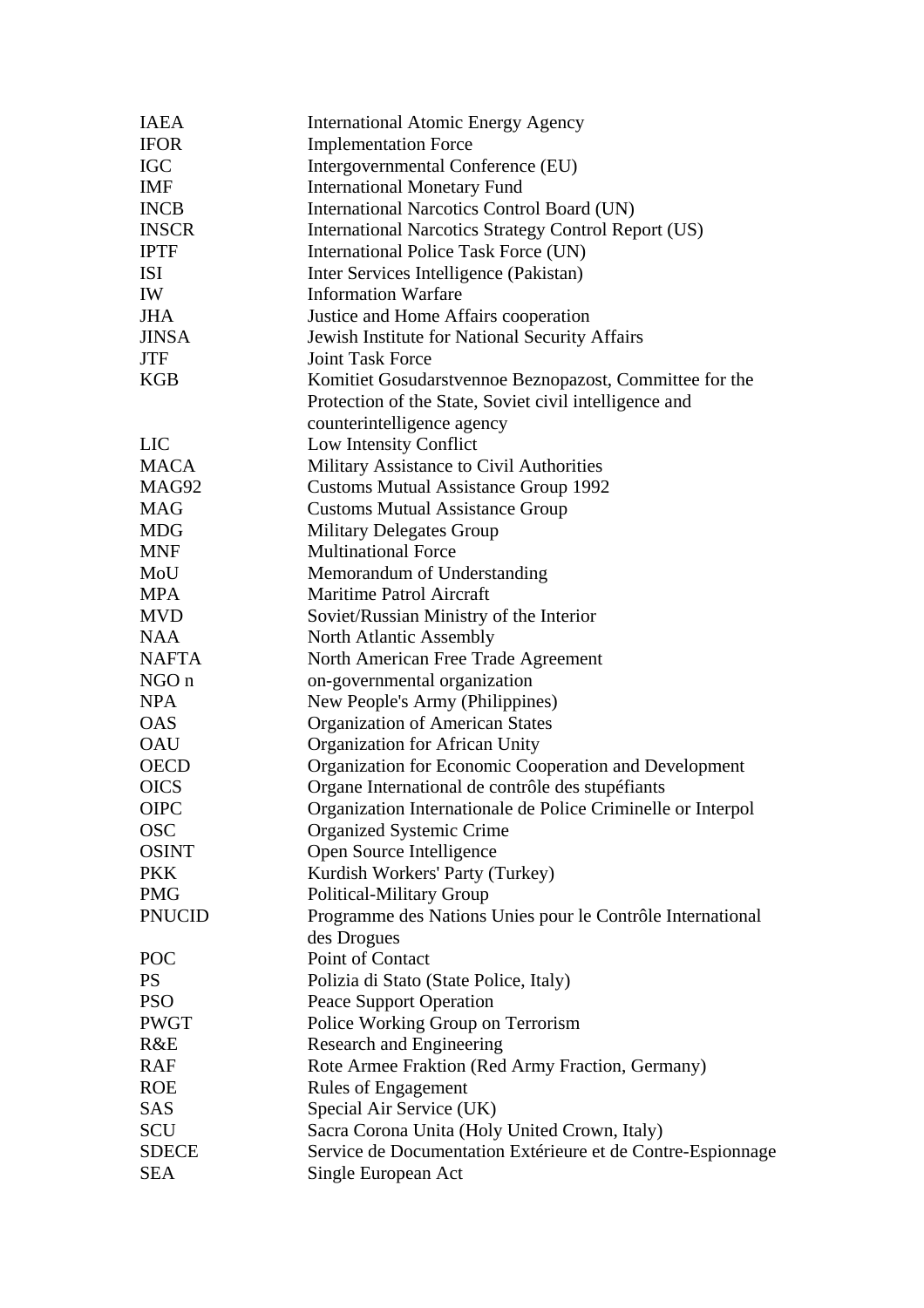| <b>SEC</b>      | Securities and Exchange Commission                          |
|-----------------|-------------------------------------------------------------|
| <b>SEM</b>      | Single European Market                                      |
| <b>SIS</b>      | <b>Schengen Information System</b>                          |
| SL              | Sendero Luminoso (Shining Path, Peru)                       |
| <b>SLORC</b>    | State Law and Order Restoration Council (Burma)             |
| <b>TEC</b>      | Treaty of the European Community                            |
| <b>TEU</b>      | Treaty on European Union (Maastricht Treaty)                |
| TF              | <b>Task Force</b>                                           |
| <b>TREVI</b>    | Terrorism, Radicalism, Extremism and International Violence |
| <b>TTLE</b>     | Tamil Tigers for the Liberation of Eelam (Sri Lanka)        |
| <b>UN</b>       | <b>United Nations</b>                                       |
| <b>UNCLOS</b>   | UN Convention on the Law of the Sea                         |
| <b>UNDCP</b>    | UN international Drugs Control Programme                    |
| <b>UNFDAC</b>   | UN Fund for Drug Abuse Control                              |
| <b>UNO</b>      | <b>United Nations Organization</b>                          |
| <b>UNPROFOR</b> | <b>UN Protection Force</b>                                  |
| <b>UNSC</b>     | <b>United Nations Security Council</b>                      |
| <b>US</b>       | <b>United States</b>                                        |
| <b>USAID</b>    | US Agency for International Development                     |
| <b>USIA</b>     | <b>US Information Agency</b>                                |
| <b>USSR</b>     | Union of Soviet Socialist Republics                         |
| <b>WCO</b>      | <b>World Customs Organization</b>                           |
| WG              | <b>Working Group</b>                                        |
| <b>WMD</b>      | <b>Weapons of Mass Destruction</b>                          |
|                 |                                                             |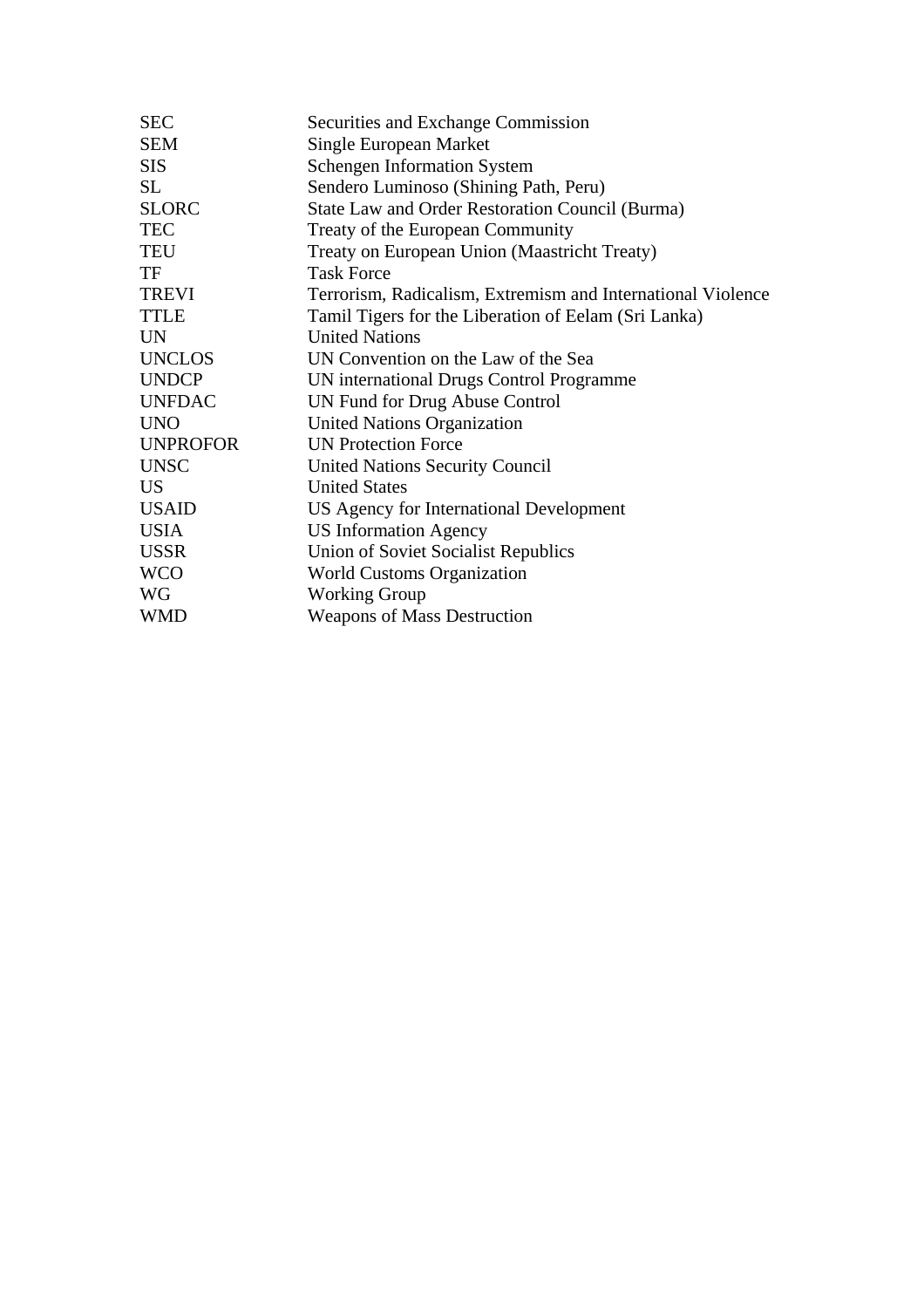# **SUMMARY**

Transnational organized crime, drug trafficking and international terrorism should today be seen as major challenges to European security. These 'new risks' affect all countries, calling into question the authority of the state itself.

The freedom of movement allowed within the European Union has blurred the distinction between internal and transnational security. A broad concept of security is now needed in which force is just one of the means employed. Complex modern societies are vulnerable in many ways, and unable by themselves to control key aspects of their sovereignty, while on the other hand supranational actors now have resources that were once the preserve of nation-states alone.

Five aspects of transnational organized crime and drug trafficking are strategically relevant: the close interconnection between these two risks, nuclear smuggling, drugs geostrategy and political disorder, drugs and insurgent movements, and computer crime and money laundering.

In the recent past, international terrorism has been responsible for far fewer casualties than organized crime and drug trafficking, yet from a political perspective it is viewed as a global issue whose potential, in terms of the diffusion of power and its spread to organized criminal groups, is worrying. Globalization of communications, transport and resources, including weapons, means that international terrorists can combine their efforts yet remain elusive.

At the institutional level, European cooperation in Justice and Home Affairs, despite progress made since the early 1970s in the creation of collaborative networks and international legislation, and most recently at the European Council in Amsterdam in June this year, has a long way to go, not least because of the political sensitivity of these issues. And there are divergences between Europe and the United States on how to deal with terrorism.

In a multidimensional security environment it makes sense to use military assets, under certain clearly defined conditions, in addition to the police, yet there has been a marked absence of the military from multilateral policing. Military support to law enforcement is an issue that falls naturally within the EU-WEU framework, and indeed WEU has already started to tackle the problem. What is now needed is a clear functional relationship between WEU and the EU.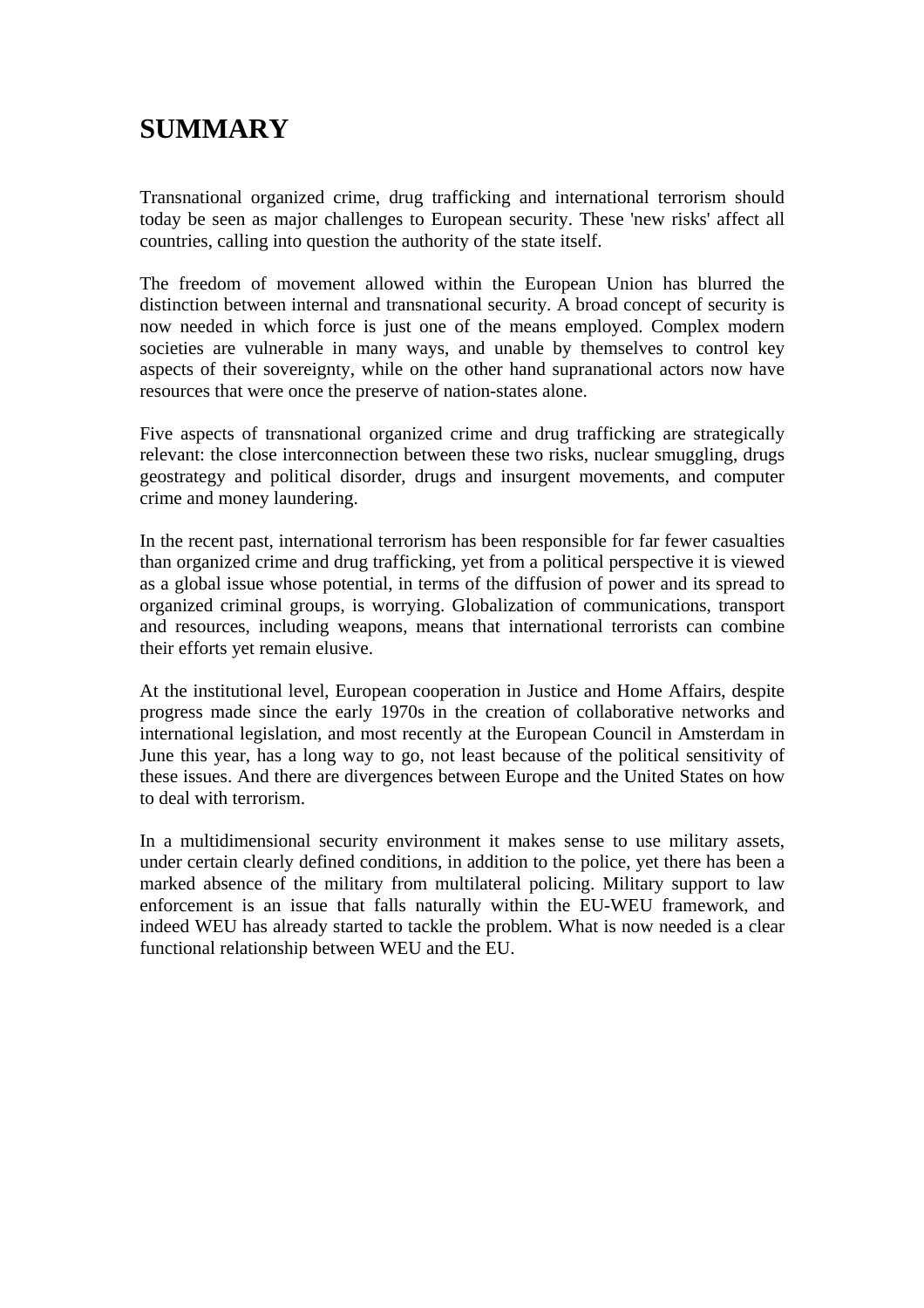# **INTRODUCTION**

The terms transnational organized crime, illicit drug trafficking and international terrorism are today frequently used in connection with international security or stability, and are often described as 'new risks' or 'non-traditional risks'. The proliferation of weapons of mass destruction (WMD) might also be listed, but in this paper it will not be considered separately; it will, however, be included, as an additional element of insecurity, in the discussion of organized crime and terrorism.

These three risks are not new *per se*; what is new is the consideration that they should be accorded, because they have become much more important than before. Most people feel intuitively that there is a connection between these risks and security, at both the international and national level. There is, however, inadequate explanation of their relevance at a higher, strategic level.

More often than not, the relevance of these risks is viewed from a national law enforcement standpoint, rather than from the perspective of the needs of international security, although they affect both national and collective grand strategies. At the national level, the nature, effects and implications of these risks have at least been more accurately measured and in general better defined, if not always satisfactorily dealt with through legislation. From a wider political point of view, the issues raised by the new risks have acquired a high salience, because they affect efforts to build a new world order, or at least to manage the present transition. In this paper, these risks are considered to be major challenges for five reasons.

In the first instance, the authority of the state itself is called into question by, principally, transnational organized crime and drug trafficking, and to a lesser extent by international terrorism. The nation-state is already eroded by different factors, downward at the local level and upward at the global level, but the evolution towards new forms of government should not become the prey to forces that will destroy every political, social and cultural *acquis*. In Western Europe in particular, the process of European integration exposes national governments to transformations that make them more sensitive to the new risks.

Secondly, the establishment of democratic governance is a very high stake in the new democracies and developing countries. This evolution is particularly vulnerable to these new risks. If these countries fail to make the transition, the price paid by the more developed ones will be more violence, drugs, illegal immigration within their own borders and more money, resources and human lives spent in humanitarian and peacekeeping missions, in an attempt to alleviate the effects of international neglect. The examples of Albania and failing nations are particularly striking.

Thirdly, the new risks affect all countries. Transnational organized crime and illicit drug trafficking are especially pervasive: no country is immune. Transnational organized crime is also to be blamed for much illegal immigration, which in many cases might be more aptly described as human trafficking or a new form of slavery. Nevertheless, the political debate attempts to distinguish between governments that try to comply with commonly agreed international rules and those that do not. The resulting categories, like 'narco-state' or 'rogue state', capture part of the picture, but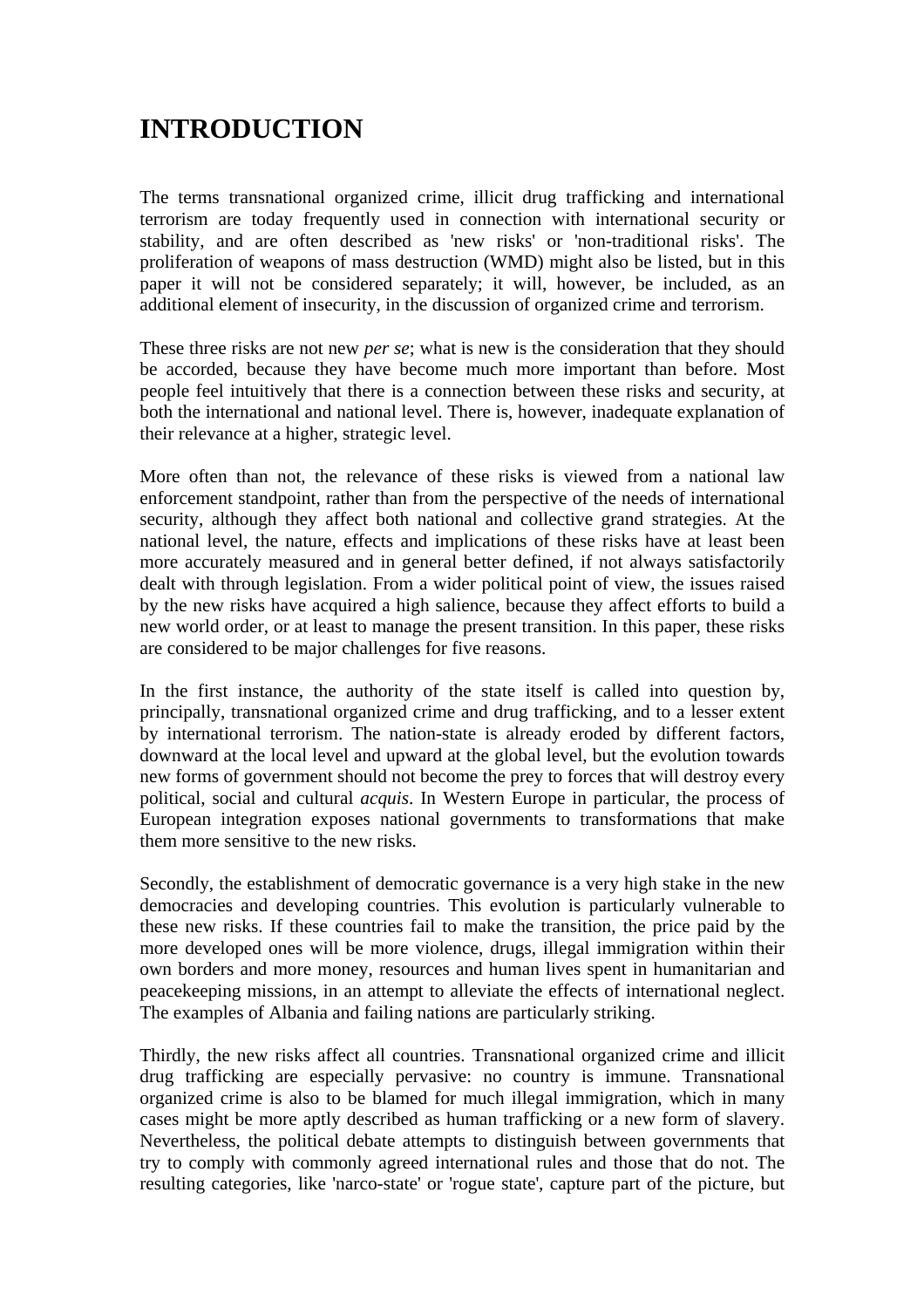are fraught with ambiguities.<sup>(1)</sup> The danger is that such categorization produces more divisions among developed and developing countries, and that it may be used as a propaganda tool rather than lead to useful assessments.

Fourthly, these risks directly affect the common citizen and consequently his political choices. Voters and governments that are obsessed with security are not likely to make rational and tolerant choices.

Finally, the strategic relevance of new risks is being increasingly underlined by global forums like the UN (UN Naples summit on transnational organized crime in 1994), the G7/P8 (from the Halifax declaration in 1991 onwards) and by security organizations like WEU, whose Petersberg tasks (1992) are set in the wider context of a security concept shared by all WEU countries.

Rather than attempt to provide clear-cut, all-encompassing answers, the paper will limit itself to exploring the possibility of using military means to assist law enforcement. In this field, WEU potentially has a specific contribution to make to the enhancement of the overall security of European citizenry by using, at the multinational level, military assets to assist national and international law enforcement operations. Although fully accepting the view that prevention is even more important than repression, the study will concentrate its attention on this specific aspect of military assistance to civil authorities (MACA) against these three new major risks. The use of military assets can only be envisaged as a closely supervised, limited, specialized and cost-effective contribution to law enforcement and crime prevention. It should be developed according to the requirements formulated by law enforcement bodies, within the logic of a European judicial space and without jeopardizing the separation of powers, or encroaching on existing law enforcement functions, or implying a 'militarization' of internal security. Its main goal is simply to strengthen the defence of democracies using means that are democratically accountable and observe the rule of law.

The objectives of this study are:

- to see whether, why and how a link can be established, at the level of grand strategy, between risks that are perceived to be mainly internal (i.e., national) and the wider multidimensional security context;

- to consider how these risks affect European security, while trying to distinguish the different degrees of danger that they represent at the strategic level, and the various types of interaction between them;

- to summarize the political and institutional debate on these risks in the context of European security. Special attention will be devoted to developments aimed at greater coordination between law enforcement and military forces;

- to propose ways of enhancing multilateral military cooperation with law enforcement agencies within the present European security arrangements. Precise guidelines for this cooperation in specific domains will be put forward.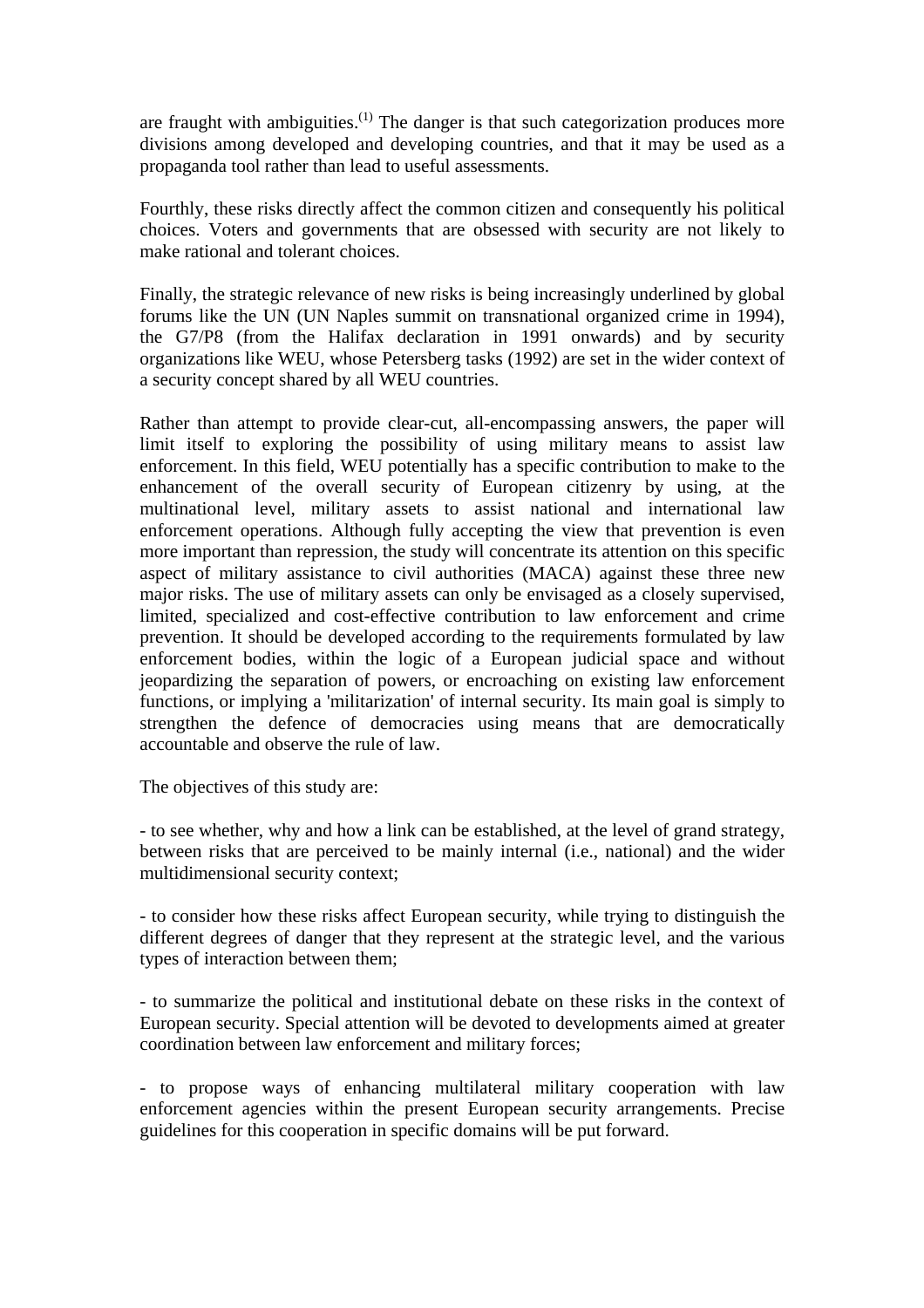# **THE STRATEGIC RELEVANCE OF THE NEW RISKS**

#### **The problem of definitions**

As there is a lack of consensus, on both the nature of the risks and the degree of international cooperation, in the international community, it is necessary to propose some definitions. Since there are several controversial definitions of each of these new risks, the paper will limit itself to those that are the most useful for research.

Academics, jurists and police forces are far from agreeing on the definition of transnational organized crime.<sup>(2)</sup> There are, however, four elements in the definition of organized crime on which a large majority of authors agree: the existence of an organized, stable hierarchy; the acquisition of profits through crime; the use of force and intimidation; and recourse to corruption in order to maintain impunity.

The paper will use the definition adopted in 1993 by the European Union's Ad Hoc Group on Organized Crime and then presented to the EU Council: 'Organized crime is present whenever two or more persons are involved in a common criminal project, for a prolonged or unspecified period of time, in order to obtain power and profits and where to the single associate are assigned tasks to carry out within the organization: (1) through business or connected business activities; (2) using violence or intimidation; (3) influencing politics, media, economy, government or the judiciary, through the control of a determined territory, if necessary, in order to commit the planned crimes that, from a collective or individual point of view, must be considered serious crimes. $(3)$ 

Appended to this definition, which is not a common EU definition but represents important progress, was a table of eleven characteristics for use during the preparation of EU reports on organized crime and in pinpointing this phenomenon more easily at the international level. They are: (1) collaboration among more than two people; (2) among whom there is a distribution of tasks; (3) who operate for a long or unspecified time; (4) operate under a certain discipline and control; (5) are suspected of serious crimes; (6) operate at international level; (7) use violence and other means of intimidation; (8) use commercial or pseudo-commercial structures; (9) launder money; (10) exercise their influence on politics, media, public administration or in the economic field; (11) seek profit and power. If a criminal group displays at least six of these characteristics, among which are necessarily included (1), (5) and (11), it can be considered to be involved in organized crime. $(4)$ 

These definitions should be considered in the light of police operational, judicial and criminological experience, where three dynamic stages of structural adaptation in the development of a criminal network can be distinguished:

- (1) an initial accumulation of revenue from crimes that favour the creation of illegal financial assets (e.g. crimes against property, extortion, abduction);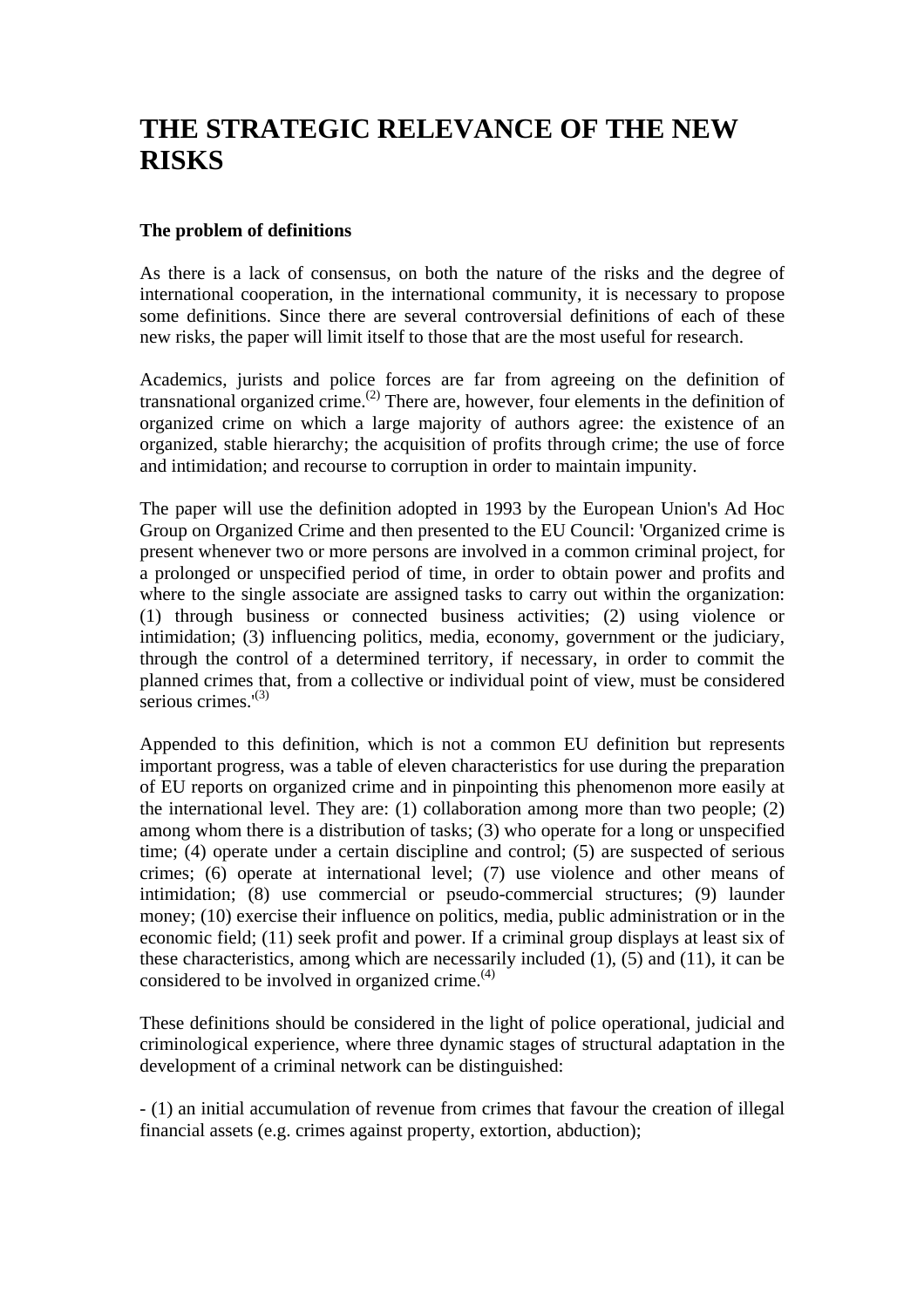- (2) illicit trafficking (money previously accumulated is used to gain access to illegal commercial circuits - tobacco, drugs, firearms, stolen vehicles), starting from marginal sectors or areas not yet covered by competitors;

- (3) the final phase, that of the criminal enterprise, where excess revenue from the current management of illegal trade is laundered or reinvested in formally lawful activities. As the criminal entrepreneur has at his disposal virtually unlimited funding, making a profit from the lawful business is not a stringent requirement.<sup> $(5)$ </sup>

For the practical purposes of this study, the above-mentioned definition and table of reference agreed by the EU Ad Hoc Group on Organized Crime, in conjunction with the three stages referred to, are adopted.<sup> $(6)$ </sup> Special attention will be devoted to aspects of organized crime that directly affect state sovereignty, including the illegal and illegitimate services that organized crime can provide in competition with government.(7)

Concerning illegal drug trafficking, for the purposes of the paper it will be called simply drug trafficking. The study makes no attempt to develop the current debate on what constitutes an illegal drug, why such drugs should remain illegal, and whether legalization of drugs would significantly reduce the crime associated with them. It will consider illegal those drugs considered as such by the majority of EU governments, knowing that some notable exceptions in legal practice or in actual law enforcement priorities in some countries create political problems and difficulties of implementation.<sup>(8)</sup> It must be added, however, that the author assumes that while prevention and the reduction of demand are fundamental, repressive measures remain an indispensable complement.

Terrorism is another phenomenon that is difficult to define, because there are obvious political and operational difficulties concerning the arrest and extradition of terrorists. The fact that one can also speak of international terrorism does not simplify the task, although in practical matters cooperation can nevertheless be significant.<sup> $(9)$ </sup>

Probably the best known definitions are those employed by the US Department of State, $(10)$  which are worthwhile quoting because they are used in a yearly public assessment on global terrorism:

- ' The term "terrorism" means premeditated, politically motivated violence perpetrated against noncombatant<sup>(11)</sup> targets by subnational groups or clandestine agents, usually intended to influence an audience.

- The term "international terrorism" means terrorism involving citizens or the territory of more than one country.

- The term "terrorist group" means any group practising, or having significant subgroups that practise, international terrorism.'

The definition adopted will be that proposed by L. R. Beres, which uses the twin criteria of just cause and just means to distinguish between rightful recourse to insurgent force and unlawful terrorism.<sup> $(12)$ </sup> As in the past, the just cause of political violence can always be argued, but the just means are quite clearly defined by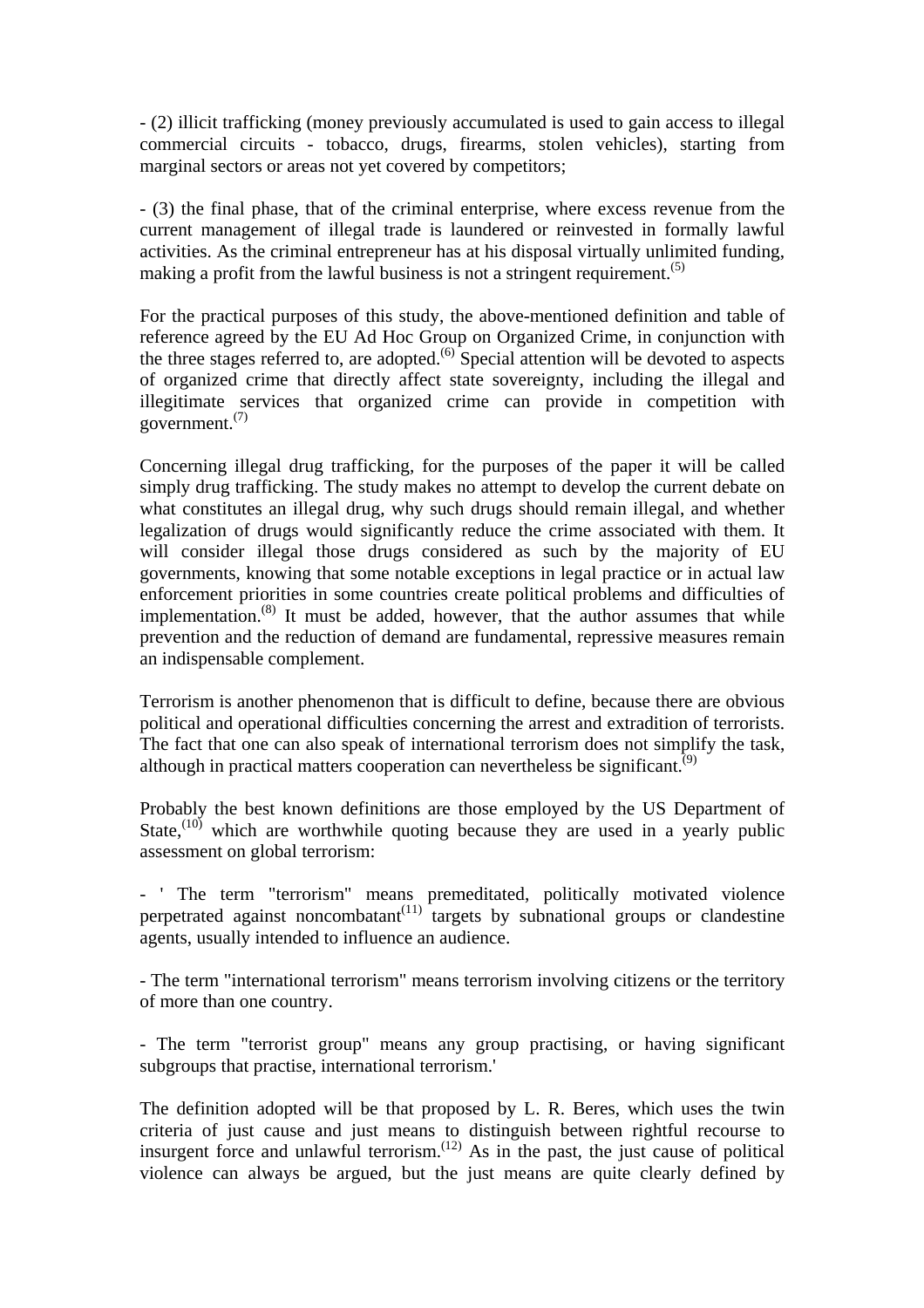international law both for regular and irregular forces. Terrorism is unlawful because the methods used fail to satisfy the criterion of just means (i.e., whenever the use of force is indiscriminate, disproportionate and/or beyond the codified boundaries of military necessity). Any group violating these norms would be guilty of war crimes and possibly even of crimes against humanity.

Further clarification of the term international terrorism is needed. In the wider debate it is often a very inadequate and confusing shorthand expression that covers different phenomena whose degree of political and moral unacceptableness can vary considerably.

To distinguish better the various international dimensions of terrorism, one must start from its domestic dimension and then look at the international aspects. In this paper, seven types of terrorist or terrorist-like situations are distinguished:

(1) domestic terrorism, endemic terrorism and civil war;  $(13)$ 

(2) international implications of domestic/endemic terrorism and civil war; $(14)$ 

(3) international spillover of domestic/endemic terrorism/civil war: $(15)$ 

(4) international support to domestic/endemic terrorism/ civil war;  $(16)$ 

(5) international state sponsorship of domestic, endemic terrorism or civil war; $(17)$ 

(6) international terrorism proper: in this case citizens of one country carry out attacks in countries other than the theatre of civil confrontation and/or against citizens who are neither within that theatre nor in countries adjacent to it;  $(18)$ 

(7) covert operations: this denomination includes state-sponsored assassination of selected individuals whose political, or military research activities are considered dangerous, or because they are retaliatory targets.<sup>(19)</sup>

The reader will see in the third chapter that these categories help in assessing the nature and effects of international terrorism in a much more realistic way.

#### **The link between internal and external security in an integrated Europe**

The idea of a link between internal and external security is a logical consequence of the process of European integration, because the increased freedom of movement allowed by the single European market has made the distinction between the two increasingly tenuous. Two documents reflect this change fairly well.

During the 1995 Madrid ministerial meeting, all the countries of the WEU family explicitly drew attention to these new security factors:

'I.A.9 This new security framework is based on a broad concept of security.

I.B.1.19 . . . but also because Europe's prosperity and its position in world affairs depend on free and orderly conditions for international economic intercourse and on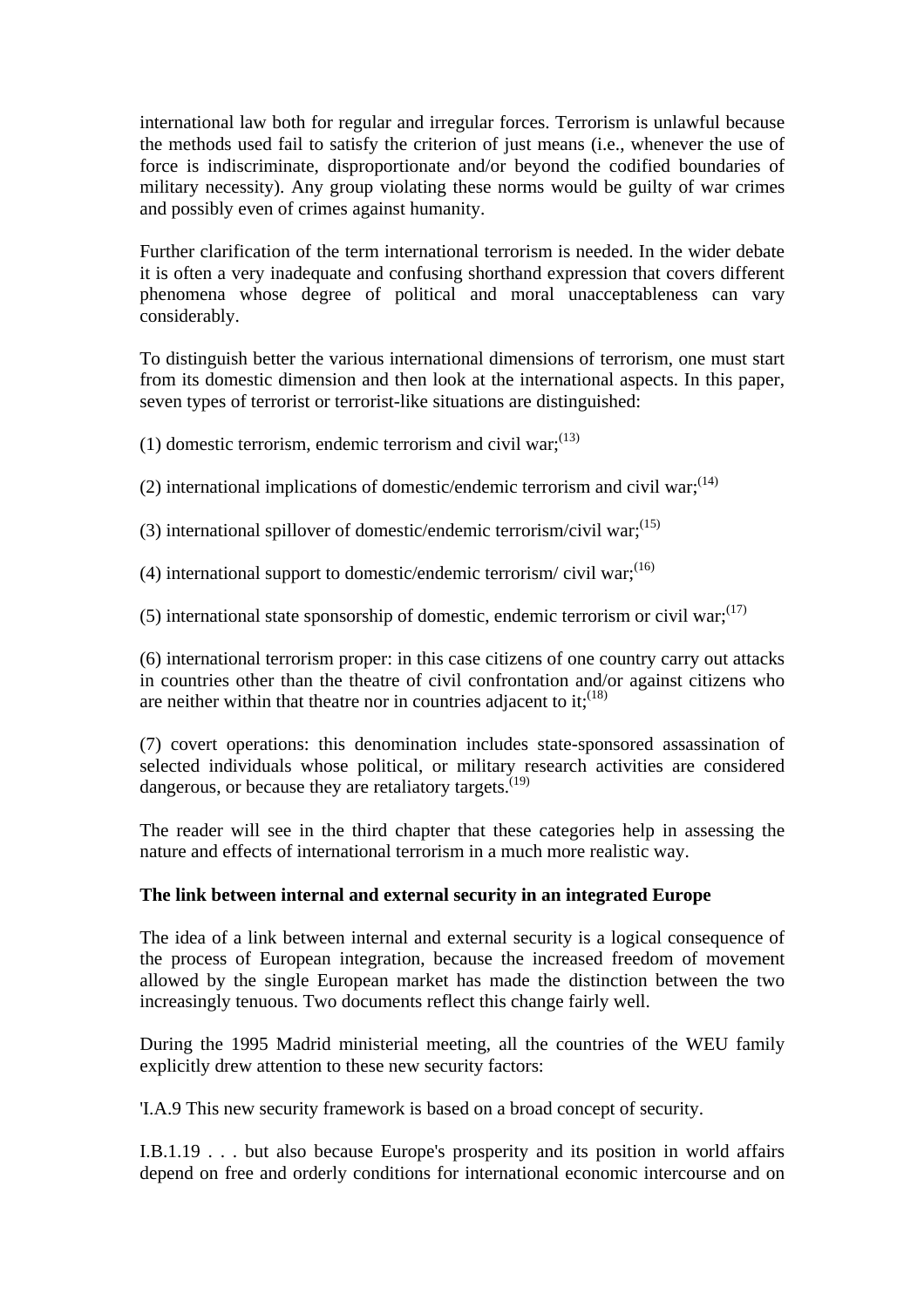the widest possible international cooperation in tasks such as arms control and disarmament, non-proliferation, combating terrorism, crime and the protection of the environment.

#### *Organized crime and the illegal traffic in drugs*

I.C.3.56. Given modern means of communication and the greater openness of frontiers in Europe, organized crime is not only a national problem but has international ramifications with the potential to provoke both internal instability and to affect relations between countries. This is particularly the case in certain successor states of the Soviet Union where the collapse of authority has created vast new opportunities for criminal activity. Lack of effective supervision and criminal complicity have made the large stocks of weapons left over from the Cold War years as well as nuclear materials relatively easy to obtain. Equally, organized crime has, in many instances, close links with the financially lucrative production and trafficking of narcotics. There are possible links between organized crime and terrorist organizations.'(20)

At the same time, in preparation for the Intergovernmental Conference (IGC), an EU reflection group voiced the same concerns even more significantly:

'Part Two: An Annotated Agenda

II. The citizen and the Union

B. Freedom and Internal Security

 $\left( \ldots \right)$ 

- The Group considers that there is a clear demand on the part of the public for *greater security* for citizens within the Union in the face of phenomena such as terrorism and other forms of organized crime (drug trafficking and others);

- it is also felt that, in the context of a single market, an open society and the abolition of the Union's internal frontiers in accordance with the treaty, the State, acting in isolation, cannot fully guarantee the internal security of its citizens since such phenomena clearly have an international dimension. There is an obvious contradiction between the effective international organization of such crime and the national character of the main instruments used to combat it, which explains their limited effectiveness;

 $( \ldots )$ 

- finally, the prospect of forthcoming enlargement implies a qualitative change in the need to guarantee the internal security of citizens in the Union more effectively.<sup> $(21)$ </sup>

The texts quoted clearly indicate: that Europe's security has now to be considered in a wider context than before; that essential interests (like prosperity), influence and prestige depend in part on the issues and risks considered here; that some internal problems have also acquired an international dimension (some FSU states and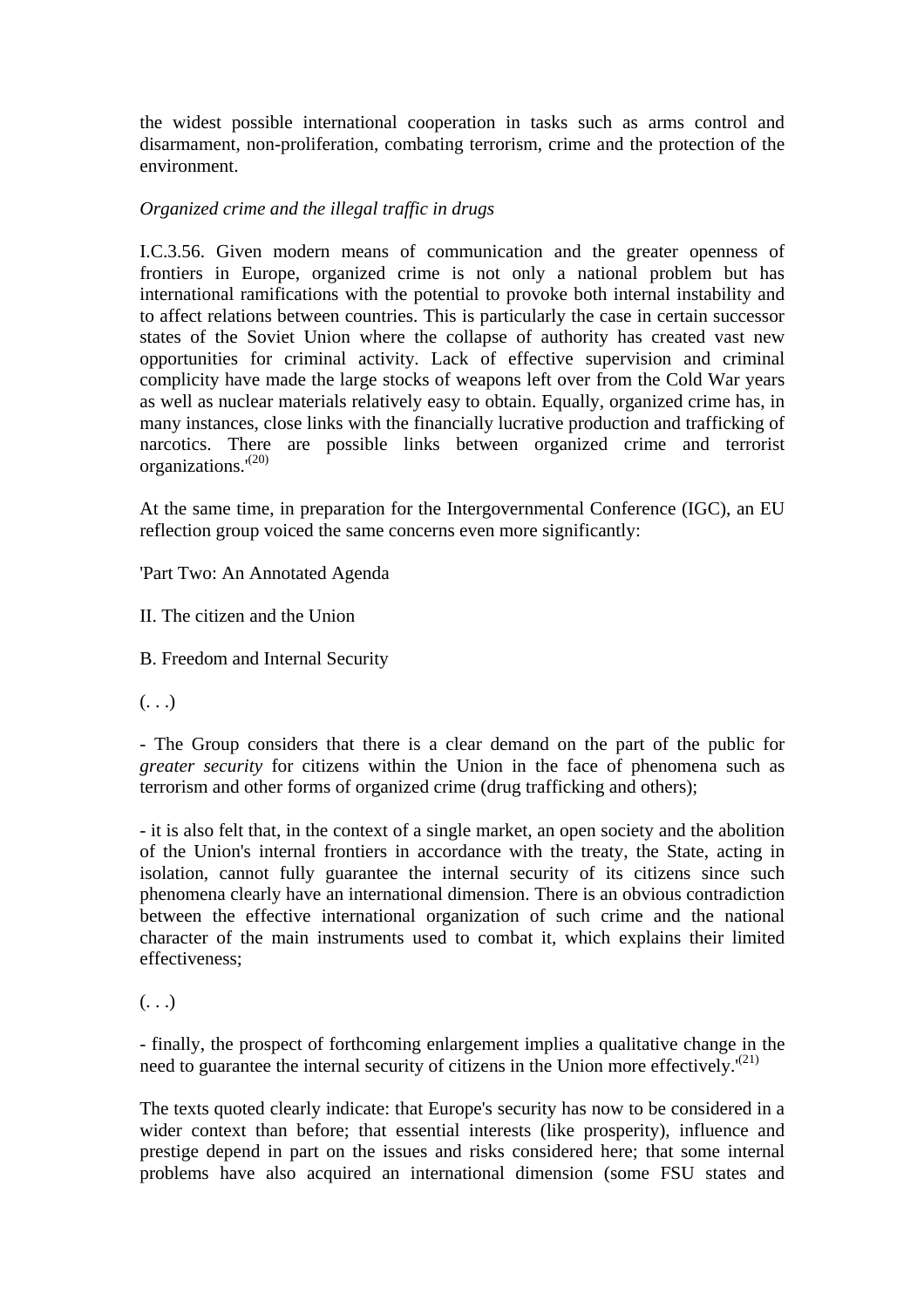Albania are examples); that organized crime has to be addressed, due to potential access to nuclear weapons and the trade in weapons and drugs; that there is no tight separation between organized crime and terrorism; that there is a strong demand from citizens, i.e. a political requirement, for more security against organized crime and terrorism; and that nation-states' limited capabilities are insufficient to cope with transnational phenomena.

#### **Multidimensional security and its implications**

If these are indeed the broad political requirements on which 15 to 28 countries formally agree,<sup> $(22)$ </sup> it appears obvious that they cannot simply be met by just national or international law enforcement and judicial policies, operations and procedures. They concern that interface with policy called grand strategy by various authors, and thus they must be addressed at the highest strategic level.<sup> $(23)$ </sup> Here security, on the one hand, necessarily acquires a multidimensional character because it must take into account different factors that influence its conception, execution and continuity. On the other hand, the security landscape itself requires a multifaceted approach to old and new risks.

An immediate political objection to a wider concept of security is that there is a danger that if very different threats are included in the same category (security),the policy approach will be less focused on political and social solutions and more in favour of indiscriminately repressive, quasi-military actions. In other words, if, potentially, everything concerns security, policy responses could implicitly be more and more 'militarized'. Such an approach would hardly be seen as convincing by, for example, law enforcement and judicial officials. On a more intellectual level, this objection is coupled with the risk of 'concept inflation', whereby the progressive widening of security endangers its coherence.

The case for a concept of multidimensional security will combine different arguments. First, there is no rigid link between a comprehensive concept for understanding a new situation and the quality of the response. On the contrary, a broad concept allows a flexible, tailored policy in which force is only one of the various means employed. Only in short-term lobbying battles is an alternative between prevention and repression seen. In fact they are not alternatives: both have to be used in harmony.<sup> $(24)$ </sup>

Second, only the rather exceptional situation of the Cold War in the more developed countries of the Northern hemisphere induced policy-makers to believe that clear-cut distinctions could be drawn between internal and external security. Elsewhere (and at other times) multidimensional security was *de facto* an evident approach.

Third, the fear that the distinction between spheres of enforcement and of executive powers would thus be blurred, to the detriment of democracy, is an ideological statement. Everyone agrees on the risk in principle, but it must be assessed against the actual laws and practices of a given government. Transnational organized crime or international terrorism exploit a rigid division of labour or the lack of collaboration among governmental bodies. Conversely, experience shows that democracies have maintained their political standards fairly well, not only in situations where armed forces are directly called in to assist (United Kingdom), but also where large police forces are subject to military discipline and command (France, Italy, Spain).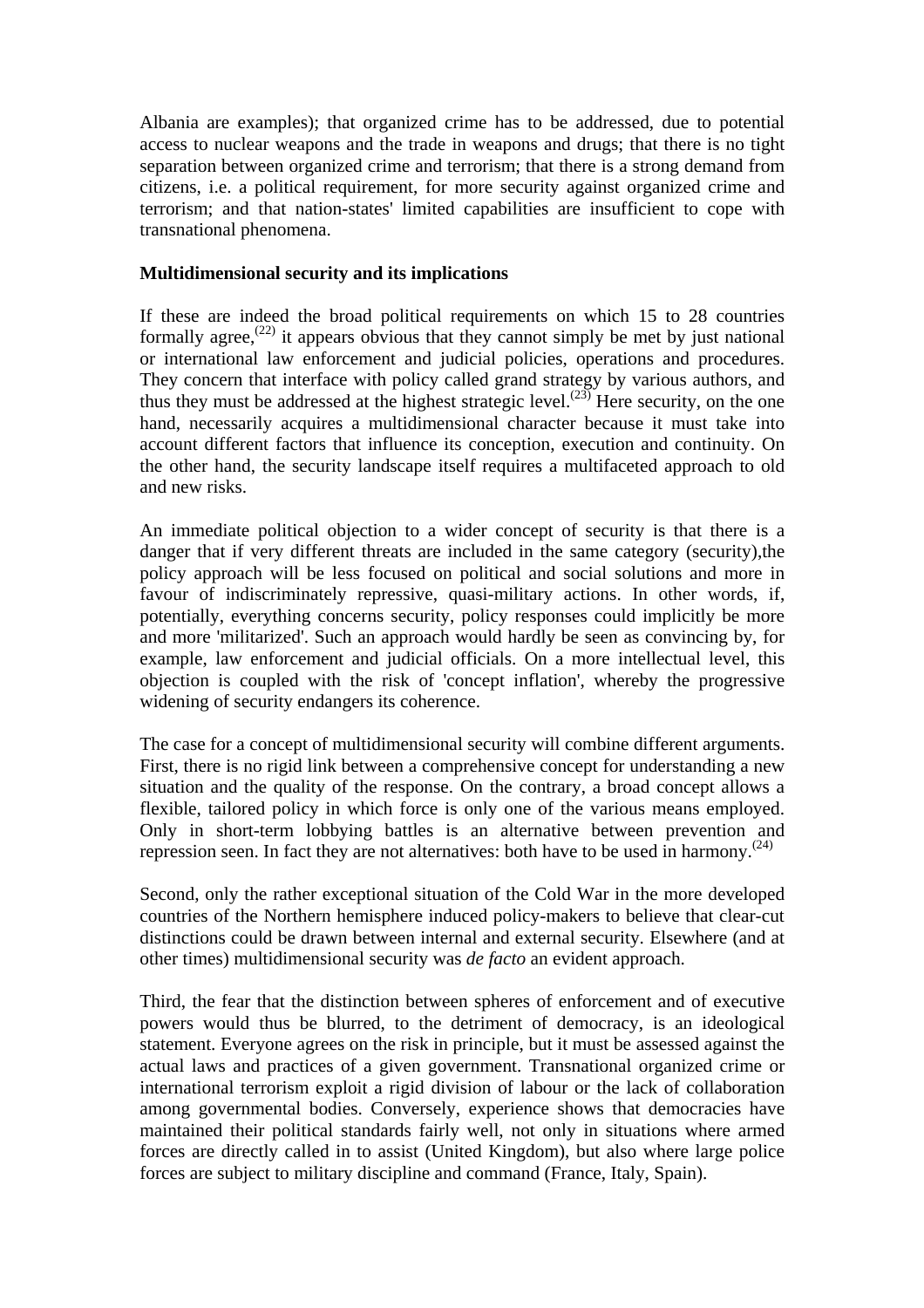Fourth, security is a politically defined concept. It is open to debate whether the widening of security might be a good or a bad political choice, but security is not intrinsically a self-contained concept, nor can it be related to military affairs only. If political priorities change, the nature and the means of security will inevitably follow and adapt to the different areas of political action. $(25)$ 

But, if conceiving security within grand strategy as a multifaceted reality may be conceptually useful, $^{(26)}$  this does not explain fully why security is again perceived as multidimensional, nor why transnational organized crime, drug trafficking and international terrorism should be part of it.

The usual mantra that everything changed after 1989 is unsatisfactory. During the Cold War security continued to be multidimensional. Both the refusal by the Warsaw Pact countries to adhere to the Marshall Plan and the surveillance carried out by NATO countries on leftist political organizations were illustrations of this multifaceted approach, but still the distinction between internal and external security was relatively straightforward. Internal threats were a police matter, external ones an armed forces affair. There have been notable exceptions in the United Kingdom, Israel and the United States, where constitutional constraints, operational needs or political rhetoric provided the basis for the use of armed forces in anti-terrorist or antidrugs missions.

After 1989 the strategic landscape changed, but the most important difference was that the West European nation-states saw their effective role, and ultimately their very sovereignty, increasingly weakened. $(27)$ 

Security has become more visibly multidimensional because attacks on the sovereignty, the control of armed force, the stability, the prosperity and the prestige/legitimacy of nation-states can now be carried out more effectively by nonstate actors through a number of means. Additionally, complex modern societies present multiple vulnerabilities. On the one hand governmental resources are no longer sufficient to control autonomously key components of sovereignty, be it security at borders or in a wider adjoining geographic area, or the value of a currency, or even internal security. On the other hand, supranational, transnational and infranational actors have at their disposal means and resources (such as market control, massive private funding, sophisticated telecommunications, cryptography and heavy weapons) that were once the exclusive preserve of nation-states.

A consequence is that a number of low intensity conflicts (LIC) and covert operations once steered by governments on both sides of the Iron Curtain no longer depend heavily on state sponsoring. It also means that overt and covert pressures that could be brought to bear on governments supporting terrorism do not now often find an available counterpart. This applies equally to organized criminal groups.

Finally, security is multidimensional because individual welfare is more central to policy-making than it was fifty years ago. Individual security can no longer be satisfied only through military, police or diplomatic measures; it needs a multidimensional approach. If one wished to develop this argument to the extreme, one could state that individual security and international stability are becoming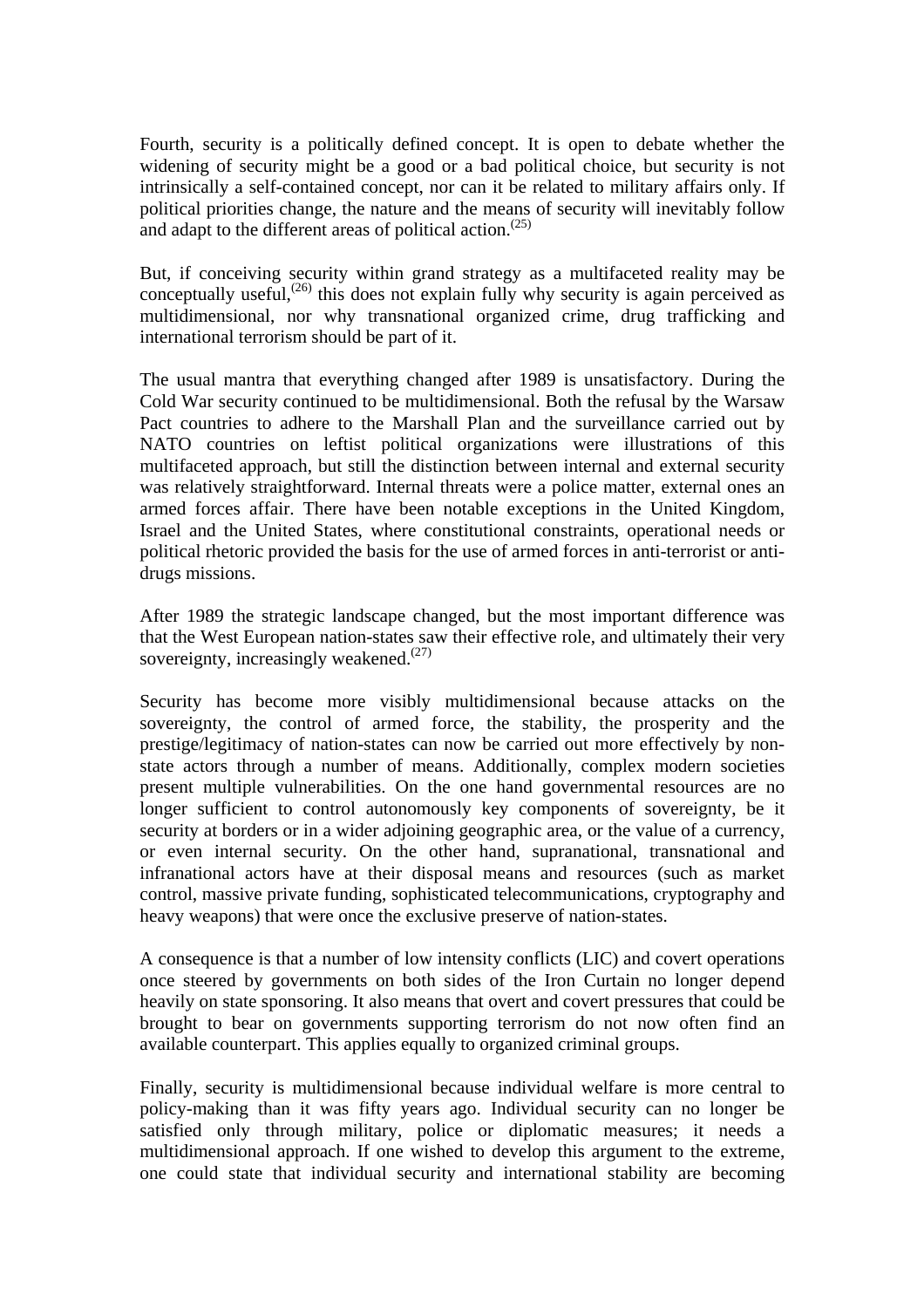increasingly intertwined and that a security threat is anything that hampers any relevant organization in ensuring individual security.<sup>(28)</sup>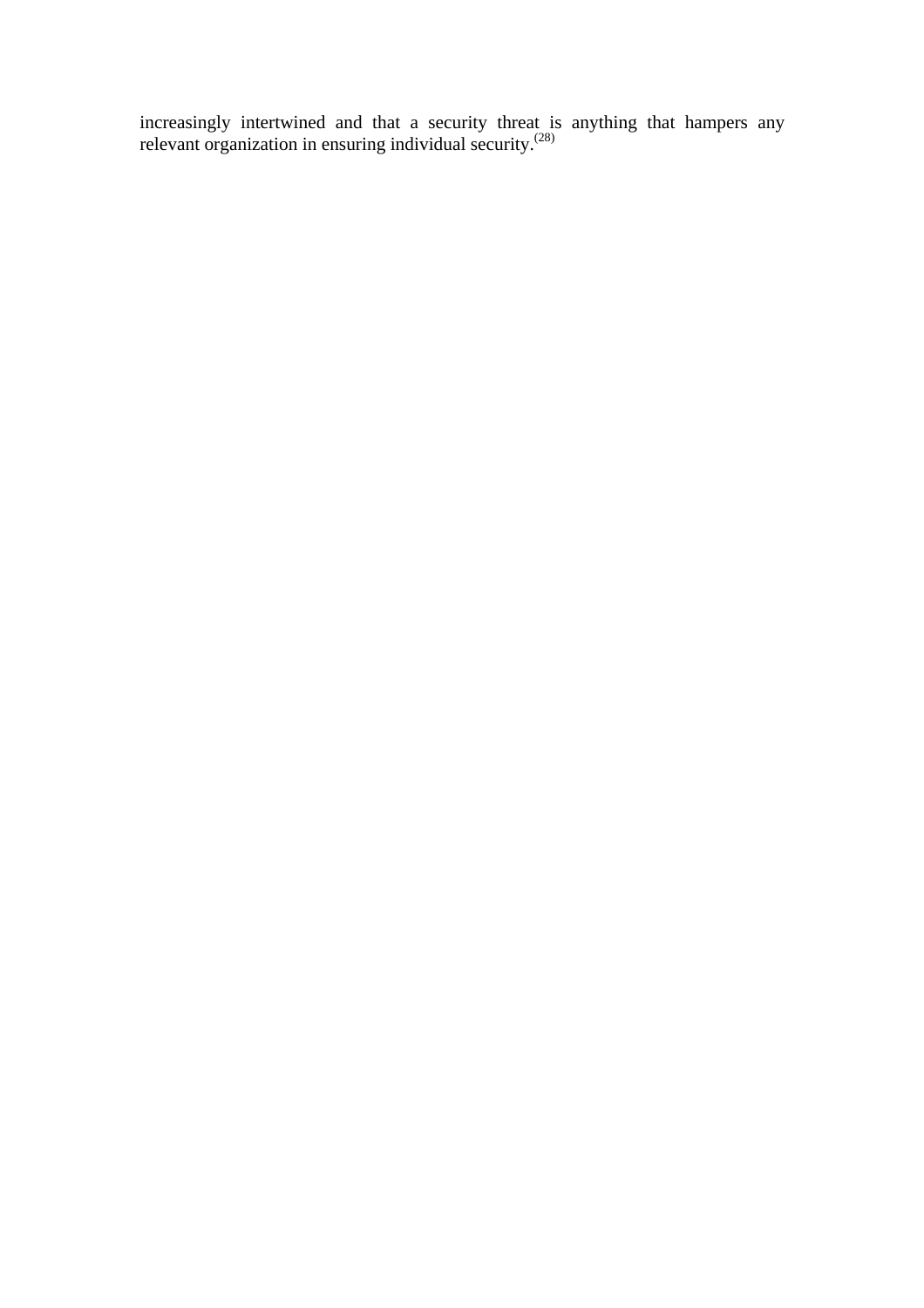## **TRANSNATIONAL ORGANIZED CRIME AND DRUG TRAFFICKING**

In this chapter the strategic relevance of five aspects of these two risks will be analysed: drug trafficking as the most powerful resource for transnational organized crime; nuclear smuggling as the most visible danger; the concept of drug geopolitics and the effects of the control of drug-related resources on international security; the dangerous liaison between drugs, armed struggle and covert operations; and, finally, the nonphysical dimension of organized crime, namely money laundering and computer crime.

Transnational and national organized crime have to be considered together because, beyond the initial stage where it is possible for organized crime to operate exclusively in its own geographic area,<sup> $(29)$ </sup> the other phases imply that the criminal organization must have either an international connection or be in transnational evolution.

Drug trafficking will be considered mainly in association with transnational organized crime, since the drugs production and smuggling chain requires criminal organizations. In other words, organized crime can exist without drug trafficking but the reverse is not true. Drugs can be considered a force and a crime multiplier, not only for criminal groups but also for guerrilla and terrorist groups.

#### **Drug trafficking**

Transnational organized crime, and especially its association with drug trafficking, is an outright threat for European governments and societies for the following reasons:

- The lives lost or ruined by drugs or during criminal confrontations are not only a constant and high cost for a demographically stable population, but directly or indirectly represent an economic gain for dangerous actors who challenge the authority of the state, and the law, from beyond its borders. No government or public would accept similar levels of casualties in peacekeeping, external attack or terrorism (at least 16 dead per day in 1996 in the Schengen countries),(30) but politicians and citizens at large still entertain the ruinous belief that drug trafficking is an internal matter to be fatalistically accepted just as car accidents are.

- The economic resources generated by organized crime and drug trafficking are directly and deliberately used for destabilizing the society, the political system, the administration and the economy of a country. The corresponding effects are: '*pax mafiosa*', destruction of democratic/liberal values, corruption, money laundering and the infiltration of legitimate businesses.

- The transnational networks, created and sustained by this combination, attack territorial integrity both within and at the borders of a given country. Whenever organized crime controls an area, transnational organized crime has free access and law enforcement finds a 'no-go' area or is anyhow ineffective. These areas, also called 'grey zones', are unfortunately found in many European countries.<sup>(31)</sup>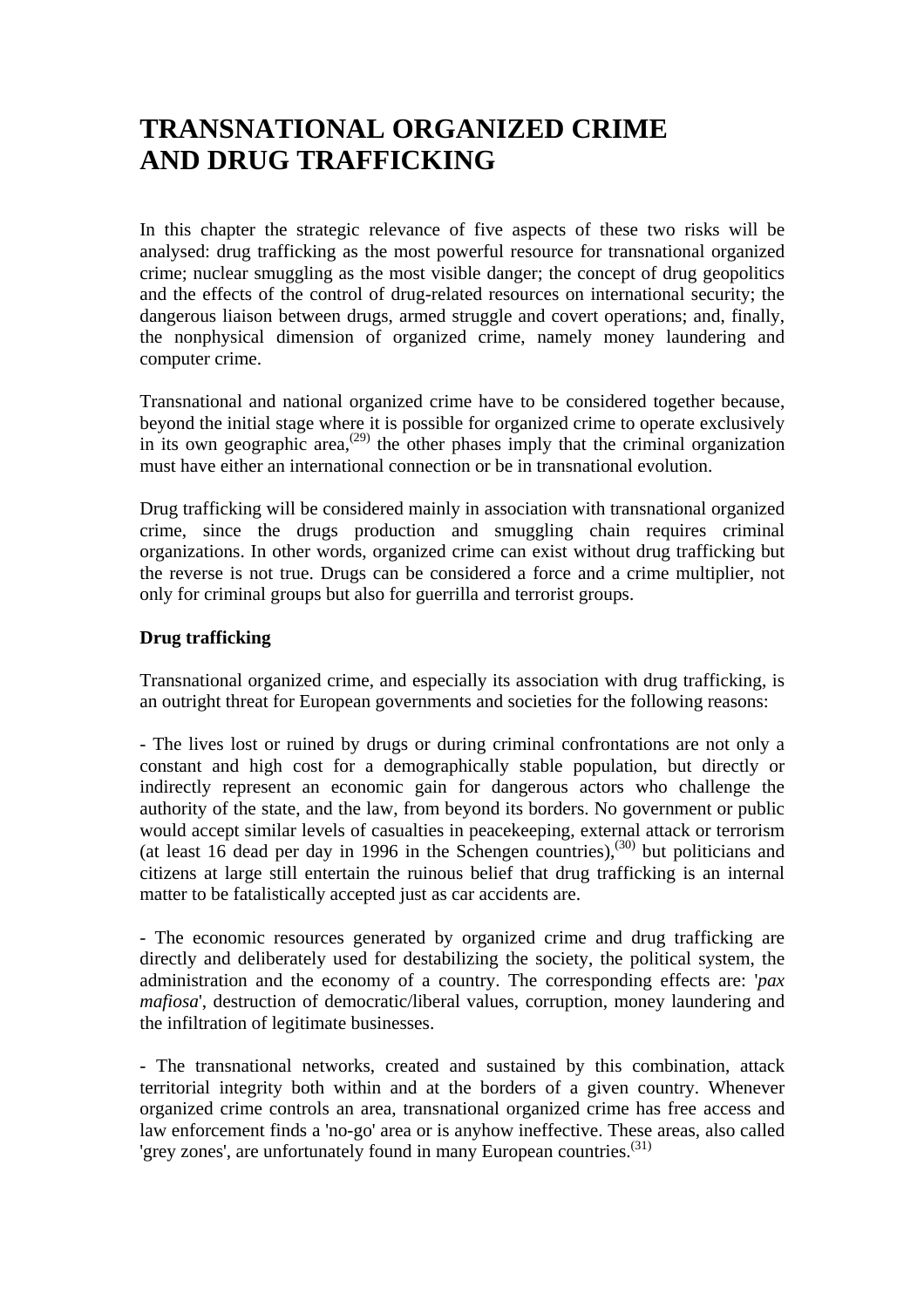- Many CEEC and some Mediterranean countries risk becoming less reliable partners because organized crime and drug trafficking are undermining them, even if they might sometimes consider themselves merely countries through which drugs transit.

- The stability of Russia and Ukraine, important dialogue partners of WEU, may be called significantly into question, with evident repercussions at the political and economic level, not least in the G7 forum, where important political coordination of action to deal with these risks takes place.<sup>(32)</sup> The same may be feared for other FSU countries beside and beyond the Urals.

It is worthwhile noting that in the United States, Europe's key security ally, official concern over this security risk is particularly high. Organized crime and drug trafficking have the status of a national security threat, because most of the illicit drugs in the United States are produced elsewhere, and because their power is becoming more and more of a threat to governments and economies that are important to the United States, especially nascent democracies<sup> $(33)$ </sup>. Its financial muscle, which facilitates accession to political influence and power, is far from being underestimated. Organized crime is a multi-billion transnational business: drug trafficking alone, according to the UNIDCP World Drug Report, has a \$400 bn/year turnover, which is equal to 8% of total world exports.<sup> $(34)$ </sup>

Some US analysts already believe that the latest evolution of both phenomena is towards organized systemic crime (OSC), which is characterized by a growing number of alliances between Russian, Chinese, Italian, Japanese and US criminal organizations, and a fully-fledged narco-industry.<sup>(35)</sup> Between 1991 and 1993 a number of criminal 'summits' have taken place, involving Cosa Nostra and Russian criminal organizations.

#### **Transnational organized crime and nuclear smuggling**

Public attention has instead been impressed by the presumed activity of organized crime in the smuggling of nuclear material and weapons, particularly from Russia. It can be said that although the figures are worrying, up to July 1997 this link was still considered weak. One should not forget that up until that date not a single case of smuggling of weapons-grade material had been proved beyond any doubt.

In terms of raw numbers, smuggling of nuclear material has increased since the collapse of the USSR: from no documented cases at the end of the 1980s to 124 in 1994. The International Atomic Energy Agency (IAEA) recorded 130 confirmed cases between 1993 and 1996.<sup> $(36)$ </sup> Other German governmental sources have put the number of cases in the period 1992-1995 at up to 500, of which only 77 saw the confiscation of some material, whose real importance should not be overstated.<sup> $(37)$ </sup> The main reasons for this trade are poor accounting, lax security on nuclear sites, complicity among civilian personnel and the myth that nuclear material can be sold for huge sums.

At a number of meetings during 1995, European Union and US customs authorities, as well as German authorities, concluded that there was no such market in Western Europe. Nor do most Russian authorities see any involvement of organized crime. The main explanations for this may be: that organized crime can make much more money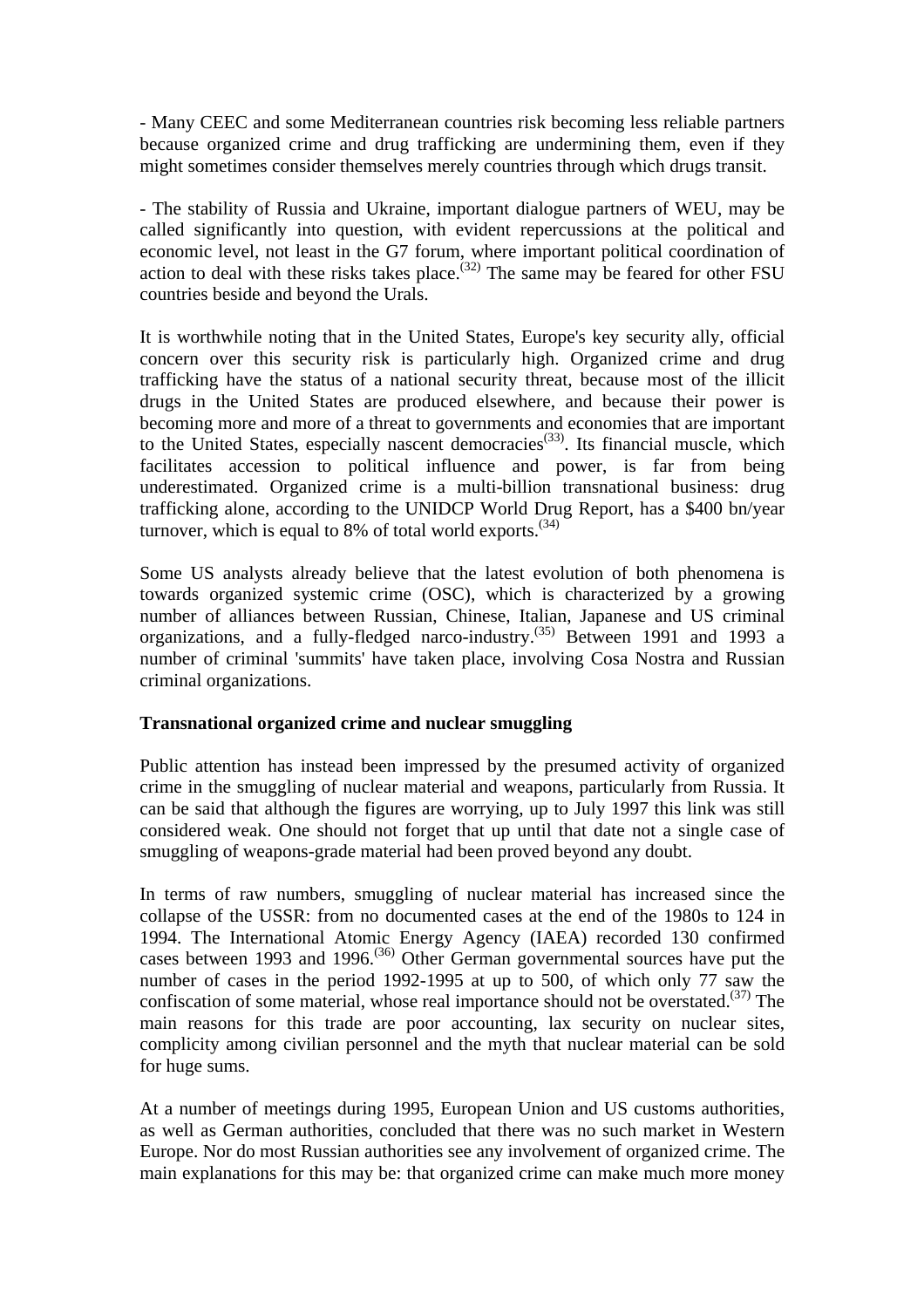in other illegal deals; that selling nuclear material or weapons is felt by criminals to be a risky, high-profile, one-off affair; that potential proliferating countries are much more interested in technology, and that the potential smuggling routes are much more likely to be the Caucasus or Central Asia.<sup>(38)</sup> This situation should not, however, encourage a lessening of surveillance, and should not lead us to regard the potential for a tactical alliance between intelligence services of a proliferating state and selected criminal organizations, aided by corrupted nuclear engineers and company managers, as implausible. $^{(39)}$ 

#### **Drug geopolitics and international security**

We have already seen that organized crime and drug trafficking are not invisible: they can be traced territorially to areas in which the state's authority is contested, the socalled 'grey zones'. This subchapter tries to explore the strengths and limits of geopolitical drug concepts *vis-à-vis* multidimensional security policies.

A French school of thought has tried to extend the traditional concepts of geopolitics to the drug trafficking-organized crime dimension.<sup>(40)</sup> According to Labrousse and Koutouzis, drugs can be the sinews of war and a direct geopolitical factor, since their raw material is grown on the territory of other countries. Drugs geopolitics generate a drugs geostrategy defined as 'the art of subtracting a territory or a population from the authority of an identified enemy. $(41)$  The authors give as examples the Huallaga Valley in Peru and the hilly area in Burma at the frontier with Thailand, where the Peruvian Army and the Burmese military junta are trying to protect the population and local drug production from local narco-guerrillas.

The interesting connection with the grey zone idea is that, whereas classic geostrategy focuses on a territory organized by some state authority, drugs geostrategy often acts in a geographic space that is fluid, fragmented and contested. 'The study of drugs geostrategy is connected with that of world disorders . . . constant objective of the drugs godfathers is political instability.<sup> $(42)$ </sup> Within this fluid space, specific landmarks or routes that structure the illegal trade can be important objectives for the drugs kingpins.

This approach has a dual usefulness: it allows the creation of reasonably clear geographic maps, visualizing at global and regional level the main areas of production and instability, and, more important, it links the problems of transnational organized crime and drug trafficking to that of lack of governance.

The consequence at the level of international policy is that global interdependence is not only expressed by mutual commercial, financial, cultural links, but by the effect that developing countries' instability has on the security of developed ones. Every time that the ablest members of the international community remain passive and fail to help a country that is descending into chaos, sooner or later that country becomes another hub for illicit trafficking, drugs included. The examples of former Yugoslavia, Somalia and Albania will shortly be discussed. All three have been or are the scene of international intervention that tried to ignore the need for a holistic approach in PSO. To control the more visible level of military violence, leaving untouched the law enforcement level, is to leave unscathed the roots of conflict and to allow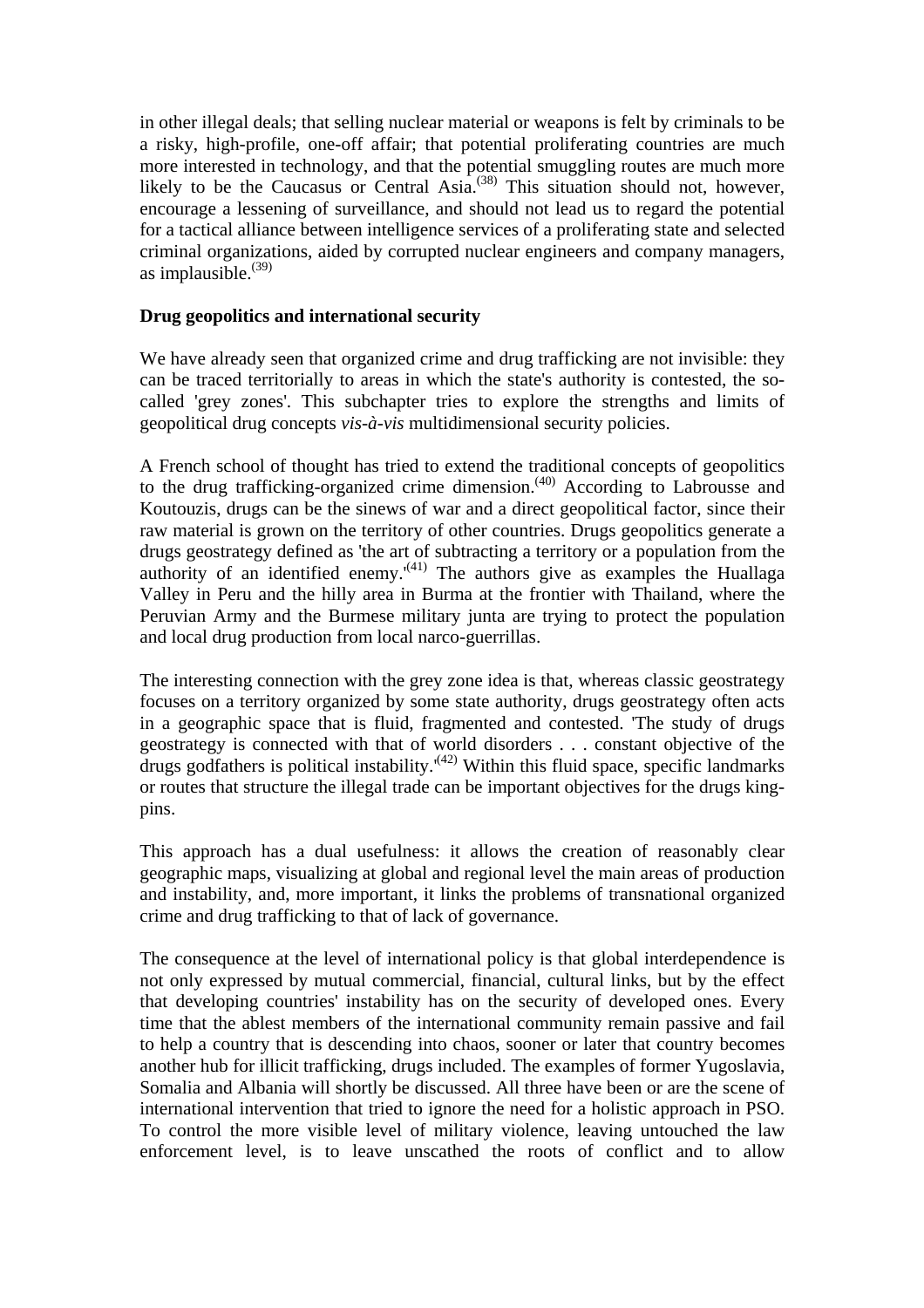transnational organized crime, drug trafficking and possibly international terrorism a free space.

The case of former Yugoslavia should be a success story, but in the light of the new risks is not really one. Assuming that UNPROFOR reports that during the war there were massive movements of arms, heroin and 'black' money were correct (the same situation was detected by French intelligence), disturbing questions arise. To what extent did humanitarian aid also finance a criminal economy, managed by organized crime, that was strongly connected with local militias? Why did certain pressure groups insist particularly on the lifting of the arms embargo? What was and is the impact of the UNPROFOR/IFOR/SFOR contingents on the local organized crime circuits? $(43)$  Failure to understand this dimension of PSO will result in more drugs and more violence being imported as a consequence of intervention by Europe and the United States. It is no mystery that one of the main routes for heroin smuggling is still the so-called Balkan route, and that along the Neretva river marijuana cultivation began after the Dayton peace agreement.<sup>(44)</sup>

In the case of Somalia (1993), the UN correctly identified the restoration of governance as the essential requirement for stability and development. This objective, due to a lack of political coherence among the participants in the operation, was not attained. The price paid has been the creation of another sanctuary for international terrorism and a nodal point for African drug trafficking routes directed towards the United States and Europe.<sup>(45)</sup>

Albania (1993-1997) is unfortunately a live case study. The transition from dictatorship to democracy was particularly unstable due to the weaknesses in local politics and society. Behind the first uncontrolled mass migrations to Italy, an initial alliance between the SCU, the main Apulian organized criminal group, and local criminal groups, in liaison with officials of the old Sigurimi secret police, was quickly being forged. Between the economic destabilization of the country, due to pyramid financial operations, aggravated by local corruption and organized crime, and the successful but short-term Italian effort, the PELLICANO (Pelican) humanitarian operation, the international community remained passive.(46) Instead, transnational organized crime and drug trafficking, together with their associated plagues - money laundering and illegal immigration - developed very rapidly, supported by Kosovar criminal networks across Europe. Despite the Adriatic Sea being one of the most heavily patrolled areas during the embargo against former Yugoslavia, fast motorboats from the ports of Albania and Montenegro made daily trips to the Apulian coast. The criminal organizations on both shores managed to send to Italy a steady stream of drugs, weapons and potential criminals. $(47)$  Operation ALBA was the timely reaction of some countries, designed to prevent the Somali-style decomposition of Albania.

The geopolitical and geostrategic approach to drugs also has its shortcomings. The main one is that a territory does not always have to be so evidently fluid and contested for a criminal organization to control it. Developing countries or failing nations display this lack of control more evidently,<sup>(48)</sup> but in Western Europe, too, grey zones exist that have other, hidden characteristics.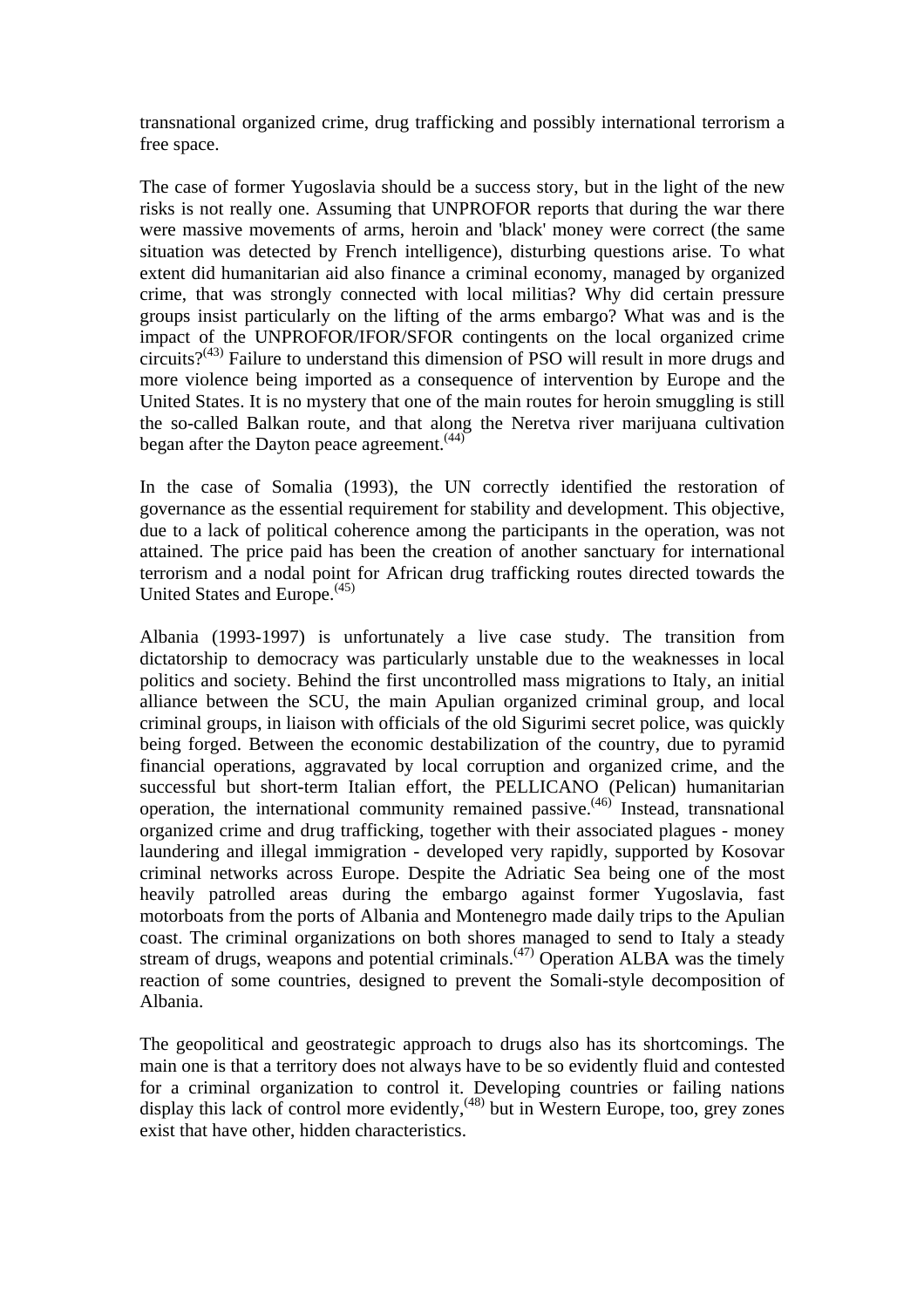These zones can take the form of an island, an urban area or a region in which violence is generally quite limited and all the law enforcement machinery is in place, but where the state's power is largely irrelevant or has great difficulties in gaining a foothold. Under the surface, racketeering (protection money or contributions to revolutionary cells) is unaffected, usury is uncontested, money laundering is a matter of fact, drugs flow freely and organized crime can offer a number of ruling services. In fact, an alternative mapping of organized crime can be found in NDU's *Strategic Assessment*, which gives the location of the eight international major organized crime groups: the six triads (China, Hong Kong and North Korea); the Medellin and Cali cartels (Colombia); Cosa Nostra, Camorra, 'ndrangheta, SCU (Italy); Boryokudan or Yakuza (Japan); the cartels of Juarez, Tijuana and the Gulf (Mexico); the Turkish-Kurdish clans (Turkey) and the American Mafia (United States, Canada).<sup>(49)</sup>

On the other hand, one does not always need to stick to geographic references, since a high level of corruption is generally a telling sign of such a potential or actual situation. $(50)$ 

A second weakness in this formulation of the geopolitical approach is that it has not yet taken account of the spread of synthetic drugs, which do not need large, visible, static areas for their production and can use very small, mobile processing laboratories. The main areas where synthetic drugs are produced are South Korea, the United States and Europe (the United Kingdom, Germany and Poland), but it can be safely assumed that criminal organizations producing synthetics will quickly adapt their geography to markets and law enforcement activity. The OICS (Organe International de Contrôle des Stupéfiants) underlined in its 1996 report that consumption of just one category of synthetic drugs progressed from 3 tons in 1990 to 10 in 1995.<sup>(51)</sup>

A final observation must be made on the possibilities of expansion of organized criminal groups and the areas controlled by them. On the one hand there is a direct correlation between the importance of the criminal deal and the risks incurred. The bigger the criminal investment the more difficult it becomes to make contracts binding, to limit the number of persons involved and to avoid leaks of information and 'repentances' to law enforcement. This is cold comfort, because the diffusion of several small geographical and functional monopolies does not improve overall governance and security.

On the other hand, this cancer-like metastasis can in the end transform (i.e. corrupt) the behaviour of a whole ruling élite or lead to a country's disintegration, to the evident cost of the whole international community. The reality of Nigeria or the fears raised by a possible criminal hegemony in Russian society are a stark illustration of this concern. Drug and organized crime geopolitics show that there is little hope that these phenomena are likely to have a self-regulating effect.

#### **Drugs, armed struggle and covert operations**

Drug trafficking has been considered, at least since the Second World War in the Far East, as a quick way of providing necessary funds either for sustaining an invasion (Sino-Japanese war), supporting a resistance movement (Kuomintang and the Chinese Communist Party) or for mounting a covert operation. This section will try to show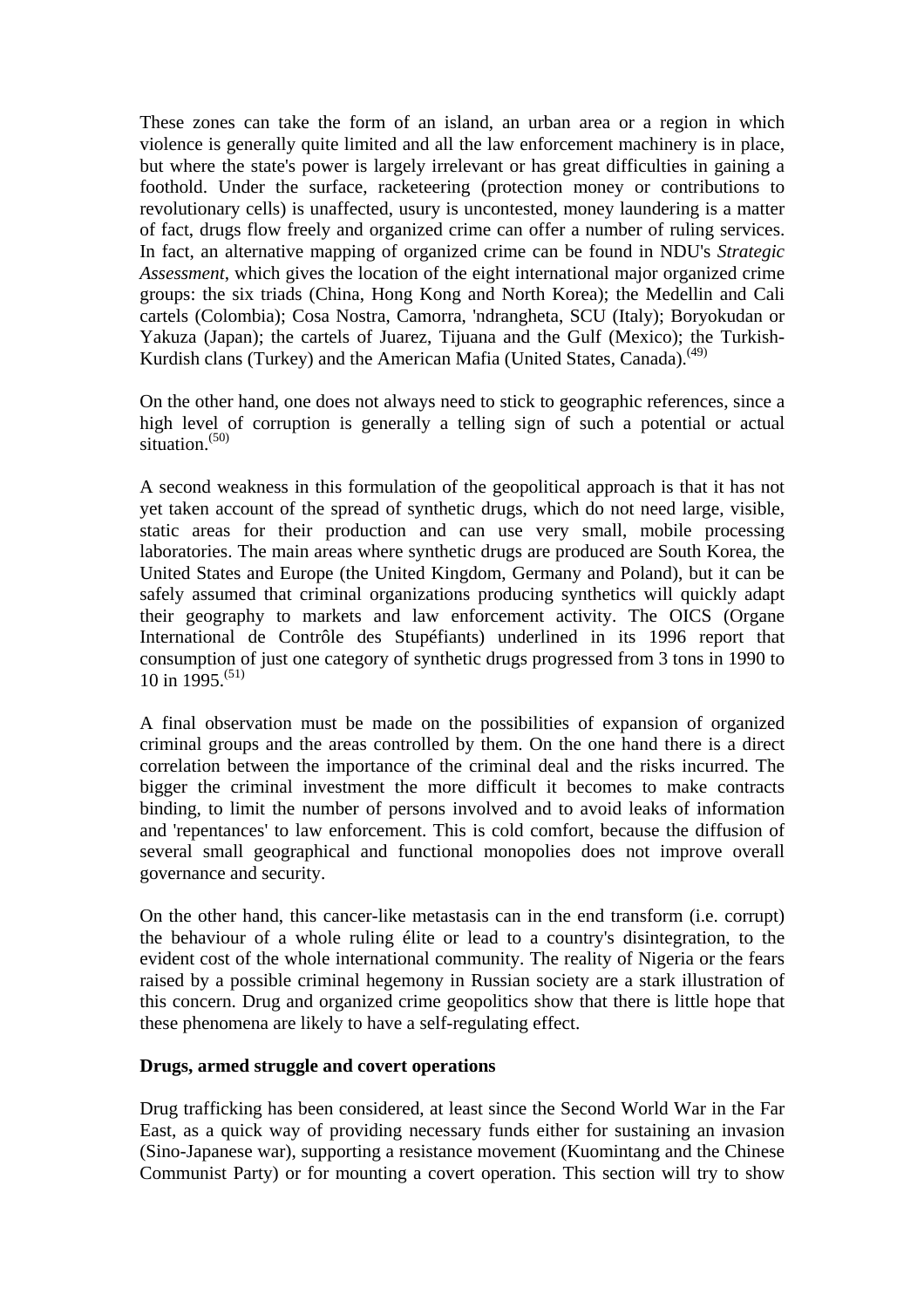that drugs are in many cases a double-edged instrument, whose price will be paid either in terms of political goals by the insurgent movement or by uninvolved citizens at home.

In the past, people heard about freedom fighters or guerrillas without questioning who paid for their costly activity and how. Most assumed that opposing intelligence services orchestrated the covert funding. A changed reality introduced the concept of 'degenerated' guerrillas. These new guerrillas are considered by some authors to have: a residual ideological connotation that masks a lack of political thought and strategy; a strong trafficking dimension, both in drugs and other legal or illegal commodities; a marked role in organizing the racketeering by the emigrants of their ethnic group or their exploitation in drug trafficking, money laundering and slave trafficking networks.(52) The degeneration may at the same time be considered to be a political, moral and juridical one, because here any idea of 'just cause-just means' has totally disappeared in favour of survival by preying. Examples of this sort of guerrillas are the Turkish PKK, the Filipino NPA, the Sri-Lankan TTLE, the Colombian FARC, the Peruvian Sendero Luminoso (Shining Path - SL) and the remnants of the Cambodian Khmer Rouge.

Other analysts, like Rufin, prefer to point out that, with the end of superpower and proxy subsidies, guerrillas had to change their ways in order to sustain themselves by using 'criminalized resources'.<sup>(53)</sup> One consequence is that guerrilla movements become successively fragmented along lines of effective control of criminalized resources. Local chieftains can thus challenge the authority of the central movement. A second effect is that traditional frontier sanctuaries, typical of Cold War guerrillas, are less important than ethnic networks in rich countries, drug production sites, communications nodes and commercial areas (which include humanitarian aid centres and corridors). This can lead to the development of a mutually useful relationship between guerrillas and 'Mafia' organizations. For instance, in Somalia an economy based on predatoriness existed until the departure of UNOSOM II, when the country became a transit for drugs.

This paper argues that the two concepts can be reconciled. In fact, the end of governmental control and manipulation of guerrilla movements has produced, as in other areas of politics and economics, a deregulation of guerrillas and a delocalization of their logistics. If war economics are a mainspring of these civil conflicts, it is not surprising that in effect armed movements 'degenerate' and sink in the vicious circle of criminalizing resources. Beyond possible tactical alliances with criminal organizations, the most worrying feature is that armed movements acquire more and more 'Mafia' characteristics precisely because they become engaged in drug trafficking. The drawback for these movements is that in the longer run their legitimacy will be increasingly eroded in the eyes of dominated populations.

The dynamics of this involvement in crime are illustrated at three levels:

- local tax on illicit crops;
- involvement in commercial networks;
- development of international networks.<sup>(54)</sup>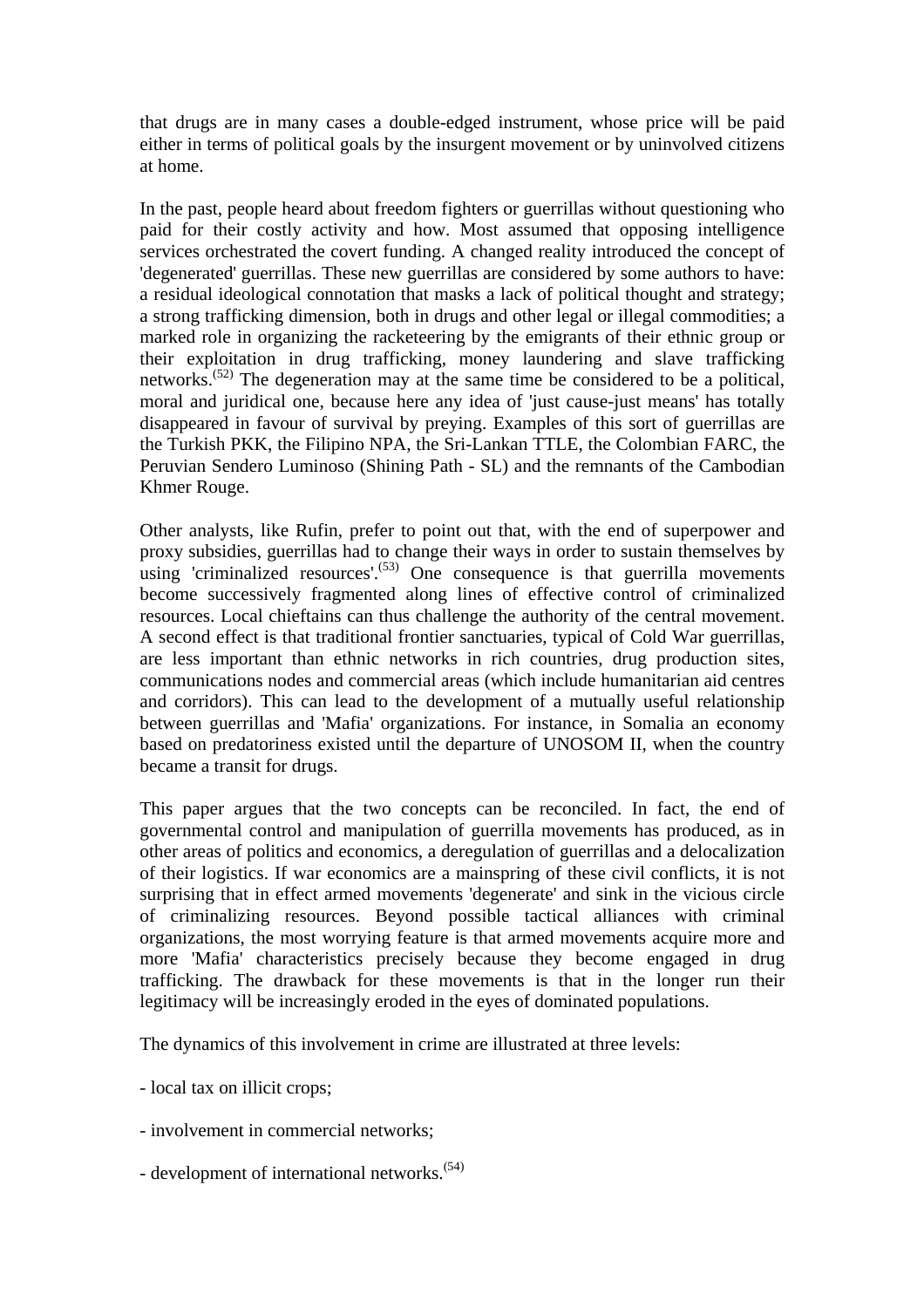Through the first system, in 1994 the Afghan Akunzada brothers levied a 10-5% tax on opium crops, gained some \$35-70 million and maintained a force of 5,000 men.<sup>(55)</sup>

The second level follows the first, through a tax on drug trafficking. Sendero Luminoso gets an average of \$5,000-10,000 (or the equivalent in arms) from Colombian 'narcos' for each small aircraft transporting drugs, with an estimated yearly gain of around \$10 million. In Burma, the 'opium king' Khun Sa was able to fund a 10,000-men strong army, levying taxes from local dealers and taking payments for the protection of drug caravans and from the local refinement of heroin.

The final level was developed by the Lebanese Christian militias during the civil war, the TTLE (since the mid-1980s), the Kosovo Albanian organizations and the Kurds of the PKK. $^{(56)}$ 

In many of the examples mentioned it appears that, in the longer run, political support beyond the purely local level is greatly diminished once the criminal financing of these movements has been exposed to the public.

Turning our attention to governmental actors, the use of drug trafficking as black funding is not necessarily a post-Cold War feature and it appears that some intelligence agencies, or groups connected with them, have for more or less limited periods believed in its effectiveness.

A typical case is that of the Pakistani Inter-Services Intelligence (ISI), which in 1979 received from the CIA the sole right to distribute US funds and arms to the Afghan Mujaheddin. The ISI also chose to bring local production of poppy and heroin under its own control. The goal of this undertaking was to finance destabilizing operations against India in a scheme very similar to the Iran-Contra one. The 'success' of this programme was such that, according to UNDCP data, by spring 1994, 320-330 tons of heroin had been produced. From a political point of view the extension of drug trafficking in the end permitted the rise of the Taliban movement, supported by Pakistan. Taliban's religious precepts were quickly adapted to economic realities.

But the other side of the coin is equally horrifying. Between 1980 and 1995 the number of heroin addicts in Pakistan rose from nil to 1.5 million. The aggregated drug revenue of an estimated \$2-4 billion has had a terrible impact on the country's political and economic life: Karachi, the biggest port, was abandoned by the army in 1992 and left in the hands of organized crime. $(57)$ 

Similar involvements during the wars in Indochina by the SDECE and the CIA and during counter-guerrilla operations in Turkey have been reported by the press and in the specialized literature.<sup> $(58)$ </sup> The most publicized case was the Iran-Contra affair. Since the US Congress had blocked governmental aid to the anti-Sandinista Contra movement in Nicaragua, and nine American hostages were still detained by Iransponsored factions in Lebanon, Colonel Oliver North, using CIA assets, set up a covert operation  $(1984-1988)$ .<sup>(59)</sup> The whole Iran-Contra affair was a rogue operation, and the net results were disastrous: no success in Nicaragua or Iran, a continuing political backlash, more drugs smuggled, more dead in the streets, and allegations that most of the drugs were deliberately directed to black ghettos.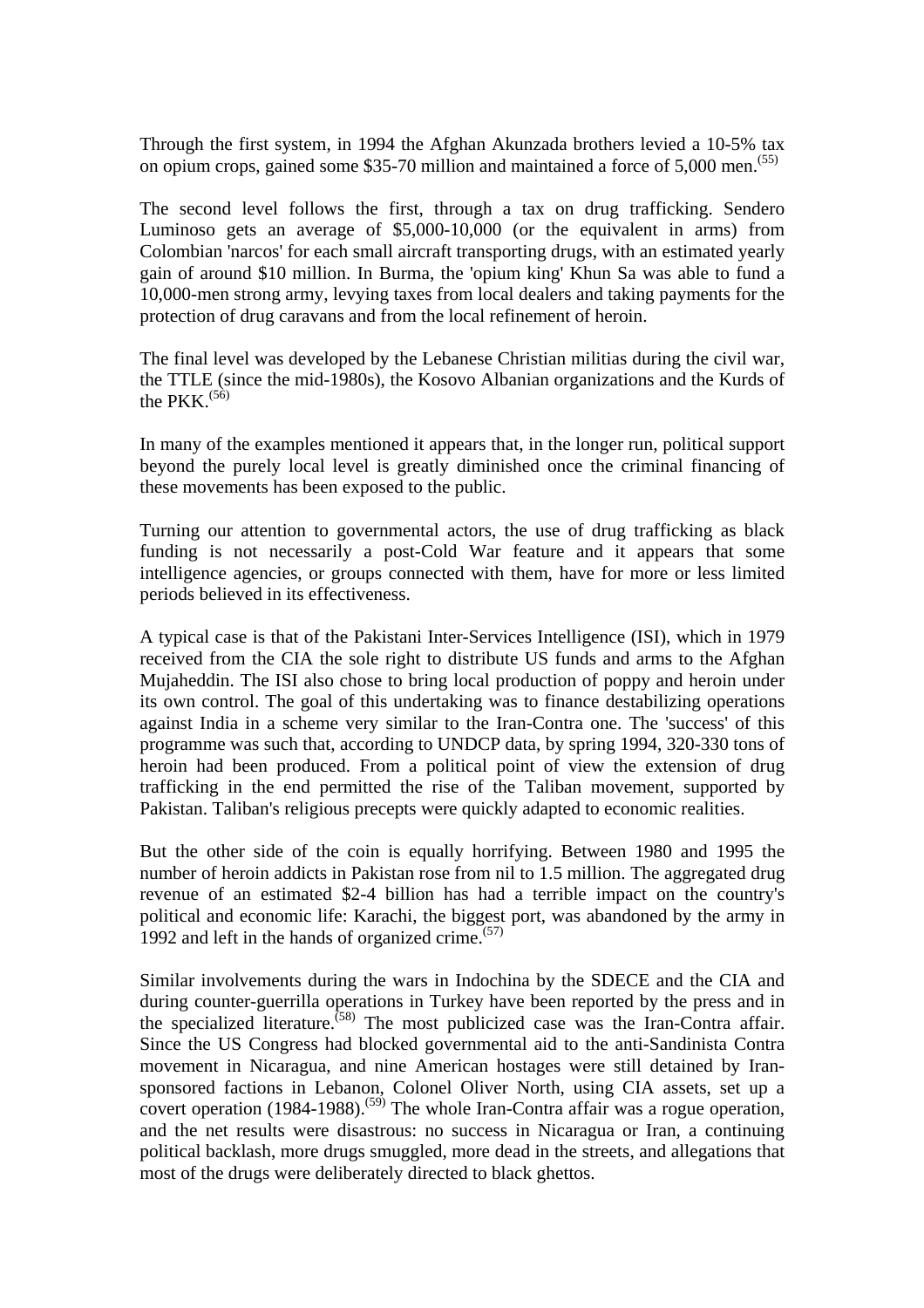#### **Computer crime and money laundering**

In this subsection it is not the intention to discuss in detail these two aspects, which could be an issue on their own, but simply to place them in a multidimensional security context. 'For all of us, civilians and soldiers alike, it [survival] will take a profound understanding of the revolutionary linkage between knowledge, wealth and war.<sup>'(60)</sup> Money laundering and computer crime lie at the intersection of all three.

Computer crime is not just an additional tool in the hands of transnational organized crime and international terrorism: it adds an entirely new, electronic dimension to fraud, theft, larceny, embezzlement, sabotage, espionage, extortion, conspiracy and money laundering.<sup>(61)</sup> It easily puts into the hands of unlawful non-state actors speedy communications and control, communications mobility, encryption and stealth in electronic attack.

Traditional security agencies have quickly recognized potentialities and weaknesses in what has been dubbed 'information warfare' (IW). In June 1986, the KGB started for the first time an extensive computer attack operation, using the skills of German hackers. Ten years later, General Aleksander Lebed, in his short tenure as chairman of the Russian Security Council, created an information security department whose task was to develop offensive and defensive IW. The US DoD has conducted extensive computer attack exercises on his own networks. The results have been appalling. In the United States, 99% of military communications use civil networks via Internet; 88% of the attacks on a sample of 3,000 military computers were successful, only 4% were detected and  $0.5\%$  reported.<sup> $(62)$ </sup> The complicating factor of computer crime is that military and civilian vulnerabilities are deeply enmeshed, and an electronic blitzkrieg would affect all the vital infrastructure of a country simultaneously.

For the time being the main uses of computer crime by organized criminals and terrorists are coded communications, the transmission of sensitive documents (bomb fabrication or drug refining instructions, lists of adult and child prostitution centres, etc.) and, of course, money laundering. But new dangerous misuses are emerging: a couple of years ago the SCU started to access confidential banking records in order to, for instance, target double salaries for racketeering. In the not too distant future, terrorists and criminals will no longer attempt physically to destroy large electronic databases, but instead to penetrate and corrupt their data. The illegal consultation of files concerning undercover agents, new identities of repentants or the modification of files in the Schengen Information System (SIS) are just a few plausible scenarios.

Money laundering is intimately connected with computer crime, and represents in part the intangible dimension of organized crime. Estimates of money laundered annually worldwide amount range from \$300 to \$500bn (30-40% drugs-related, the rest tax and tariff evasion, arms smuggling, terrorism and fraud); those of drugs money range from \$30 to \$100bn per year in the United States alone, and some estimate that \$1bn goes weekly to Russia and \$22bn from that country every year.  $(63)$ 

Money laundering is also one of the essential features of transnational criminal alliances. Cosa Nostra launders money for the Colombian cartels. It gains 25% from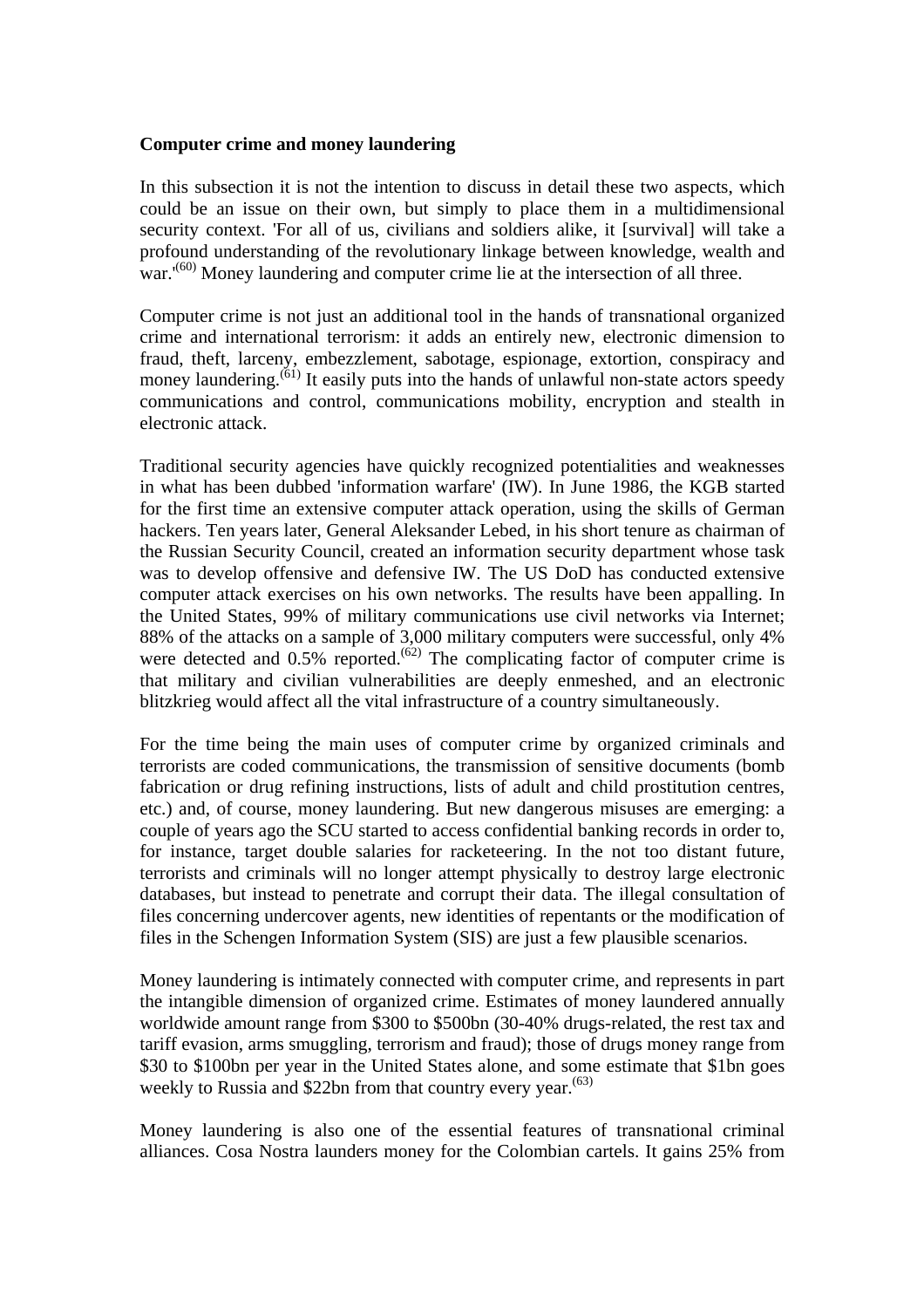the money laundered, while the rest may be invested in Russian commodities for export in hard currency, with estimated profits of 200%-500%.<sup>(64)</sup>

Given its geographic scope, it is clear that money laundering is everybody's concern. According to the INSCR, the countries where the fight against money laundering should be a high priority are: Aruba, Canada, Cayman Islands, Colombia, Cyprus, Germany, Hong Kong, Italy, Mexico, Netherlands, Netherlands Antilles, Nigeria, Panama, Russia, Singapore, Switzerland, Thailand, Turkey, United Kingdom, United States and Venezuela. $^{(65)}$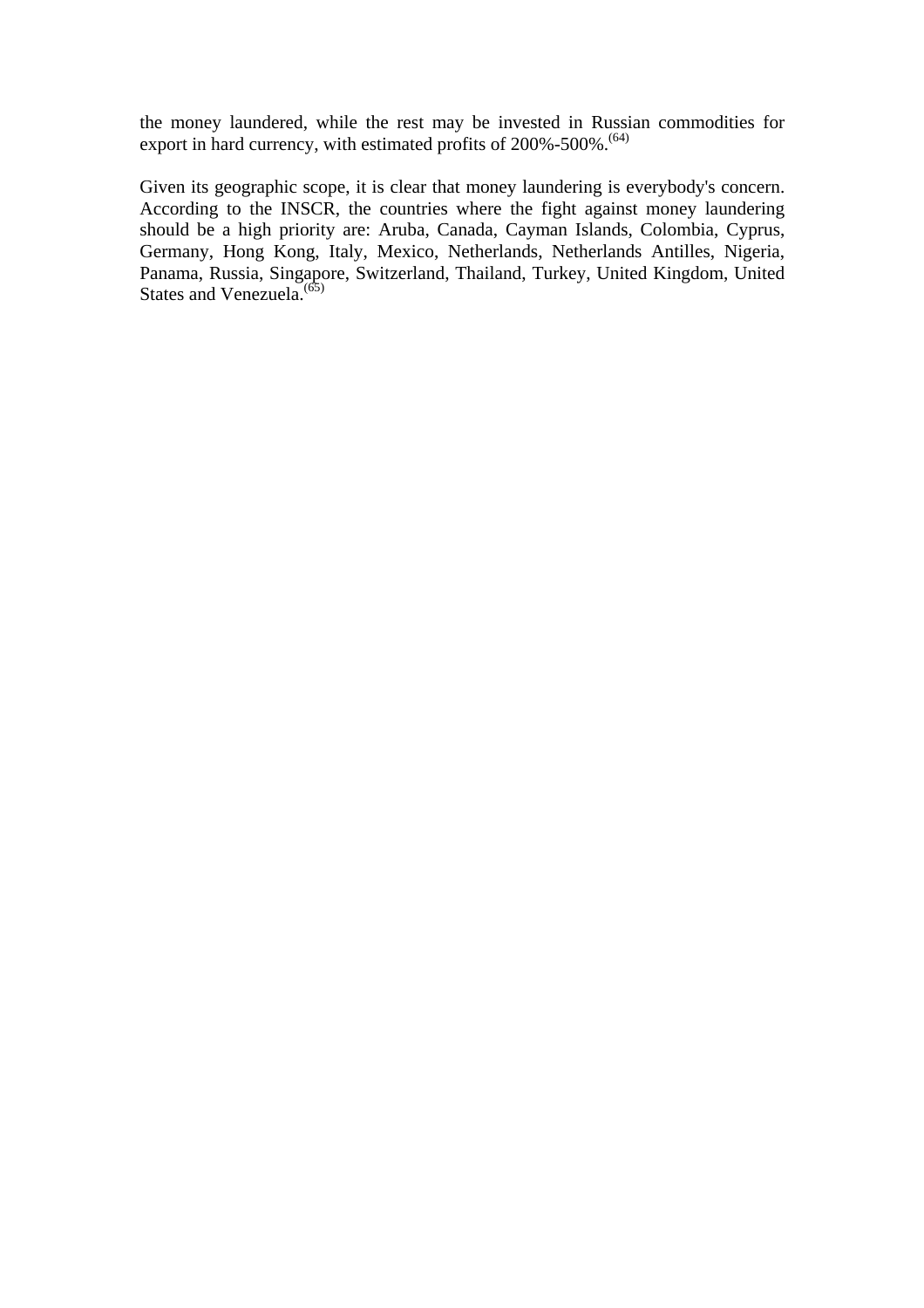# **INTERNATIONAL TERRORISM**

'International terrorist attacks against US interests rose to 99 in 1995 from 66 in 1994, and the number of US citizens killed rose from four to 12. The total number of fatalities from international terrorism worldwide declined from 314 in 1994 to 165 in 1995, but the number of persons wounded increased by a factor of ten - to 6,291 persons; 5,500 were injured in a gas attack in the Tokyo subway system in March.'(66)

Reviewing the US Department of State's 1995 data, concerning the 28 states of the WEU family, in relation to the seven types of terrorist action listed in the first chapter, the reality of international terrorism stands out even more sharply:

- Out of 31 killed, only 12 deaths were clearly attributable to international terrorism (seven of which were victims of the campaign by the Kelkal network in France).

- Only 141 people were injured in terrorist acts; of these, international terorism was accountable for 129 (with the Kelkal group and the PKK heading the list with, respectively, 103 and 20 victims).

- All 19 persons abducted were implicated in domestic/endemic terrorism/civil war situations; of these, 14 were freed and even counting the other five as missing/dead, these abductions cannot be considered acts of international terrorism.<sup> $(67)$ </sup>

- The rest of the victims were involved either in situations of domestic terrorism or civil war, or were targets of covert operations.

If one compares these data with the previously mentioned estimates of the total yearly cost of drugs to the US economy of \$152 bn/year and the 20,000 US yearly drugrelated deaths, one can put the different risks into a clearer perspective.<sup> $(68)$ </sup> The objection that some of these losses may be imputable to consenting adults engaged in self-destruction or crime does not detract from the fact that there is an evident disproportion in the concrete damage inflicted by organized crime and drug trafficking compared with international terrorism, no matter how it is defined.

Another fact to be remembered is that the most devastating terrorism is the domestic/endemic strain, as in Algeria, Northern Ireland, the Basque provinces, Turkey, Peru, Colombia tragically show. The estimated 60,000 deaths in Algeria since 1990 leave no doubt that the toll from the activity of terrorist groups can rival the destruction caused by orthodox interstate warfare.<sup> $(65)$ </sup>

Against the background of these data, international terrorism since 1989 has posed a certain risk to the security of West European states. However, it seems implausible to qualify this risk as an outright threat, or to overstate its effects. Well-known actions like the wave of bomb attacks in France (1995) or the violent riots orchestrated by the PKK in the United Kingdom (1995) and Germany (1996), albeit having a strong echo and posing a significant challenge to governments and police, failed to change the political will of these countries. On the contrary, they helped stiffen it.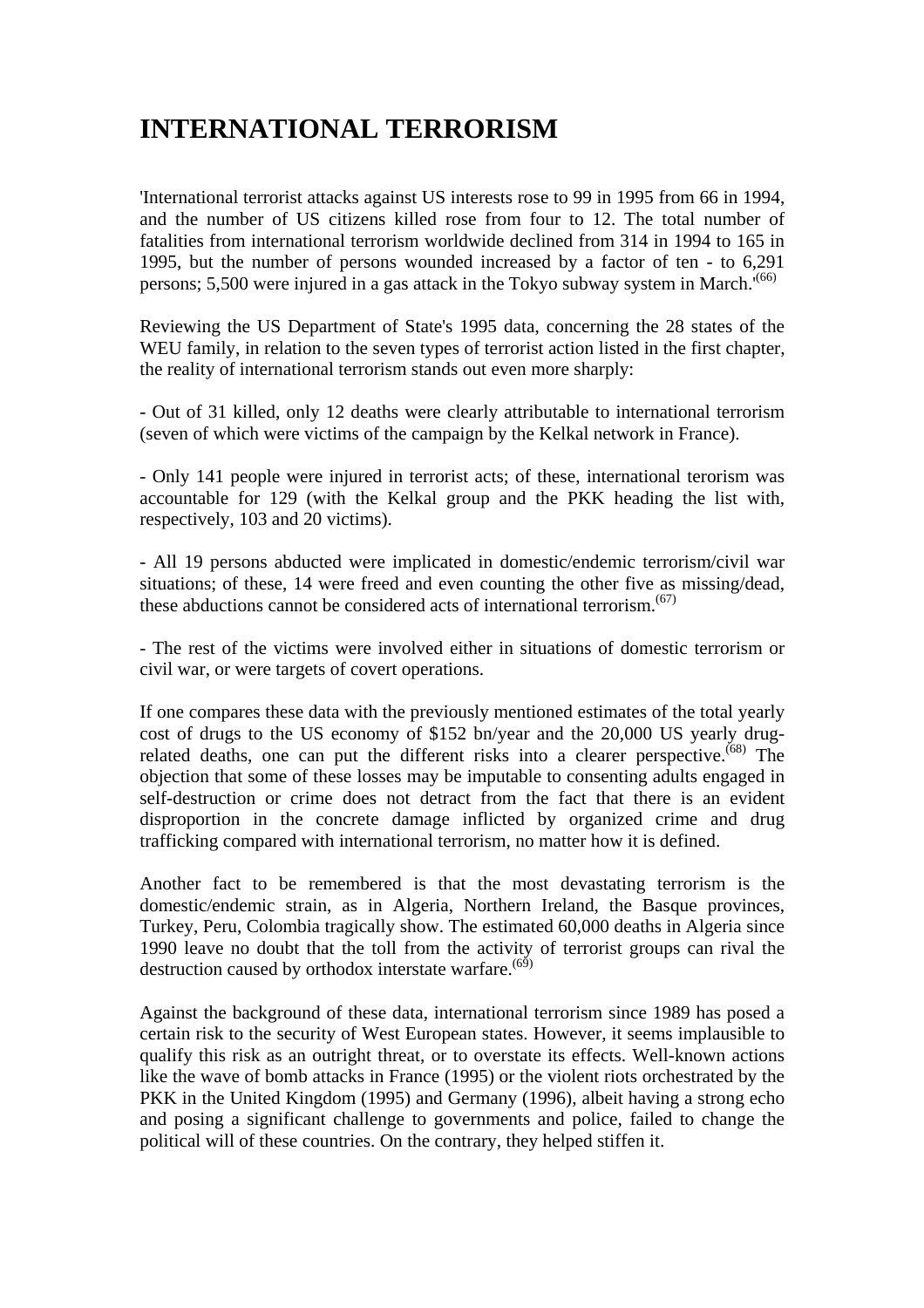The strength of terrorism can only lie in the weaknesses of the target country, especially in the asymmetric value of life, but terrorism *per se* cannot really change the political will of a nation, unless a political choice is made in favour of interests that tend to ignore the rights of the victims, as has happened sometimes when Syria has appeared to be involved.

International terrorism presents a paradox: from a political perspective it is perceived as a global issue, but its physical effects are limited and the psychological ones quickly fade from the mind of the wider international public. The first step is to assess the security and political relevance of seven different categories of terrorism and then try to reconcile this contradiction.

Domestic or endemic terrorism, despite being more lethal and socio-politically more damaging in the medium to long term, does not arouse immediate international support for the victim country, not even when limited measures could make some difference and political bonds with that country are very strong. The United Kingdom-United States debate on the IRA and its networks for providing American financial support very much resembles that concerning extremist Islamist financial and logistic networks.

Support for or sponsoring of domestic/endemic terrorism or a civil war can, depending on the circumstances, affect regional stability, but without more powerful underlying political and social problems the effect is very limited. Despite fifteen years of Iranian support and sponsoring of terrorism against the relatively vulnerable Persian Gulf petro-monarchies, the record is not remarkable. Terrorist acts do not by themselves delegitimize the ruling classes, they are only a violent symptom of growing internal problems.

In the wake of the elections in Israel in 1996, it could be argued that this sponsoring can influence the political equilibria within the target country. Actually, it is difficult to gauge whether it really does, or whether this support is exploited as a political argument to preserve or change the political situation, especially in democracies. Leaving aside the killing of Yitzhak Rabin by an Israeli terrorist, the victory of the Likud cannot be seen out of the context of the deep social and cultural changes in Israel that had resulted from a decade of immigration. Not a single European democracy has been seriously destabilized by support to or sponsoring of terrorism within it (Italy, United Kingdom, Spain), whereas the domestic political exploitation of terrorism has in some cases made a difference.

Covert operations infringe national sovereignty, but they do not seem to impinge either on the overall political will of the victim country or on its stability. The case of Salman Rushdie may be thought a notable exception, because it has attracted much media attention, but UK international policy decisions are influenced by other factors. The judgment passed on the Mykonos case in Germany, which unambiguously accused Iranian intelligence services, clearly created a major diplomatic incident between EU and Iran (April-May 1997), weakening the idea of 'critical dialogue', but the main EU policy guidelines have not changed substantially. $(70)$ 

International terrorism as proxy for indirect confrontation between governments is politically more worrying, because it erodes international standards by carrying out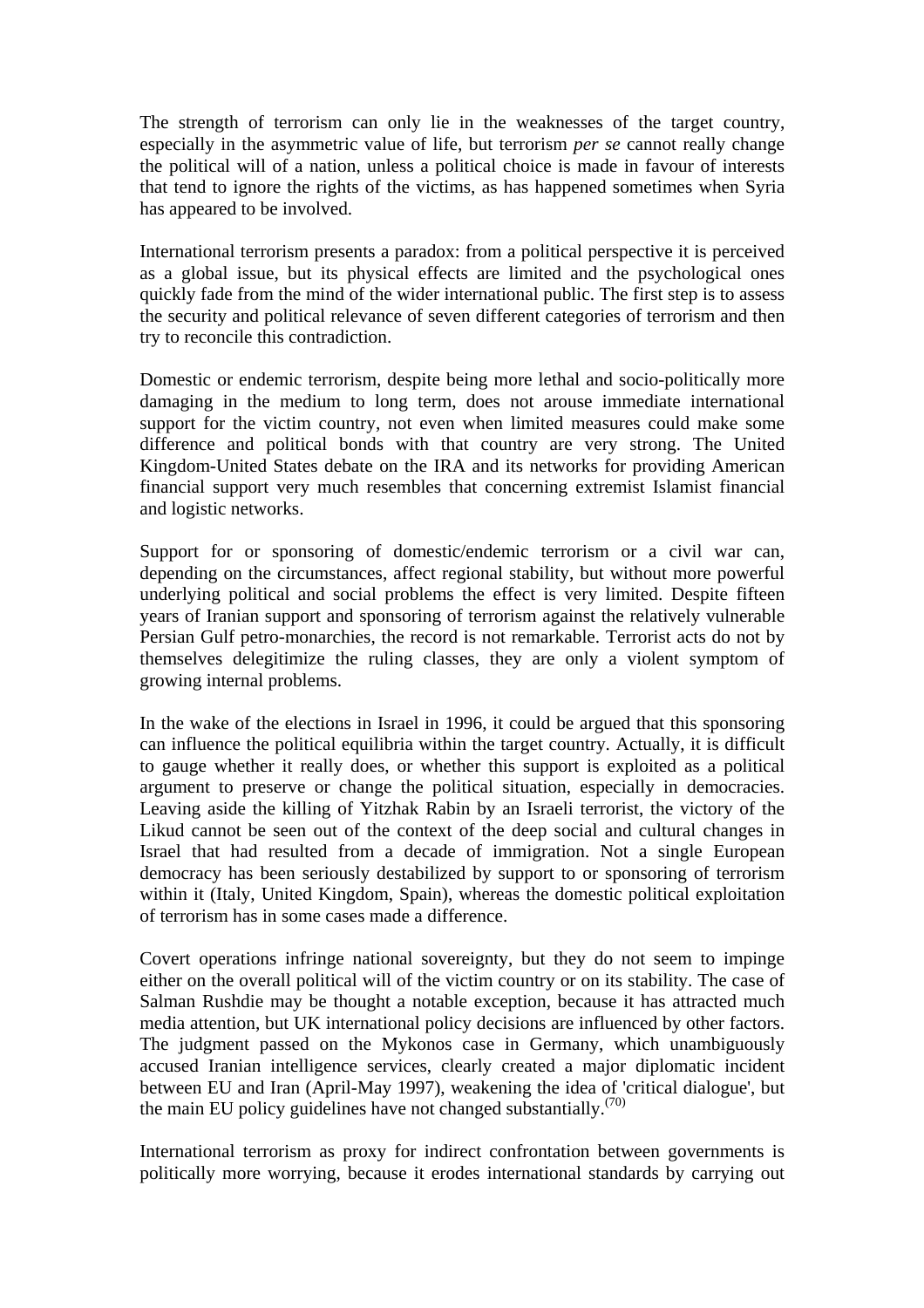indiscriminate attacks on innocent civilians. Nevertheless it can be tackled more effectively, because a state infrastructure can be traced and attacked by any means. However, the trend after 1989 has been a marked diminution of this form of warfare.

International terrorism in support of domestic terrorism, and international terrorism in support of a wider political, ideological or religious confrontation, are much more problematic. Here the ideological connections are reasonably identifiable, but the terrorist cells and their networks are less easy to attack, because their links are more tenuous and flexible than state-sponsored ones. The French Kelkal terrorist group, which was responsible for the bomb attacks in 1995, showed precisely these more elusive characteristics, coupled with a disquieting link with common crime.

#### **Deregulation and delocalization of terrorism**

Now the crucial point, at the level of grand strategy, lies less in the present human and material costs of international terrorism than in its potential developments, which are the same as those observed in the case of guerrillas: deregulation and delocalization. To them must be added longer-term indirect effects.

The deregulation of terrorism includes its privatization, its links to criminal organizations and, mainly at local level, its extension as a practice to criminal organizations. The delocalization is synonymous with globalization.

These three relatively new characteristics pose a direct problem to states in terms of diffusion of power, a special case being the possession of weapons of mass destruction (WMD).

The privatization of terrorism is epitomized by the millionaire Osama ben Laden. In the past ben Laden had actively collaborated with the CIA in Afghanistan, but he changed his mind after the arrival in Saudi Arabia of American troops, something he felt was sacrilegious. His \$300 million fortune has been used to create several terrorist training camps in Afghanistan, Pakistan, Yemen and Somalia, and he is suspected of having masterminded the Dhahran bomb attack of 25 June 1996.<sup> $(71)$ </sup>

Less spectacular but no less important is the network of private or religious charities that are capable of supporting low-cost terrorist networks, which in turn may accept state support but do not depend on it.<sup> $(72)$ </sup>

The links between terrorism and criminal groups are not new, but the way they are fostered is different, as the case of Islamist networks in France demonstrates. Since 1994 the line between Islamist militants and criminals has become blurred, due to an increasing interpenetration of both environments. French anti-terrorist experts point out that the new groups emerging: are bound by a more 'intellectual' member or a veteran from Afghan or Bosnia; already socially excluded, tend to create a sort of internationalist counter-culture using Islamism as an existing ideological 'anti-system' tool, with aid from certain mosques, cultural associations and within prisons; and, finally, their opposition to society, which is common to internal and international terrorism, is expected to increase. $(73)$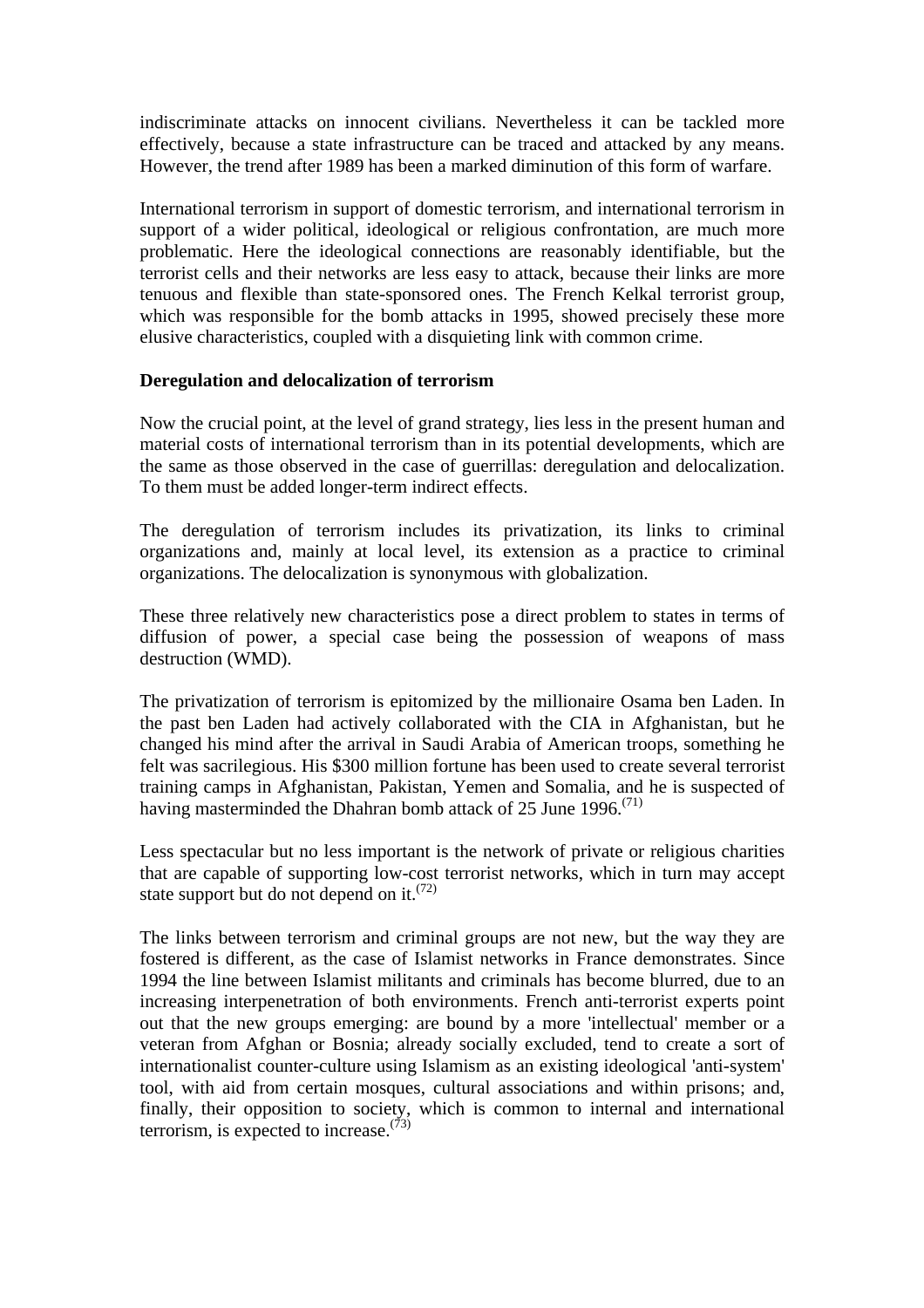The spread of terrorist methods to organized criminal groups is particularly well known in Colombia, where the Cali and Medellin drug cartels have employed car bombs frequently in indiscriminate attacks. In Europe the phenomenon is still relatively limited: three Cosa Nostra attacks in Italy (1994) and one attack by organized criminals in Moscow (11 November 1996). In the case of Corsica there is instead the gradual transformation of a nationalistic terrorist movement into a collection of organized criminal groups, as French president Jacques Chirac has defined them.<sup> $(74)$ </sup> Until the end of 1996, bomb attacks were still carried out in a way designed to minimize casualties.

An ominous sign of the lethal potential that the manipulation of organized crime and terrorist techniques can develop in spillover of endemic terrorism comes from India. On 12 March 1993, in the business district of Bombay, multiple bomb attacks, using explosive cars, motorcycles and suitcases resulted in 320 dead and more than 1,200 injured. The perpetrators were not terrorists, but local criminals, following the directives of an Indian 'godfather' living in Dubai, apparently recruited by Pakistani intelligence in retaliation for the killings of Muslims in Kashmir by Indians.<sup> $(75)$ </sup>

A possible variant of this deadly synergy is the criminal multi-service agency, which makes money through criminal activities organized in Mafia-like fashion and obtains money and political protection through customized terrorist attacks. Although such activity is rare nowadays, there is the important precedent of the Magliana gang  $(1983-1993)^{(76)}$ 

The globalization of terrorism is a consequence of its deregulation and adaptation to the effects of international economics. Transnational terrorists benefit from modern communications and transportation, have global sources of funding, are knowledgeable about modern explosives and weapons (which are widely available on the black market), and are more difficult to track and apprehend than members of the old established groups or those sponsored by states. There are still some stable groups, but outrages set up by *ad hoc* multinational terrorist groups are becoming increasingly frequent.

The effect of the global economy, communications and transport is so strong that it may be an important cause of the lack of central coordination of like-minded extremist Islamist groups. At a secret summit of anti-terrorism chiefs of the intelligence services of the 15 EU countries on 6 March 1996, particular attention was devoted to attempts that had been made to create an 'Islamic high command', with secure communications, an intelligence network and armed operational units. As at July 1997, police investigations were not able to confirm the existence of such an international command, because the different organizations had proven incapable of overcoming ethnic, social or tribal divisions.(77) However, it should not be forgotten that globalization means that international terrorists are able to work separately, strike together and remain elusive.

Another aspect is that in a global system local responses to regional social crises and political disorder can be exported across great distances, sometimes with worldwide impact. Emigration is a traditional answer to these crises and it is increasingly exploited by terrorist groups to recruit, and find cover and support (e.g. Egyptian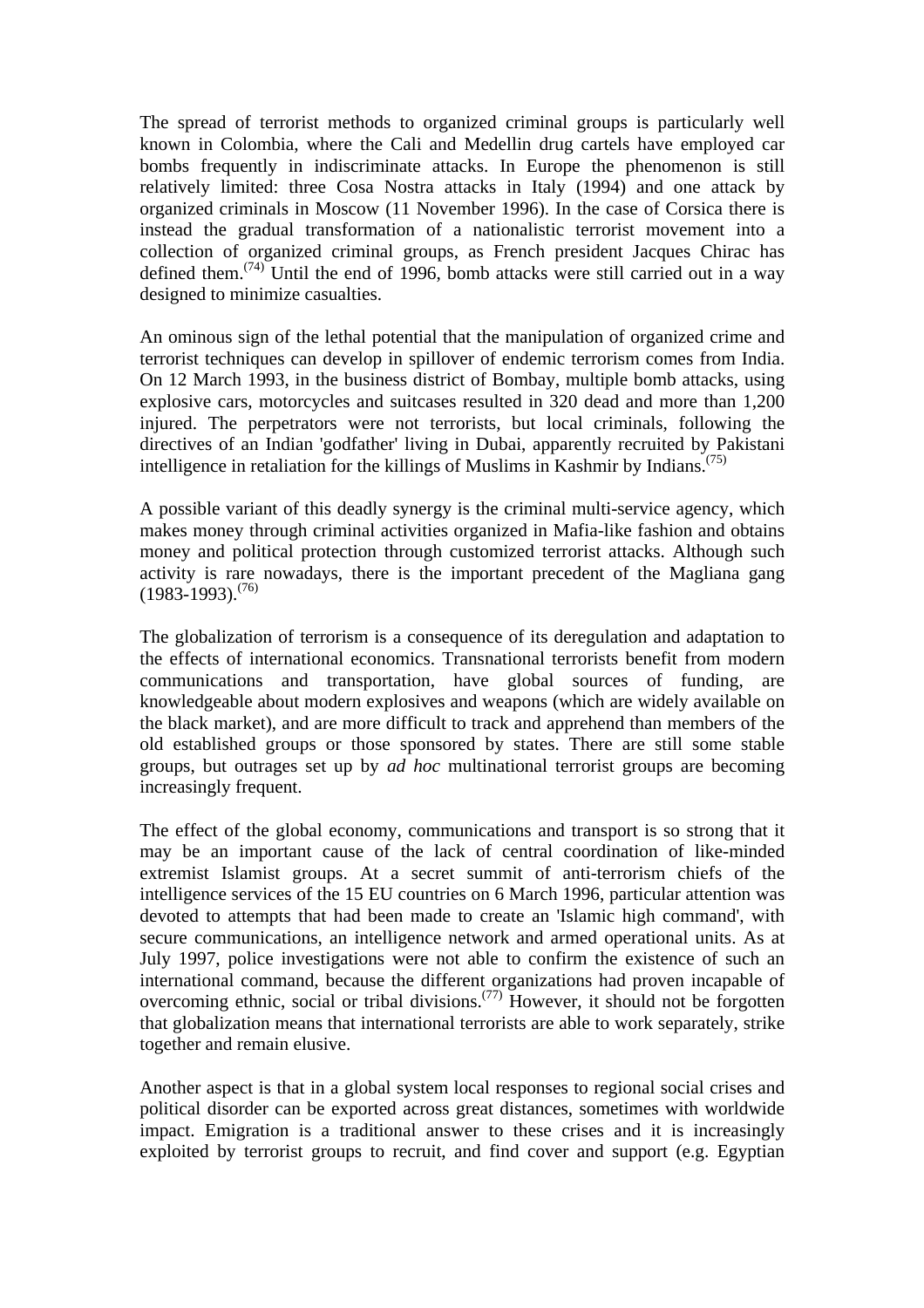terrorist groups in the United States, Algerian GIA groups in Spain and France, Croatian groups in the United States, Canada, Australia, Germany).

This last characteristic helps in reconciling the initial paradox: international terrorism is not so important for its direct effect or its frequency; it matters because the indirect effects of domestic terrorism, added to those of international terrorism, impinge on global security.

'But international terrorism is not dissociated from domestic terrorism, and therefore its examination cannot ignore background social and political contexts . . . it is the situation at home that determines occurrences in foreign states.<sup> $(78)$ </sup> The general trend of terrorism is a concentration of operations within the domestic sphere that affects the stability of individual countries and regions, and this in turn impinges on international security. Whenever terrorist groups find their ability to operate severely restricted at home and no exploitable political situation in view, a reversal to international terrorist attacks may be very easy.

#### **International terrorism and WMD**

On 20 March 1995, members of the Japanese cult Aum Shinri Kyo (with 10,000 members in Japan alone, in addition to important complicities in the Russian army<sup>(79)</sup>) released the deadly nerve agent sarin on five trains on the Tokyo subway system. This first instance of a major chemical attack by terrorists resulted in 5,500 people injured and 12 dead. Another symbol of statehood, WMD, thus fell into the hands of actors who are much more unacceptable than rogue states: a local para-religious, nonpolitical, non-rational sect.<sup>(80)</sup>

Despite more publicized fears about nuclear terrorism, the surprise has come from a lower level of technology, because chemical weapons can be produced much more easily. Biological weapons require even less visible installations; if the military consider that they are difficult to employ (because of the difficulty in ensuring adequate dispersion, and unforeseeable effects), terrorists might take a different view. Moreover, if their sale is not subject to controls, small pilotless aircraft could be used for terrorist attacks.

For their part, US DoD specialists forecast that:

- the greatest danger is that these groups could obtain low-technology nuclear bombs, biotoxins, and chemical weapons;

- terrorist attacks against US targets are expected to multiply and be more deadly by the end of the century;

- the number of attacks today is not increasing, but attacks are increasingly successful.<sup>(81)</sup>

Concerning nuclear terrorism, the international community has followed the stocking and dismantling of surplus nuclear warheads in Russia very closely. Although nuclear smuggling has until now proved less fearsome, the idea of nuclear terrorism itself has not been discarded.<sup>(82)</sup>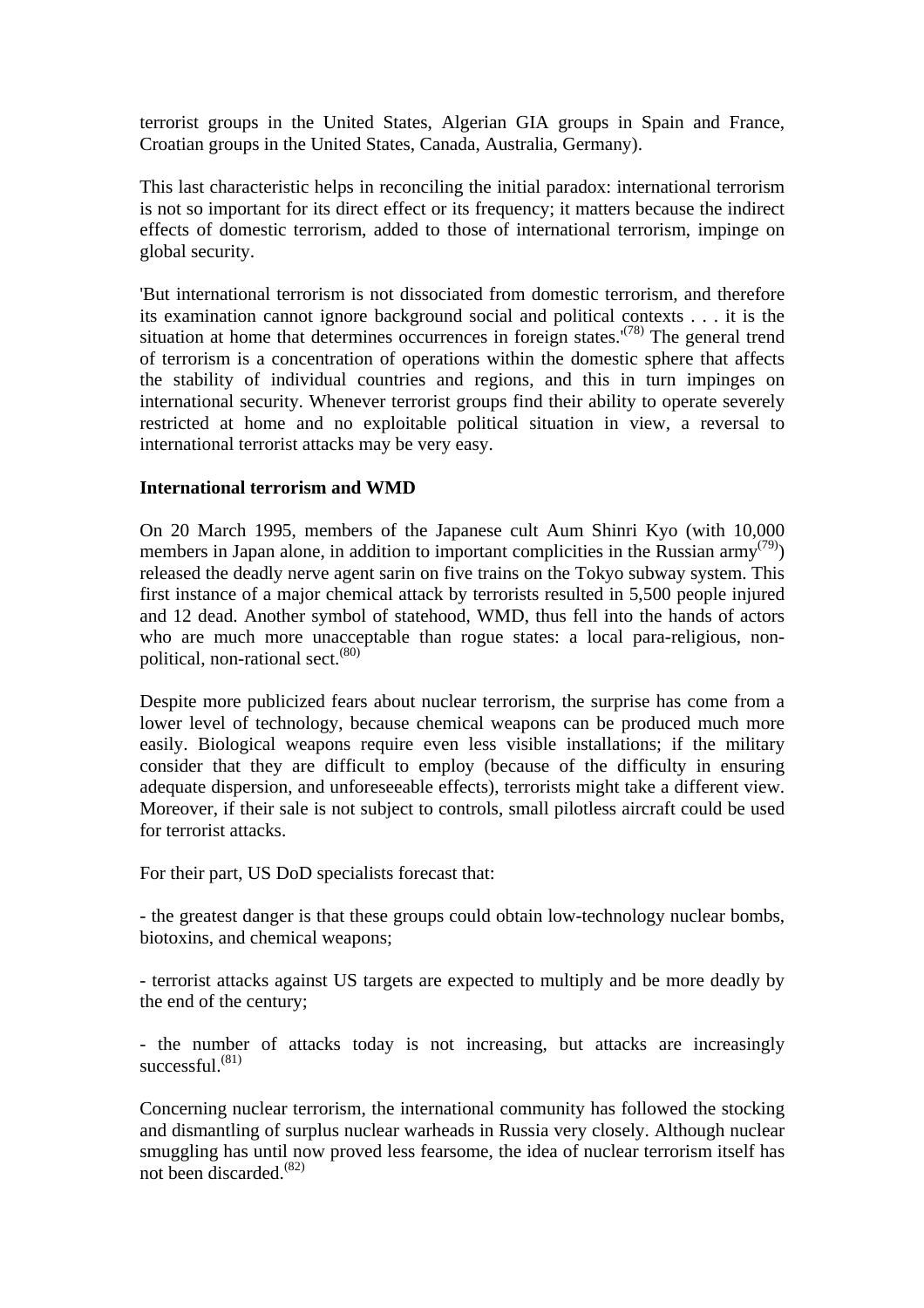One can speculate why, in the past, terrorists have generally refrained from using WMD, and what the disincentives are for them to break permanently this tradition. Using WMD would still provoke a major political backlash, in turn inviting a sustained and violent anti-terrorist campaign, and their use is still sufficiently fraught with operational uncertainties to encourage more conventional methods. Whether new local terrorist groups, like extreme fanatic or millenarian sects or racist and violent ecologist militias, will follow rational criteria remains to be seen.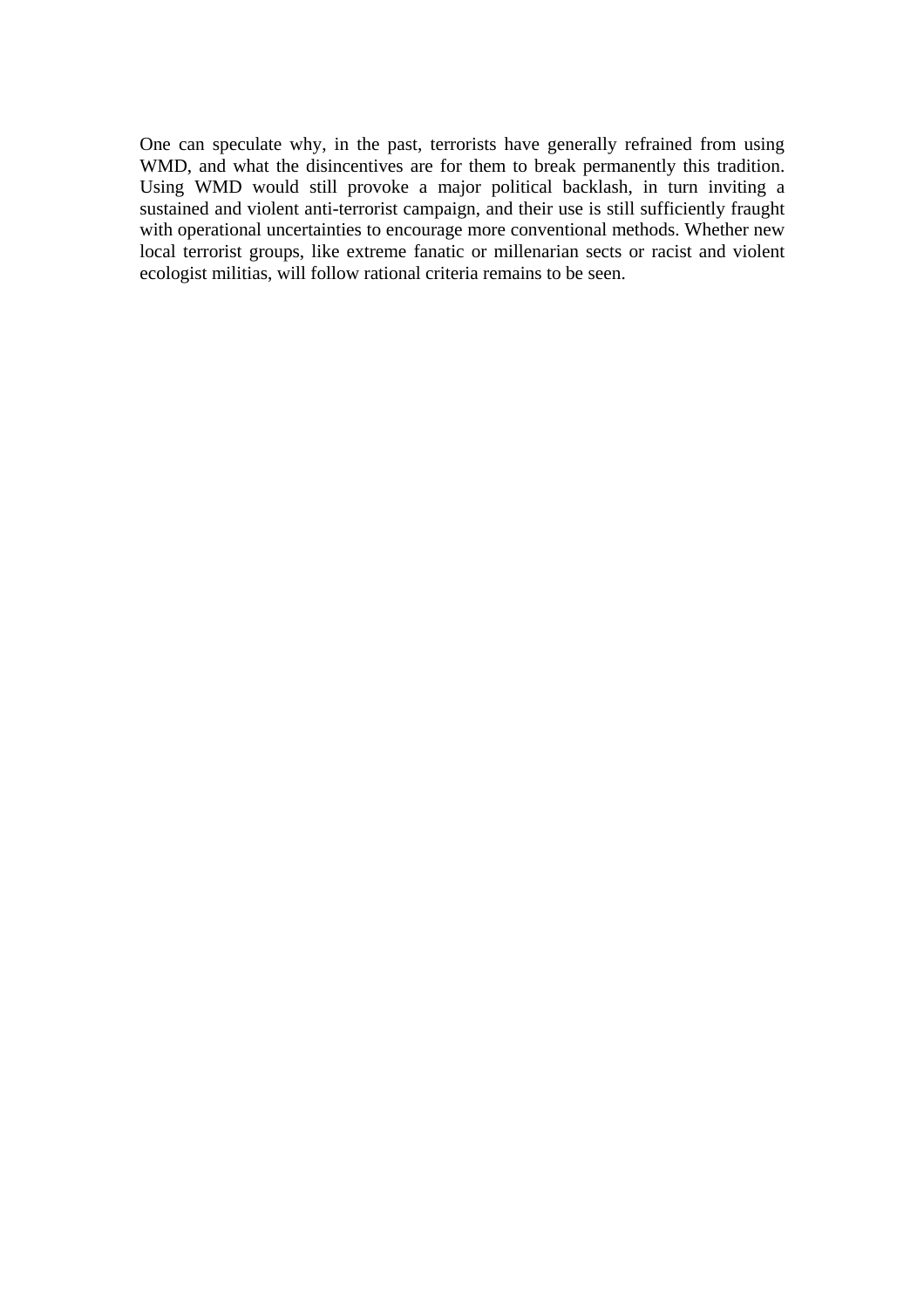# **THE INSTITUTIONAL DEBATE**

This chapter will try to sum up the main features of the political and institutional debate on the new risks as they affect European security. Attention will be devoted to developments that call for greater coordination between law enforcement and military forces in the fight against these risks. The first two parts of the chapter will be devoted to the European Union, the remaining two to initiatives concerning terrorism and the activity of other international forums.

#### **'Ad hockery' and intergovernmentalism**

If the efforts made to implement the CFSP may appear to lack coherence and the necessary speed, in comparison European cooperation in Justice and Home Affairs (JHA) looms as a formidable task. All the problems that are typical of intergovernmental cooperation are exacerbated by the political sensitivity of these issues, the extreme reluctance of governments to forgo a core component of sovereignty and the nineteenth century conception that these ministries have of sovereignty itself. Yet progress has been made, especially at the European Council in Amsterdam (June 1997) that concluded the work of the IGC.

On the one hand, law enforcement bodies and the judicial institutions have not been able to profit from experiences like that of NATO. During nearly fifty years of close collaboration to meet an overwhelming military threat, politicians, soldiers and diplomats learned how to overcome old-fashioned nationalistic feelings. On the other hand, in only twenty-six years, the goals attained by JHA, from the time of the Pompidou Group to the standardization of visa and immigration procedures, are quite impressive in spite of initial reservations.

In the 1970s a number of factors, like the global nature of drug trafficking, the sustained terrorist campaigns in Western Europe and Interpol's structural handicaps, induced governments to set up a number of coordination forums, and to sign the first important European conventions.(83) In 1971, on the initiative of French President Georges Pompidou, a coordination body to combat drug trafficking was created, thereafter known as the Pompidou Group. $^{(84)}$ 

Four years later, at the meeting of the European Council in Rome in December 1975, justice and interior ministers decided, within EPC, to create a forum to combat international terrorism, partly because Interpol did not at the time have the issue on its agenda. In June 1976, a Council resolution set up the group Terrorism, Radicalism, Extremism and International Violence (TREVI). Its mission was the exchange of information, and coordination of the fight against terrorism and training practices. In the next sixteen years TREVI evolved into a policy-making network, creating a common culture among specialists, despite the lack of a permanent secretariat.<sup> $(85)$ </sup>

TREVI worked at three levels: working groups, senior officials and ministerial meetings of interior and justice ministers. Senior officials represented the chiefs of police at ministerial level, prepared biannual conferences, and drafted guidelines and recommendations for the WG, meeting two to four times a year.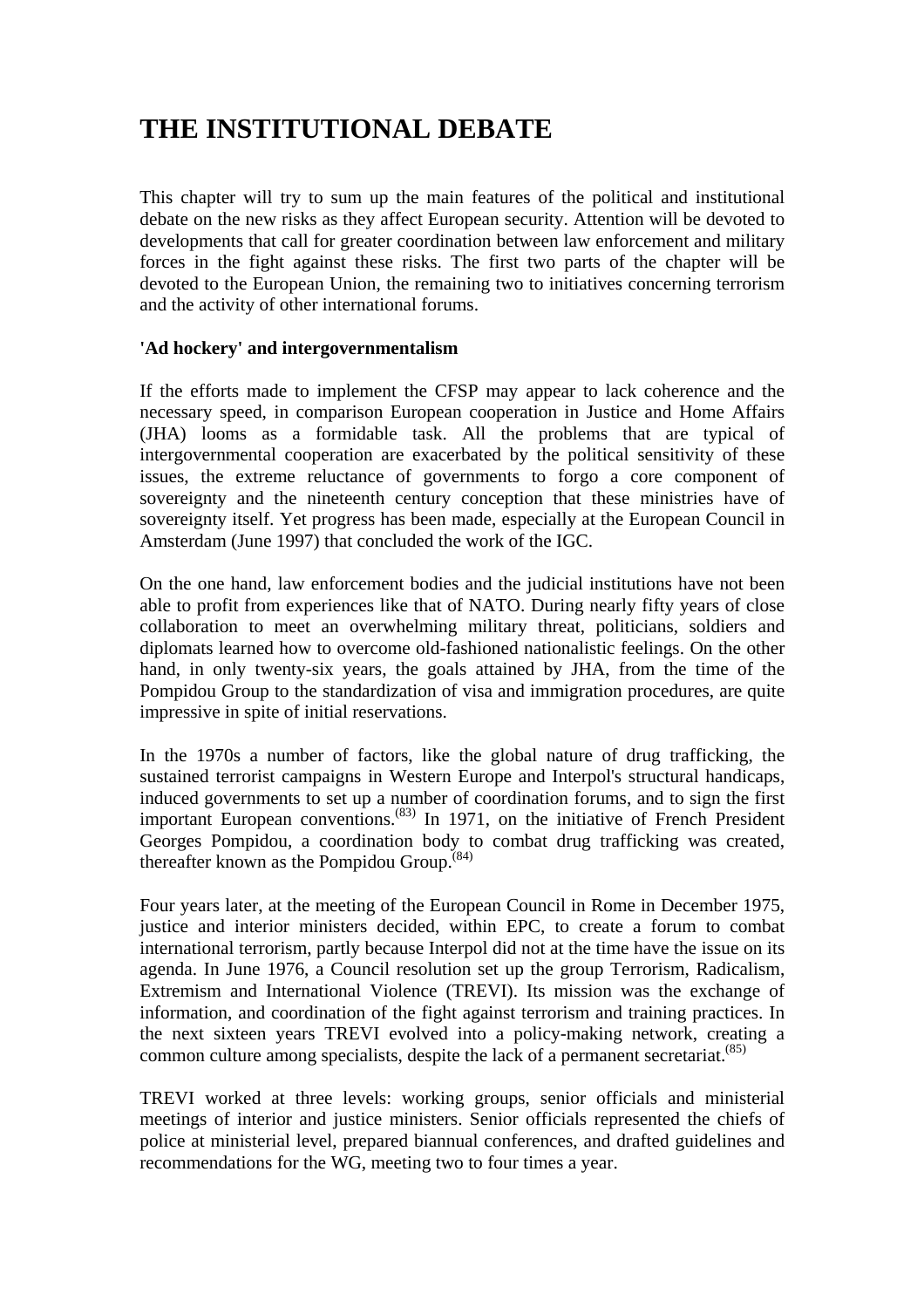The Police Working Group on Terrorism (PWGT), started its activities in 1983. Mainly focused on operational orientation, it is composed of police and security chiefs from West European countries, including Finland, Norway and Sweden. After three years it was joined, in the array of intergovernmental bodies, by the Ad Hoc Group on Immigration. Its task is to coordinate asylum and refugee policies among EU members.

The perspective of the need to guarantee freedom of movement in a fully free European market gave a new push for greater harmonization. At the time it was argued that appropriate compensatory measures should be introduced to avoid a decrease in security. The Group of Coordinators<sup>(86)</sup> was created by the European Council summit in Rhodes in 1988. Made up of national representatives, its task was to act as honest broker and coordinator among the different bodies contributing to a document specifying the content of the planned compensatory measures.<sup> $(87)$ </sup> Each single body reported to his own authorities, whereas the Group of Coordinators reported biannually to the European Council.

The result was the 'Palma document', adopted by the European Council in July 1989.<sup>(88)</sup> This specified how to eliminate border checks at intra-EC borders and which compensatory measures had to be adopted in six broad areas: terrorism, illicit trafficking of any sort, improved police cooperation, legal cooperation in criminal matters, controls on travellers and family problems. It also defined which measures were desirable and which were essential, the latter including common immigration and computerized information control and surveillance systems.

A European Committee for the Fight Against Drugs (CELAD) was set up after the 1989 European Council in Strasbourg. Its task was to formulate Europe-wide plans to combat drug trafficking. Its programme was divided into five areas of action: coordination of anti-drug strategies in member states; suppression of illicit trade; the reduction of demand; EC participation at a multilateral level; and creation of a European Observatory on Drugs (EOD). It comprises drugs coordinators and the relevant European Commission officials responsible for the internal market, and reported regularly to the European Council.<sup>(89)</sup> CELAD and the Pompidou Group worked together to extend inter-European collaboration, especially that involving non-governmental organizations (NGOs). In this context a European Policy Cooperation Group on Drugs was set up in 1990 to establish forms of cooperation in drugs matters with developing countries, in particular drug-producing and transit states.

In September 1992, the Ad Hoc Group on Organized Crime was set up within the EU's third pillar (JHA) to cope with the spread of organized crime in Western and Eastern Europe. Its first report was made at a TREVI ministerial meeting in Denmark on 6-7 May 1993. It contained an analysis of the nature and structure of major organized criminal groups and an assessment of the threat they posed. $(90)$ 

#### **Europol, Schengen, Maastricht and Amsterdam**

In the same period of activity of the TREVI 1992 WG, and under its coordination, the Ad Hoc Group on Europol was instituted with the task of opening the way to more stable law enforcement collaborative structures. On the basis of the TREVI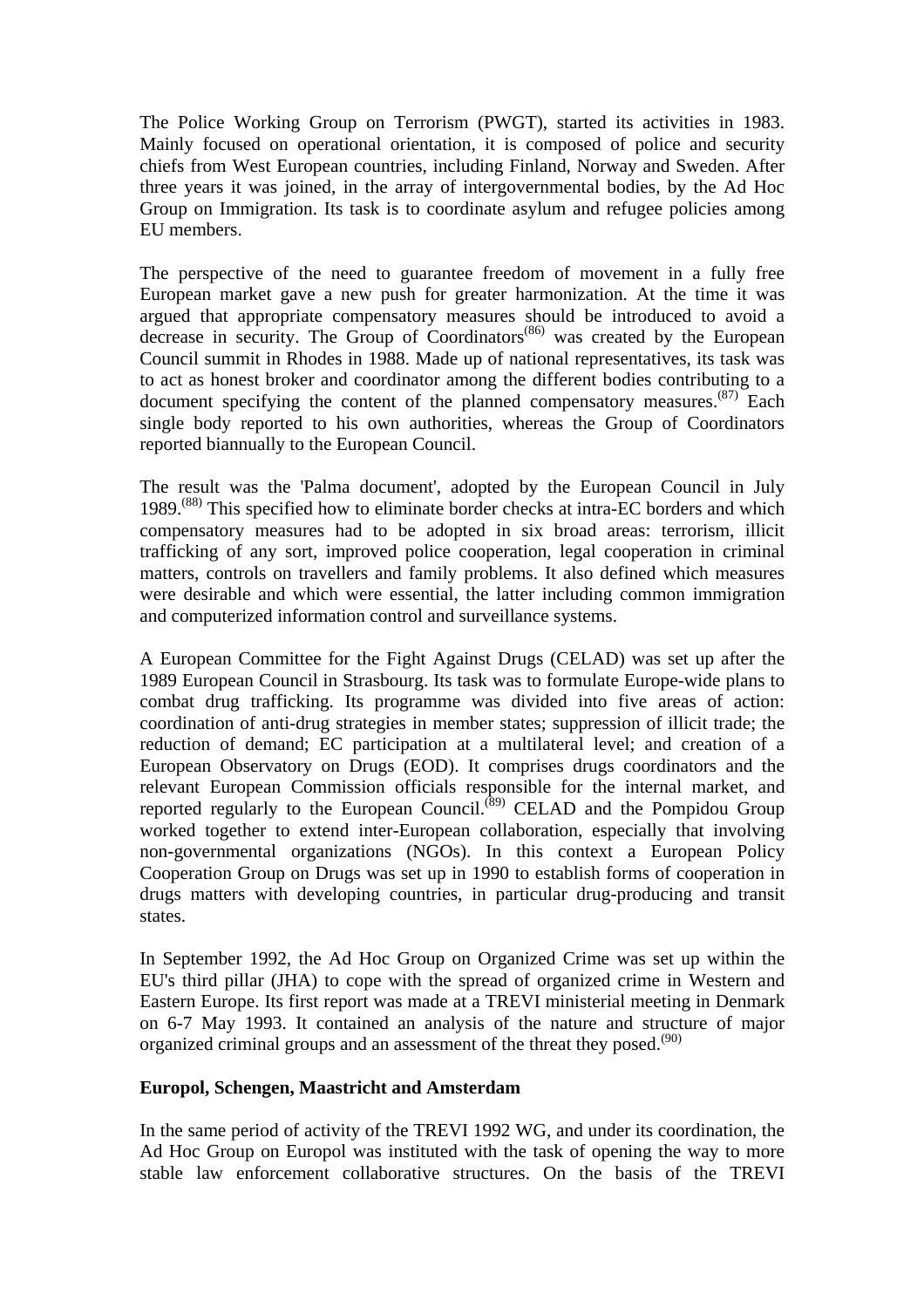Programme for Action, the Dublin ministerial meeting of June 1990 agreed in principle on the creation of the European Drugs intelligence Unit (EDU), with corresponding national drugs intelligence units. Formal agreement on a European Police Organization, or Europol, came at the Hague in December 1991.

The first step in Europol's development is the EDU, which has to collect and analyse information from member states relating to drugs crime at the European level.<sup> $(91)$ </sup> Successively called Europol Drug Unit, EDU had its mandate extended to include car theft, organized clandestine immigration and nuclear trafficking in March 1995.<sup> $(92)$ </sup>

Almost in parallel with the negotiations on the Single European Act (SEA), the opening of internal EC borders in 1992 and the studies on Europol, five countries decided that any significant consensus on reinforced controls among the then 12 was difficult to achieve. In 1985, Belgium, Netherlands, Luxembourg, France and Germany signed the Schengen Agreements, one year before the signature of the SEA. Although not contrary to the spirit and the letter of the  $SEA$ ,<sup> $(93)$ </sup> Schengen caused frictions with Italy and created the precedent of a two-speed Europe.

The Schengen Agreements include provisions for the easing of border controls, for greater coordination against drug trafficking, organized crime and illegal immigration and a set of long-term objectives. Nevertheless, it took a further five years to reach the Schengen Implementing Agreement, which included essential aspects of this cooperation and allowed for the first time: the 'hot pursuit' of criminals; cross-border surveillance; the creation of a common secure electronic database, the Schengen Information System (SIS). In addition, it reinforced collaboration in procedures for extradition and mutual assistance in criminal justice matters, and in the joint fight against drug trafficking.

The fact that it was agreed at five, and that new members could not renegotiate the *acquis*, did not, however, speed ratification (26 March 1995), because the issues were sensitive and complex. Of the nine signatories (which now included Greece, Italy, Portugal and Spain), only seven had, as at July 1997, ratified the Agreements.

In the meantime signature of the Treaty on European Union (TEU) at Maastricht in December 1991 led to the institution of three 'pillars': the European Community and two intergovernmental pillars: the CFSP and JHA. Title VI of the TEU contributed considerably to simplification of the constellation of *ad hoc* and coordinating bodies.

Article K.4 allowed for the setting up of a Coordinating Committee (the 'K4' committee) consisting of senior officials. The K4 committee in practice replaced the old TREVI, and absorbed the Ad Hoc Group on Immigration and the Group of Coordinators. Structured in three steering groups,  $(94)$  it is responsible for giving opinions through the Permanent Representatives Committee (COREPER) to the JHA Council, the central body of this pillar, and contributes to the Council's discussions. The JHA Council can adopt joint positions or joint actions, and can draw up conventions to be recommended to the member states for adoption.

The treaty signed at Amsterdam on 2 October 1997 made progress on several issues, the significant points being: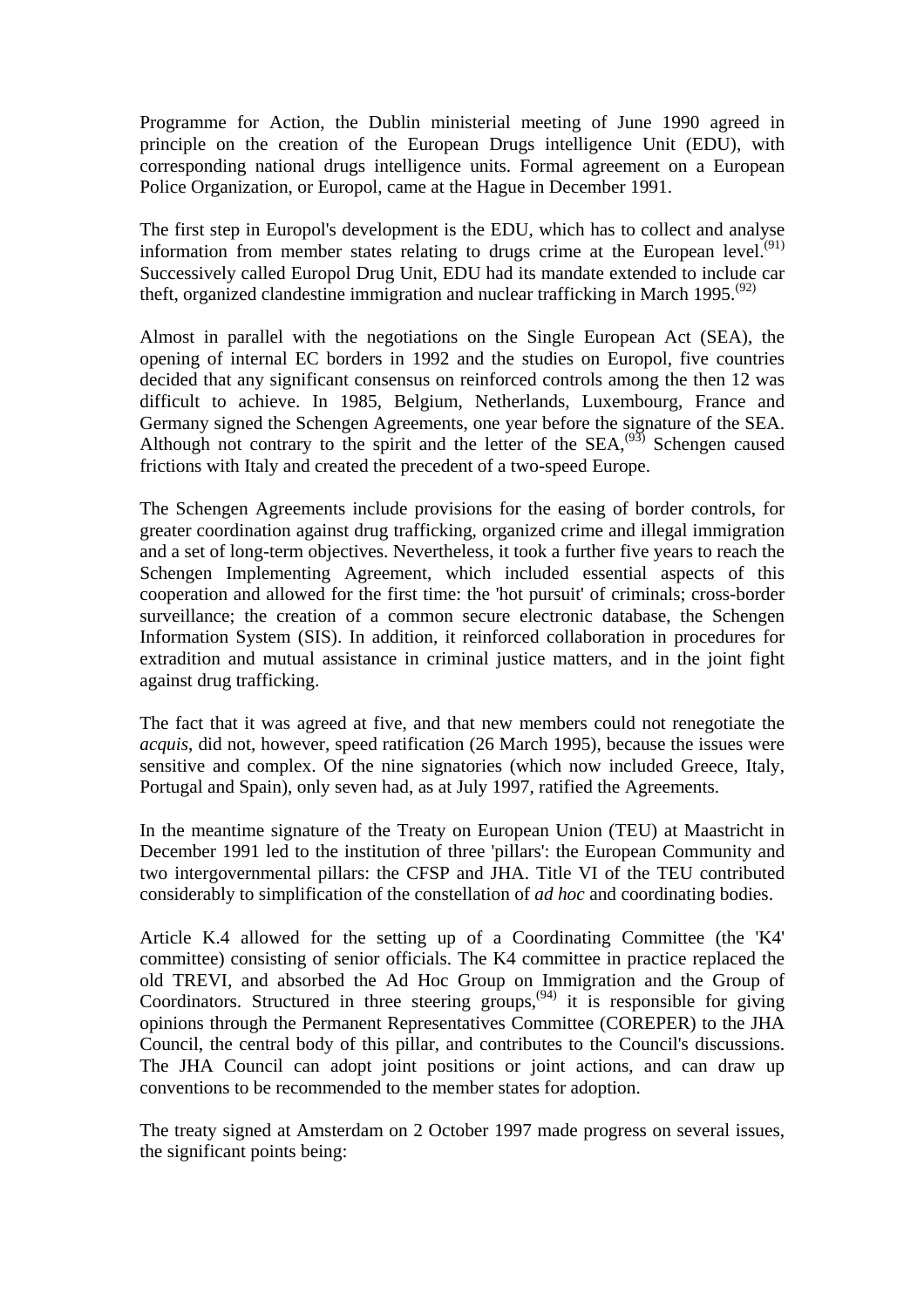- the new Article F1 in the TEU, sanctioning serious and persistent breaches of the principles of the EU;

- the insertion of a new Title 'Free movement of persons, asylum and immigration' in the Treaty of the European Community (TEC), including:

\* a declaration to preserve the security provided by the Schengen *acquis*;

\* Article G, allowing, after an initial five-year period, the passage to the first pillar of part or all of the areas in the Title, after consultation with the European Parliament and on unanimous decision of the European Council;<sup>(95)</sup>

- the extensive rewriting of Title VI of the TEU, featuring:

\* the new Article K.2, which extends the competences of Europol in supporting coordinated police investigations, including through operations with joint teams, in asking member states to conduct and coordinate specific investigations and develop specific expertise, and in establishing research, documentation and statistical networks on cross-border crime;

\* the new Article K.8 (former Article K.4) enhancing the role of what is now the K8 committee. In addition to its coordinating role, it will give opinions to the Council and contribute to the preparation of the Council's discussions on closer police and judicial cooperation and approximation of rules on criminal matters (Article K.1). The Commission is fully associated with work in the areas of Article K.1;

\* the new Article K.14 (former Article K.9) allowing, with unanimous decision of the Council, the transfer of the areas of Article K.1 to the newly mentioned Title of the TEC, but with more flexibility on voting conditions;

\* the protocol integrating the Schengen *acquis* in the framework of the EU,<sup> $(96)$ </sup>

\* the protocol to the Treaty establishing the European Community on asylum for nationals of EU member states.

The debate on the future of JHA, aside from the follow-up to Amsterdam, concerns two issues: the political problems of implementing Schengen and the development of the third pillar and the relationship between the three pillars.

The problems of Schengen are particularly well illustrated by the French position on border controls.(97) In June 1995, France reintroduced national checks at borders (*clause de sauvegarde*), because it opposed the continuing Dutch liberalization of cannabis derivatives. By July, following the radical Islamist bombings, checks had been extended to include airports. It was only in March 1996 that the French Government lifted controls at the Spanish and German borders, but kept them at the Benelux ones. By July 1997, during a visit by French President Chirac to Belgium, goodwill was reaffirmed concerning the outstanding issue of controls.

Within the third pillar some hopes are pinned on the development of the K8 committee. The former K4 only formally coordinated, and seldom took decisions,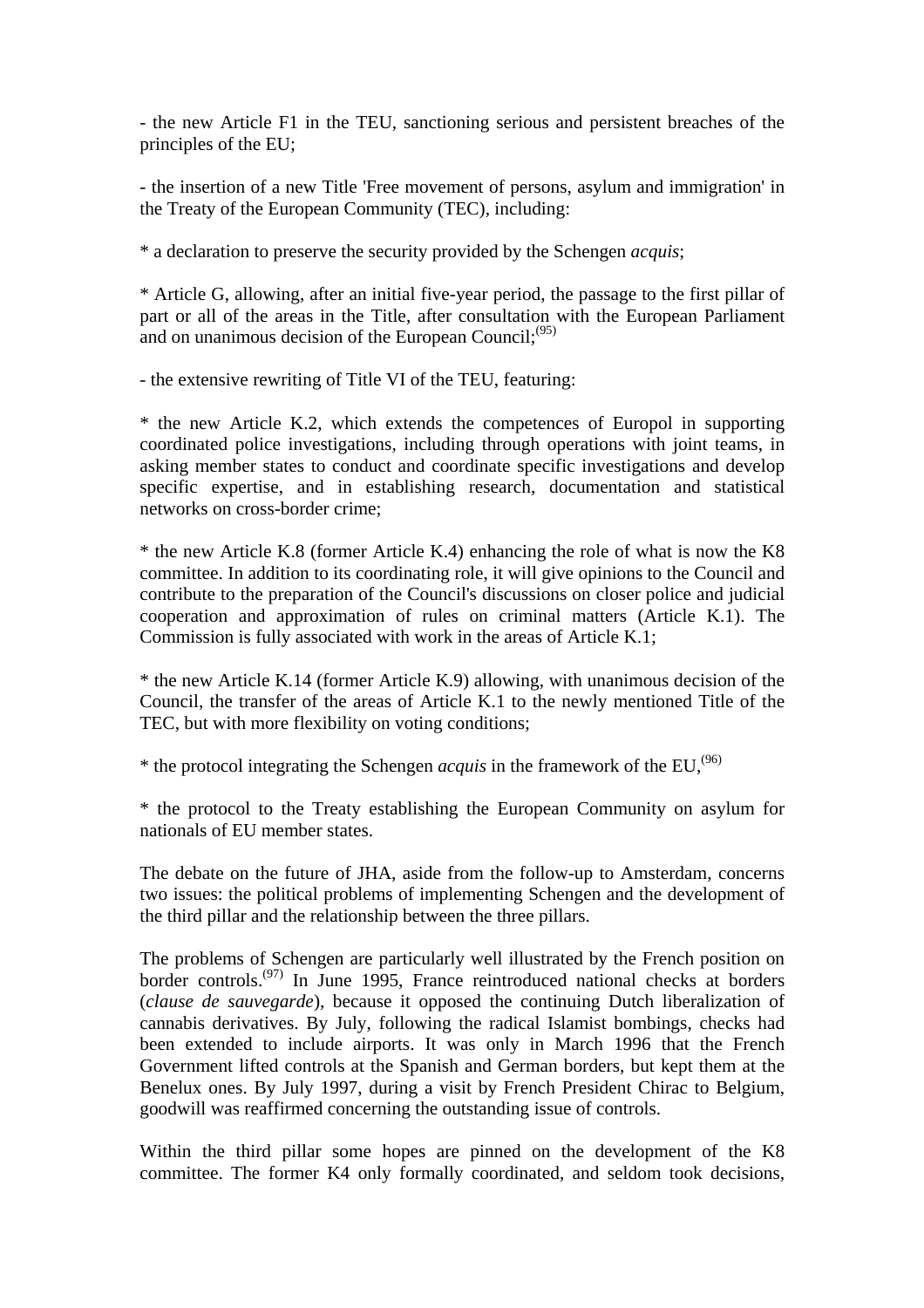with the exception of issues on which consensus was largely consolidated. Its main activity was text drafting, prior to actual decisions by the COREPER. One of the possible, albeit less visible, trends after Amsterdam will be the reinforcement of COREPER's central role within this pillar.

Concerning the relationship between the different EU pillars, after Amsterdam Title VI confirms the possibility of having links or transfers from the third towards the first pillar, but retains the unanimity procedure.

At working level, there are different WGs dealing with overlapping issues in the three pillars. In the first pillar, there is a WG on drugs and health matters; in the second, the two WGs on Drugs and Terrorism reporting formally to the K8, but in practice to the General Affairs Council; in the third, the Drugs and Organized Crime WGs reporting to the K8 committee and to the JHA Council. In the end, every decision is taken by the EU Council, but the central coordinating body is the COREPER, which has the task of preserving coherence among the three pillars.

Unfortunately the COREPER is extremely overburdened and devotes limited attention to drug trafficking and terrorism, in comparison with issues like the Common Agricultural Policy and transport. This means that there is not an integrated approach, especially since the CFSP is the forum for dialogue with associated countries but has no competence in the matter (JHA in turn has no foreign policy competence).<sup>(98)</sup> A Commission proposal to assign a coordinating role to the CFSP Drugs WG was turned down. Finally, the COREPER has instructed WGs to assure coordination themselves. Thus the present Article K.9 is very difficult to apply and the only possible solutions until now have been non-political ones: joint CFSP-JHA meetings at working group level or coordinated input when drugs are on the CFSP agenda. In any case, according to the officials involved, the problem cannot be solved by internal coordination and some institutional solution should be found, because even now contacts on illegal immigration between the first and the third pillar are extremely difficult.

For the purposes of this paper, the essential aim is to explore the political and operational possibility of limited military assistance to law enforcement, coordinating political action between the third and the second pillars.

#### **Terrorism and the global debate**

The recent debate on terrorism has become particularly polarized between the United States and Europe on the issue of 'rogue' states. To understand the main source of dissension, it is useful to recall the United States's official position on counterterrorism:

'The United States believes that implementing a strict counter-terrorist policy is the best way to reduce the global terrorist threat. US policy follows three general rules:

- first, make no deals with terrorists or submit to blackmail. We have found over the years that this policy works.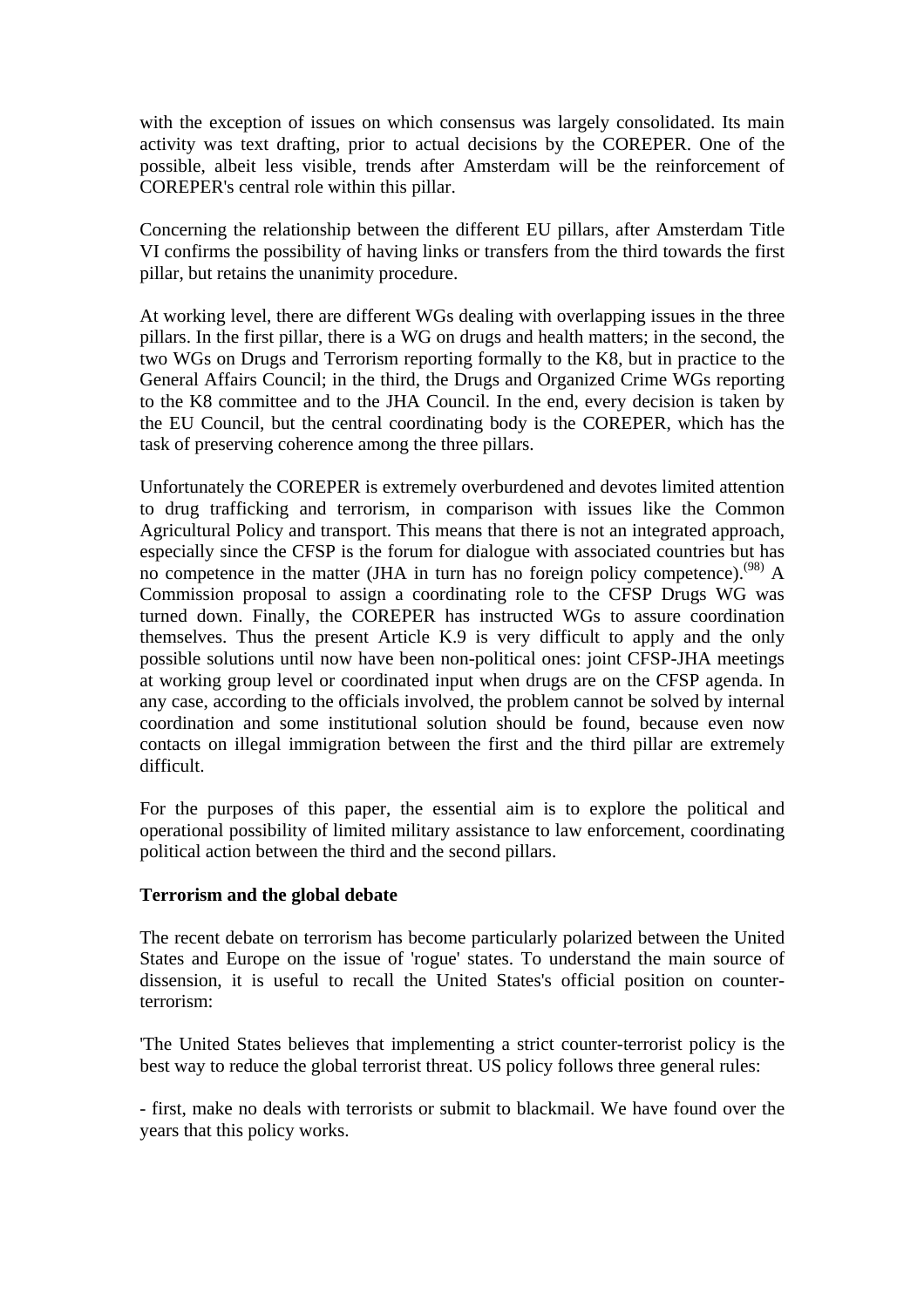- second, treat terrorists as criminals, pursue them aggressively, and apply the rule of law.

- third, bring maximum pressure on states that sponsor and support terrorists by imposing economic, diplomatic, and political sanctions and by urging other states to do likewise.'(99)

This coherent but none the less unilateral position is for different reasons not always shared by the United States's main European and moderate Arab partners.<sup>(100)</sup> Each time that there is a terrorist attack against the United States and its key allies, like Israel, the divergences resurface both in evaluating terrorism and on how to treat the problem.

After the spate of suicide attacks carried out in March 1996 by Hamas against Israeli civilians, an urgent summit was staged at Sharm el-Sheikh (13 March 1996) in order to salvage the peace process. On the eve of the summit, the United States wanted antiterrorism to be the only point on the agenda, exploiting the unique occasion of a gathering of so many countries that had suffered from terrorism. The main operational proposals centred around the sharing of information and an effort to limit terrorist funding and recruitment.

France instead wanted a more balanced list of discussion items (e.g., lifting the restrictions imposed on the Palestinians after the suicide attacks, and allowing Europe to give financial support to the Palestinians). Egypt, Jordan and the Palestinian Authority supported the French position.

In the background, the polemic between the United States and Europe on the issue of critical dialogue continued. On the one hand, the United States advocated the use of economic sanctions against rogue states and a cordon sanitaire to isolate these countries. On the other hand, the Europeans believe that an ongoing critical dialogue that systematically points out violations of international norms will in the long run help isolate the extremist elements in these rogue governments. At the Sharm el-Sheikh summit, the United States argued that they did not need to provide specific proof that Teheran supported terrorism, because its encouragement, funding and training of terrorists should be considered proof enough. French diplomats pointed out that Syria, despite equally troubling inferences, is untouchable because it is needed for the Middle East peace process.<sup>(101)</sup>

Practically the same divergences came up in the follow-up conference on terrorism, in Washington on 28-29 March 1996. Again the United States believed it should have been the prelude to a specific ministerial conference, while the EU countries maintained that it was a follow-up meeting on the whole Middle East peace process, including terrorism.

Both sides put forward opposing arguments. The United States argued that Teheran still financed terrorist groups that were hostile to the peace process and that it was involved in shipments of explosives to Europe. The EU governments replied that US and UK legislation permitted Islamic financing networks almost total freedom and that, despite pledges to the contrary, Saudi Arabia and Kuwait did not themselves control the funding of international terrorist groups from their territories. Evidence of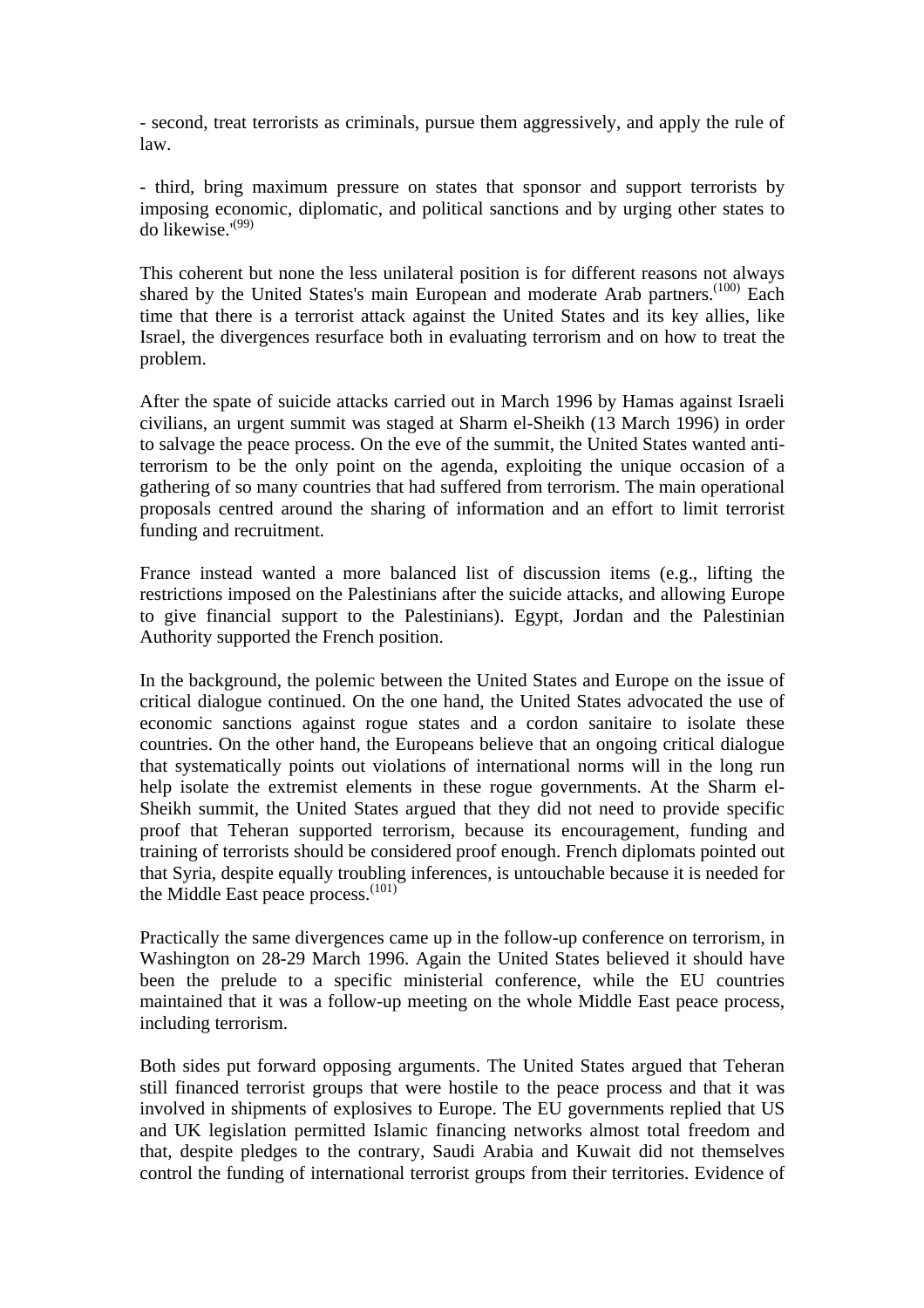US support to terrorist campaigns by the Iraqi opposition and of indirect commercial relationships between Iran and US companies were additional contentious subjects.

The evaluations differed, too, on how international terrorism was evolving. The United States believed that terrorism was perfectly disciplined and led by Teheran, whereas other countries observed that the reality was much more complex and elusive, and that firm evidence of Iran's involvement was still lacking.(102)

Only three months after the follow-up conference, the G7-P8 summit in Lyon on 29 June 1996 produced some agreement among Western allies. A further divisive element in a desirable antiterrorist front was introduced by the US Congress which, in May 1996, approved two bills (Helms-Burton and D'Amato-Kennedy) extending extra-territorially US legislation against companies trading with, respectively, Cuba, and Libya and Iran. These firms would be brought to US courts and sanctioned for having violated this new legislation.

The move was also strongly criticized by EU partners, including the United Kingdom, through public statements.<sup>(103)</sup> After the US presidential elections of 6 November 1996 the two bills were not ratified, but they remain part of current US legislation. They continue to pose a problem for international law because the definition of 'rogue' states is substantially unilateral and arbitrary, and because the United States maintains that national laws have an international application. Their economic implications are a source of major friction between allies, and they might be a potential stumbling block in transatlantic relations. Finally, these laws represent the major Euro-American political cleavage and illustrate the contradiction between critical dialogue and a strong-handed attitude.

#### **Work in other forums**

The UN and what might now be termed the 'G8' are among the most important international forums in which policy on organized crime, drug trafficking and international terrorism is defined and agreed. The former is more focused on political consensus-building and on encouraging the harmonization of relevant legislation. The latter is a group of self-styled lead nations that seek agreement on macro-economic and high-level political issues. At the operational level, the OIPC or Interpol is the widest police cooperative organization in the world.

The UN manages the UN international Drugs Control Programme (UNDCP), which in 1990 merged three existing UN agencies: the Division of Narcotic Drugs (DND), the secretariat of the International Narcotics Control Board (INCB) and the United Nations Fund for Drug Abuse Control (UNFDAC). The UNDCP is monitored by the Commission on Narcotic Drugs (CND), created in 1946. The United Nations Fund for Drug Abuse Control (UNFDAC), established in 1971, is the only international body devoted entirely to assisting governments in combating the production, trafficking and use of illicit drugs. UNFDAC's brief includes the reduction of both supply and demand, crop eradication and substitution. The INCB is instead an independent technical body that monitors the movement of illicit drugs worldwide and reports directly to the CND.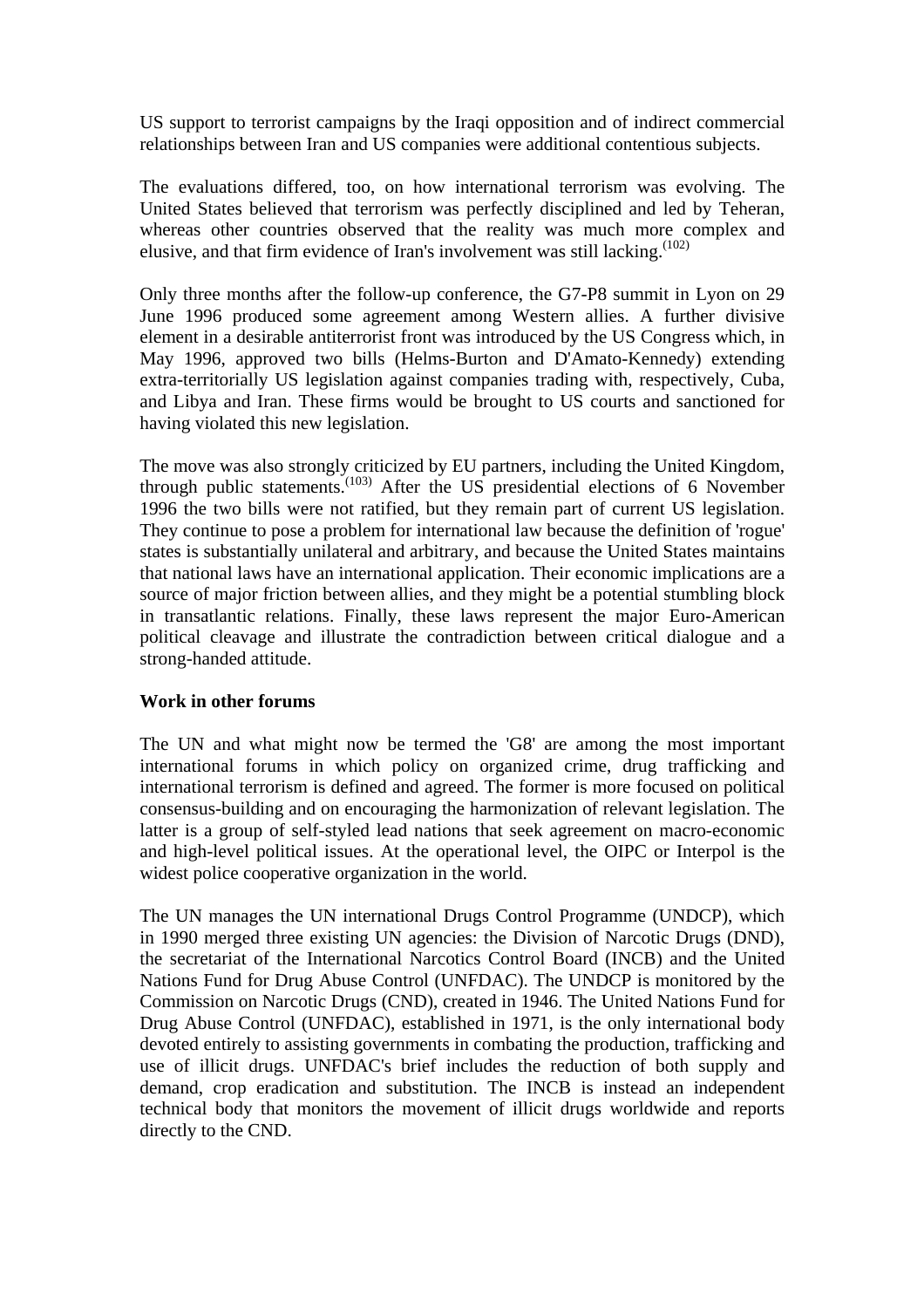The UN is also the essential forum for the adoption of world-wide conventions, such as the three UN Drug Conventions (1961, 1971 and 1988), the Vienna Convention (1990) on money laundering, the UNCLOS III of Montego Bay (1982), and the Conventions on Terrorism.

The latest major political initiative was the World Ministerial Conference on Organized Transnational Crime (Naples, 21-23 November 1994). It brought together interior and justice ministers and concluded with a Political Declaration and Action Plan. Transnational organized crime was recognized as a global problem that jeopardized international security and stability.

The key aims of the Action Plan were:

- better knowledge of transnational organized crime;

- national legislation to impose penalties on related crimes;

- better evidence-gathering and witness-protection schemes;

- bilateral and multilateral cooperative agreements (extradition, mutual legal assistance, control on money laundering, confiscation of the proceeds of crime);

- study of the merits of a convention against transnational organized crime, along the lines of the global convention against drug trafficking.

The G7, further enlarged to include Russia, $(104)$  has started to concern itself with financial crime, money laundering and terrorism. The first concerted international action against money laundering was the Basle Declaration of Principles, signed in December 1988 by the G7 countries plus Belgium, Luxembourg, the Netherlands, Sweden and Switzerland. It commits central banks to taking active steps to identify customers and the source of their funds, to refuse all transactions of dubious legality and to collaborate with criminal investigations within the limits permitted by domestic legislation.

One year later in Paris, the G7 set up the Financial Action Task Force (FATF, July 1989). Composed of the G7 members, the European Commission, Sweden, the Netherlands, Belgium, Luxembourg, Switzerland, Australia, Spain and Austria, its stated tasks were:

- to analyse the money laundering phenomenon;

- to make an assessment of the international instruments and national programmes already in place;

- to recommend action to be taken.

In 1990 FATF members approved and endorsed 40 recommendations for action, subsequently extended to 24 nations. The actual focus of the FATF is moving from banking to non-banking institutions as money laundering techniques change. In the same year, at the G7 summit in Houston, the Chemical Action Task Force (CATF)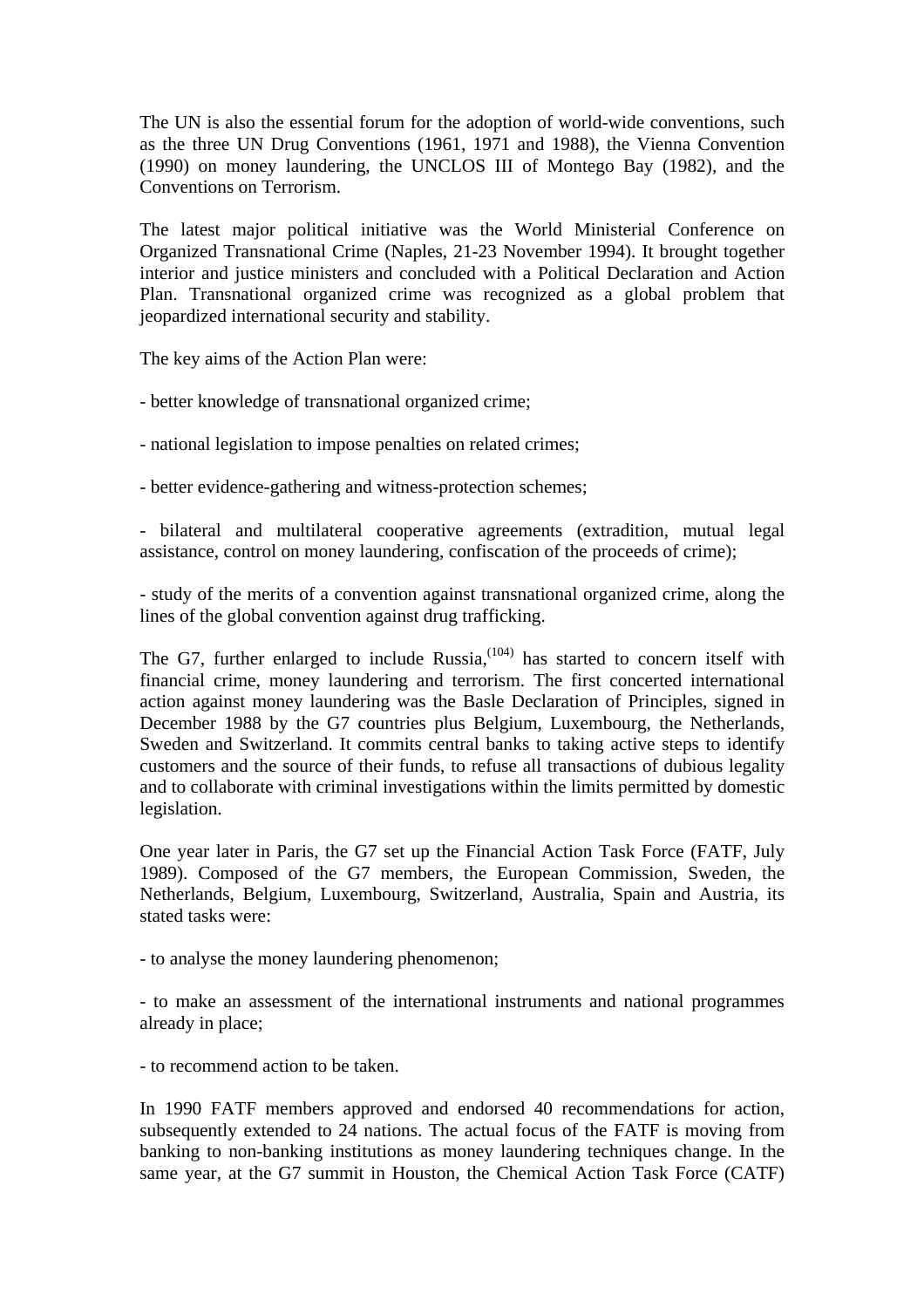was created. Its mandate is to develop measures to monitor and prevent the diversion of chemical precursors that could be used in the manufacture of drugs.

The first explicit G7 anti-terrorist summit was held in Paris in May 1987, but interest in the issue dates back to the Tokyo summit of 1986, where for the first time the seven most industrialized countries blocked arms exports to countries supporting or encouraging terrorism.

The latest major results were achieved in the G7/P8 Lyons summit of 30 July 1996, where two distinct sets of measures against organized crime and terrorism were adopted. The main recommendations of the P8 Senior Experts Group on Transnational Organized Crime 40-point list are to:

- reinforce all means of mutual assistance, prosecution coordination and harmonized extradition standards, including the creation of a Central Authority tasked with the coordination of incoming requests at both national and international law enforcement level;

- promote cross-training, cross-posting and reciprocal arrangements to reinforce witness protection schemes, including the widespread use of video links in trials;

- reinforce defences against computer crime and violation of sensitive police information;

- develop the activities of Interpol and the World Customs Organization, creating operational POCs collocated with Interpol's National Central Bureaus and facilitating the work of liaison officers;

- strengthen regulations on firearms;

- actively involve immigration services in the fight against transnational organized crime;

- favour scientific and technological exchanges among forensic scientists;

- strengthen undercover operations and quick procedures for the seizure of illicit proceeds;

- implement measures against the illegal transportation of money, money laundering and corruption;

- review, widen and strengthen existing conventions, avoiding duplication among all the international organizations concerned.

The main headings of the 25 anti-terrorism measures adopted in Lyons are:

- the improvement of counter-terrorism cooperation and capabilities (more internal and international cooperation, prevention of every form of terrorism, better detection devices);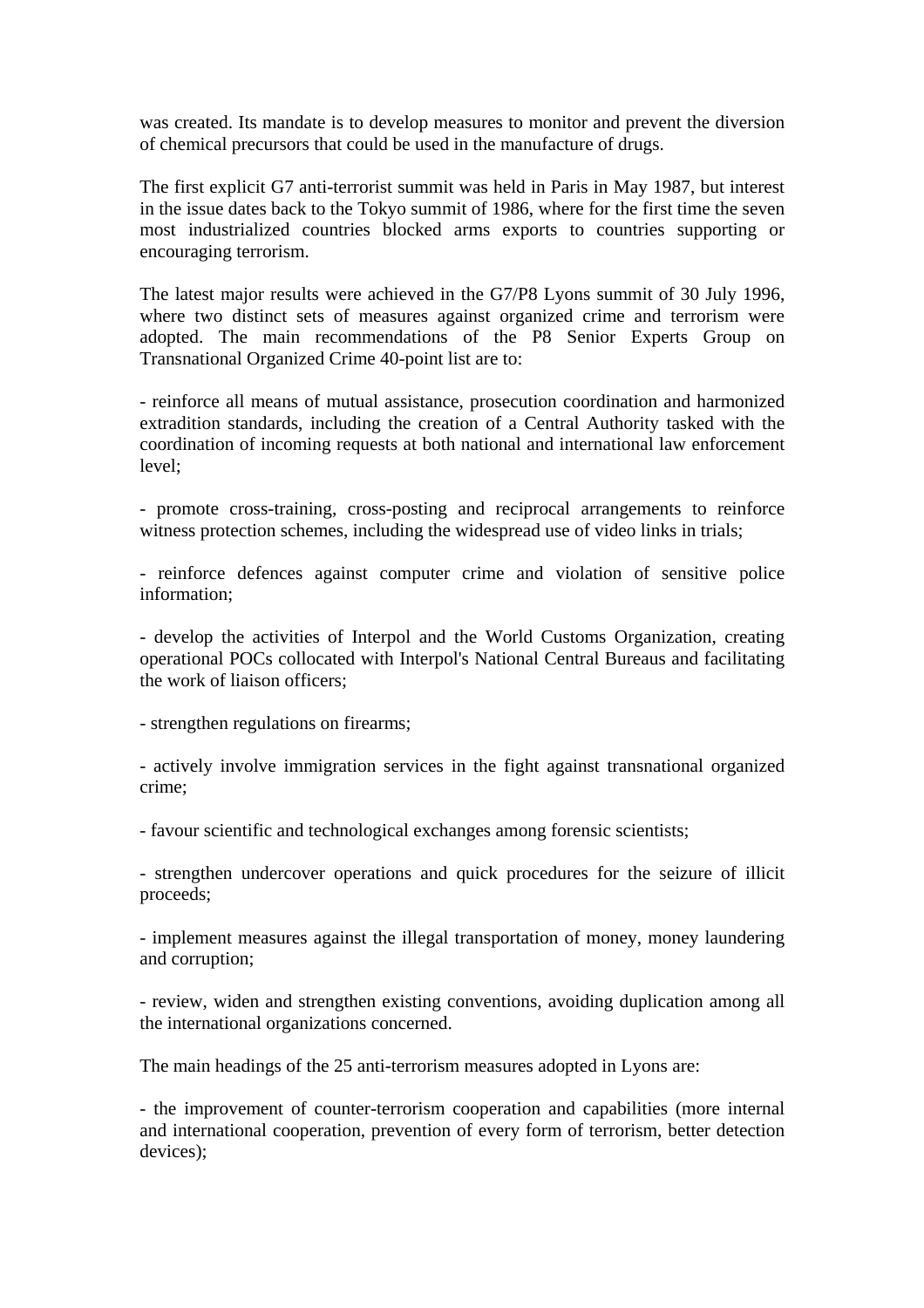- deterrence, prosecution and punishment of terrorists (prevent cyber-terrorism and unlawful use of encryption, manipulation of non-profit associations, revise firearms and anti-terrorism laws);

- asylum, borders and travel documents (prevent exploitation by terrorists of existing legislation);

- expanding international treaties and other arrangements (consider extradition with and without treaty, devise new specific conventions, join existing ones);

- terrorist fund-raising (adopt domestic and international regulations to prevent the transfer of funds to terrorists);

- improving information exchange on terrorism.

Interpol has become increasingly involved in collecting information on drugs movements and traffickers, and the 66 per cent rise in requests for information between 1986 and 1989 is due in no small measure to this activity. Between 1989 and 1995 two major electronic collection data projects were started: Operation PROSTAR, against Chinese Triads in Europe, and Operation PROBALKAN, against the Balkan drugs route. In addition to the traditional three-tier distribution system, Interpol operates a new system known as Automated Search Facility (ASF) that will provide direct access to highly classified information for each National Central Bureau. A special FOPAC (Fonds Provenant d'Activités Criminelles) Working Group, formed in 1988, continues to collect and share information on drug-related financial networks. Unfortunately, due to its wide international dimension, Interpol suffers from a reduction of its effectiveness in terms of speed of response and the reliability of security, and from the formality of procedures.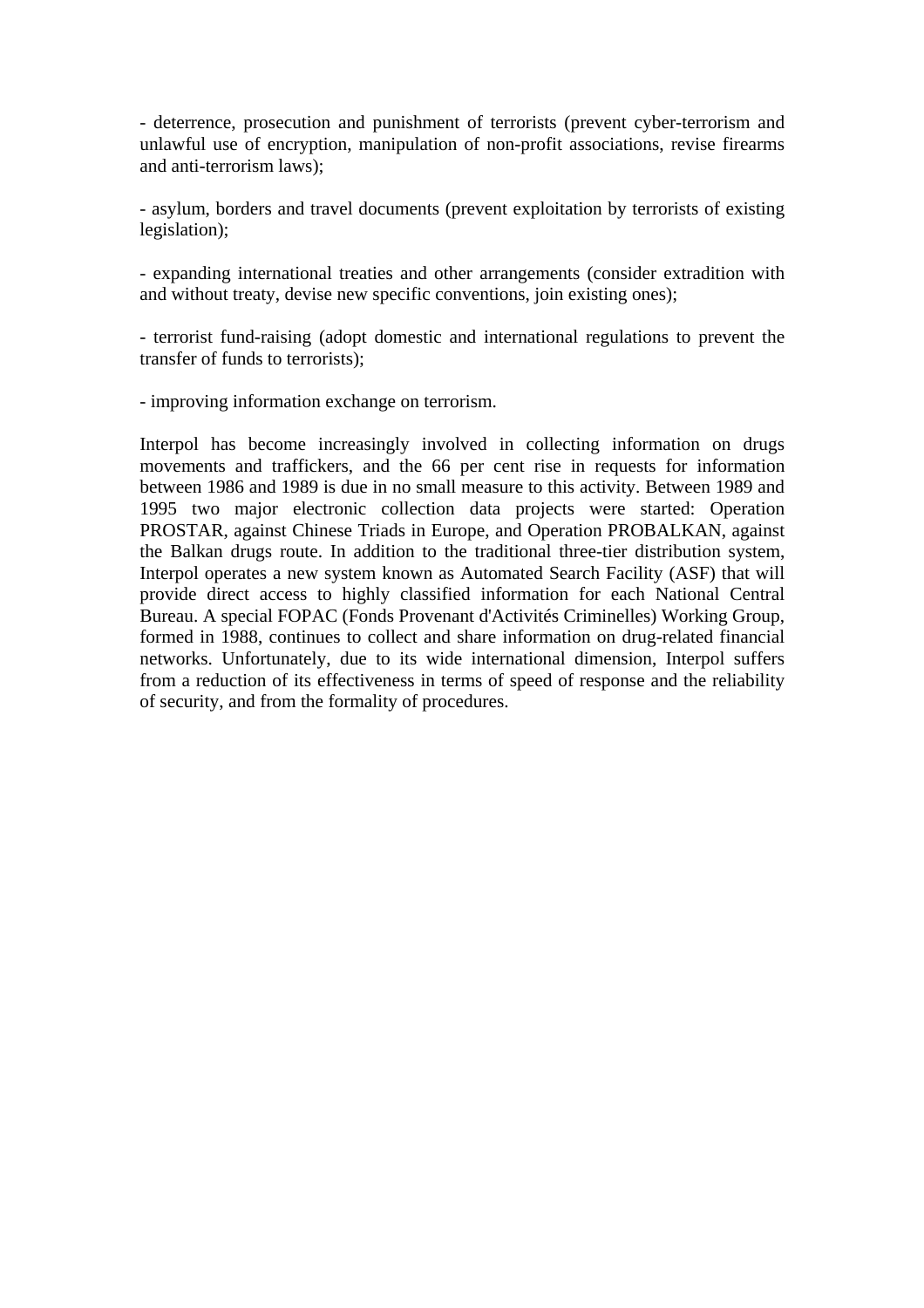## **THE POTENTIAL CONTRIBUTION OF MULTINATIONAL MILITARY MEANS**

In the preceding chapters we have shown why the concept of security is and needs to be perceived at a multidimensional level, how the so-called new risks belong fully to the grand strategic dimension of this security and what the relevance of each is in strategic and political terms. Particular attention has been devoted to the emerging need for civil-military arrangements at international institutional level.

In this final chapter, we will try to explain: why, in a multidimensional security environment, it makes sense, in addition to the existing police assets, to use also the military ones; why the involvement of military forces against at least the most clear and present danger (organized crime associated with drug trafficking) has been markedly absent from multilateral arrangements, despite the fact that there has been some useful national experience; what the terms of reference for using military assets should be; what initiatives could be further studied and discussed; and which institutions could contribute to this effort.

#### **Multidimensional security and unidimensional responses**

If we look at the European scene, in the overall effort against transnational organized crime, drug trafficking and international terrorism, there has been little attempt to use all the means available. At the national level, the efforts of some countries have been considerable, and there have been some cases of civil-military coordination. At the international level, law enforcement bodies are striving to achieve coordinated action so as to have a better reach beyond national frontiers. At the diplomatic level, among the EU countries an effort is being made to place the activities of interior ministries in a wider international setting, but, beginning with the G7 and the UN, a multinational contribution to the fight against new risks using military resources is missing. The need for this contribution does make sense in practice.

Multidimensional security needs multidimensional responses, for the good reason that the challenges are global in their origin and in their development. Law enforcement agencies have been built up during the last fifty years having in mind problems that could be tackled either within a country or directly at its frontiers in a context where the movement of persons has been very limited. Their reach can be expanded by multilateral consent, as with the right of 'hot pursuit' in the Schengen Agreements, although not indefinitely. Beyond a certain range, military forces are possibly a more appropriate tool.

Experience in PSOs has shown that military forces have increasingly been used in roles that initially were not considered customary or primary, yet slowly this experience has become an international *acquis* in the management of operations that are characterized by a hybrid, complex texture of political and military requirements. The capture of war criminals in former Yugoslavia was something thought to be inappropriate and almost impossible, but it is being carried out by military forces. Historically, the fight against piracy and the policing of the high seas has been, and still is, considered a traditional role for navies.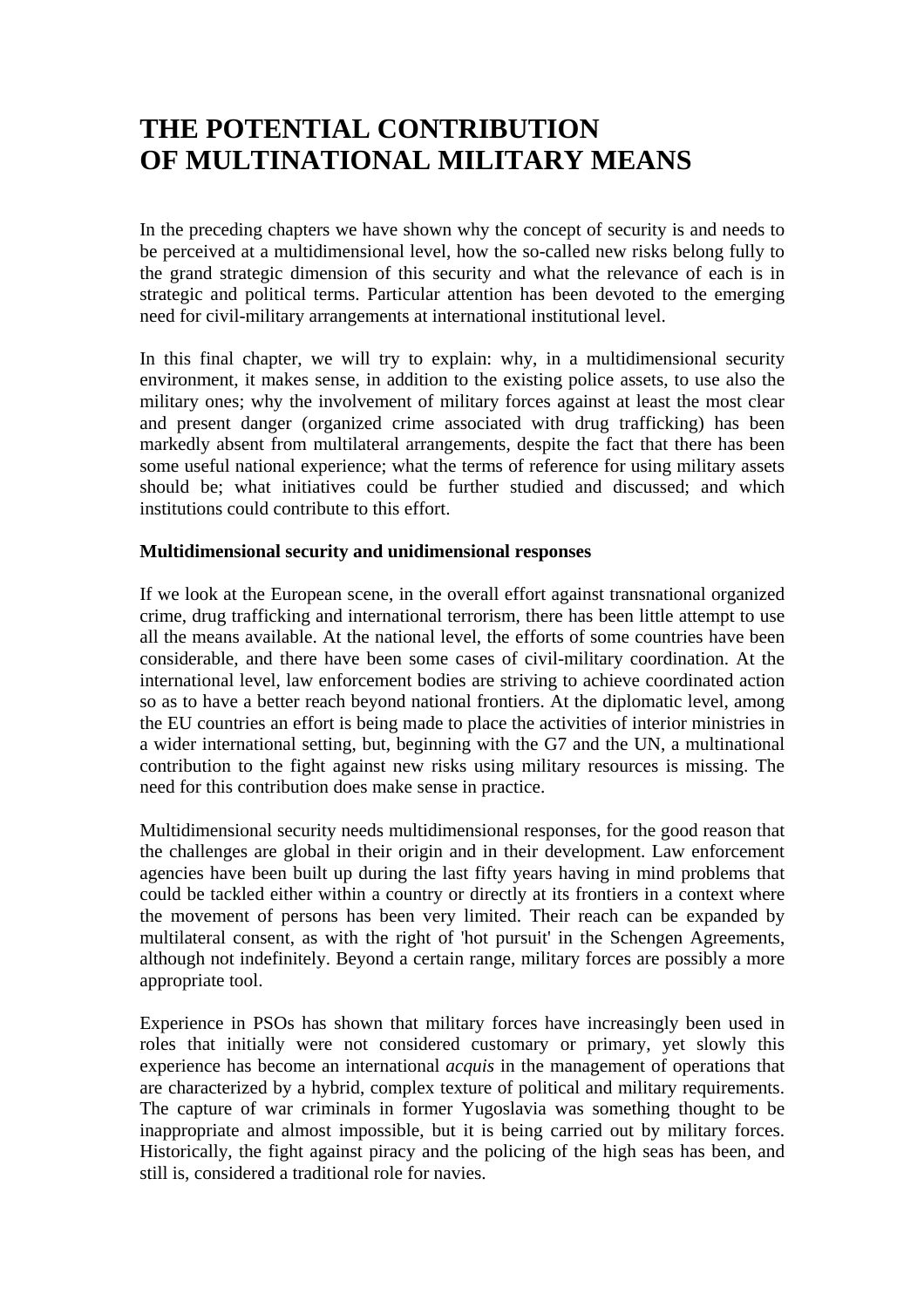Furthermore some of these risks have clear implications for the very essence of the state and democracy. If the disruptive effect that organized crime and drug trafficking clearly have on every aspect of society and politics is left unchecked, the penalty will be reversion to the Dark Ages.

Finally, one could add that today not even the relatively untouched budgets of interior ministries can afford costly programmes, and synergies are necessary. Military forces can in some cases more efficiently provide unique assets and capabilities in support of law enforcement. In the final approach to EMU, practically no government's budget can be spared or augmented, so more has to be done through the optimal use of existing resources, even if that means an additional, and unwelcome, burden for the military.(105)

The reason why military involvement at multilateral level is still lacking derives from the very nature of the difficulties that often hamper Military Assistance to Civil Authorities (MACA) in the enforcement of law at national level, and from the heritage of the Cold War.

At national level, the constitutional separation of tasks between defence and interior, and their different position and role within governmental machinery, have perpetuated solid barriers between the two ministries. These barriers also have a cultural component, because in Western Europe after the Second World War the military in general have had no role in the maintenance of public order, except in rare emergency situations, and in some countries where policemen are unarmed. In time, according to the traditions of the different countries, a distinction has emerged between different armed bodies. Military forces have been those that in general had military missions, discipline and equipment; police forces those with purely civil law enforcement missions and equipment; gendarmerie forces those having a combination of law enforcement and military missions, civil and military equipment and military discipline. Heavily armed border guards and militarized police forces could be considered gendarmerie forces.

On the other hand, interior ministries are jealous of their areas of competence, an attitude also shared by gendarmerie forces.  $(106)$  Part of this separation is reinforced by the belief that democracy and the rule of law are better protected by a total separation of military and police forces.

Similar barriers also exist between interior and foreign ministries, because direct bilateral cooperation between interior ministries has for long been seen as the most discreet and efficient way to solve practical problems. Even when this became less effective, no effort was spared to keep negotiations separate as a specialized issue that was largely unconnected with wider international policy. One could argue that UN and G7 are a part of that integrated approach, but their results do not directly affect decisions on how to link more efficiently law enforcement and the military in multidimensional security. The trend observable in Western Europe is that interior ministries try as far as possible to develop their own 'foreign' policies and try, directly or indirectly through bilateral or multilateral agreements, to extend their reach and access to foreign cooperation.<sup>(107)</sup>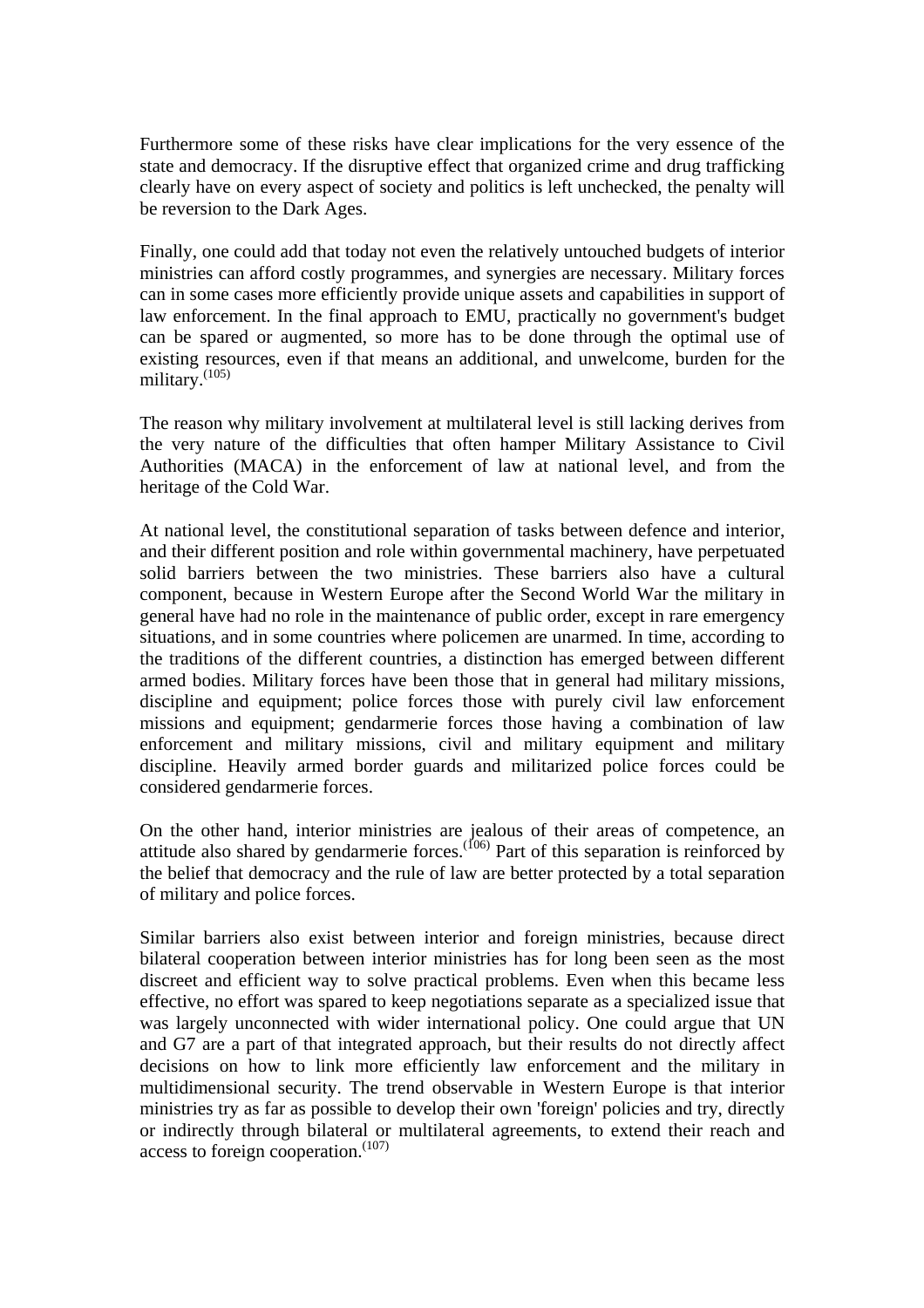These developments are still influenced by the heritage of the Cold War, where a clear-cut division of labour was possible and individual mobility more restricted. Security institutions that were meant to face conventional military threats are of course wary of accepting new missions, which are perceived as not belonging to their core competences and traditions, as demonstrated by the debate on 'mission creep' and the apprehension of war criminals in former Yugoslavia.

There are nevertheless, apart from the controversial and inconclusive US example of the war on drugs,  $(108)$  some European examples of MACA in the domain of law enforcement at national and international level. They are helpful because they constitute useful precedents that make it possible in part to foresee where multilateral MACA might be effective.

In the United Kingdom, the Northern Ireland emergency has for decades involved a substantial part of the British Army and elements of the Special Forces in tasks ranging from intelligence gathering to defensive and offensive anti-terrorist operations and assistance in the maintenance of public order. Moreover, the Defence Establishment Research Agency (DERA) has already prepared a report for the new Labour government suggesting the involvement of the three services in the fight against organized crime and drug trafficking, in cooperation with police and customs units. Special mobile, flexible army units would be set up to operate in liaison with MI5, while special forces would assist customs operations and the Royal Navy would use MPA (RAF owned) and submarines to track suspect cargoes.<sup>(109)</sup>

In France and in Italy during the Gulf War, armed forces were used extensively for the surveillance of urban areas and the protection of specific targets against possible terrorist attacks. Again, from 1995 to 1997, France deployed military patrols to augment territorial surveillance and reassure the public during the spate of radical Islamist bomb attacks (Operation VIGIPIRATE).

Italy called in military units to join with police forces: in the 1950s and 1960s to defeat banditry and/or separatist violence in Sicily and South Tyrol; during the 1970s to man checkpoints during anti-terrorist operations against the BR; since 1992 to reassert state control over grey zones affected by banditry and organized crime, first in Sardinia (1992-1995), then in Sicily (1992-1995) and then against other forms of organized crime in Calabria, Campania (both in 1994), Lazio and Apulia (1995). The Army was also deployed on the Apulian coasts in order to intercept round-the-clock illegal shipments of immigrants. $(110)$ 

The Italian Navy has been significantly involved in the Adriatic in three major engagements: controlling the follow-up to the first Albanian mass migration to Italy, the embargo missions against former Yugoslav countries, and monitoring and intercepting illegal trafficking between Montenegro, Albania and Italy.<sup>(111)</sup> During Operation ALBA (1997), the Navy continued, with other law enforcement bodies, to control the flow of illegal immigrants. Occasionally the Air Force has also been involved in reconnaissance roles in anti-smuggling, anti-terrorist and anti-organized crime operations.

Military units have been requested to assist police forces for political reasons, and also because on the one hand they have been able to supply additional personnel in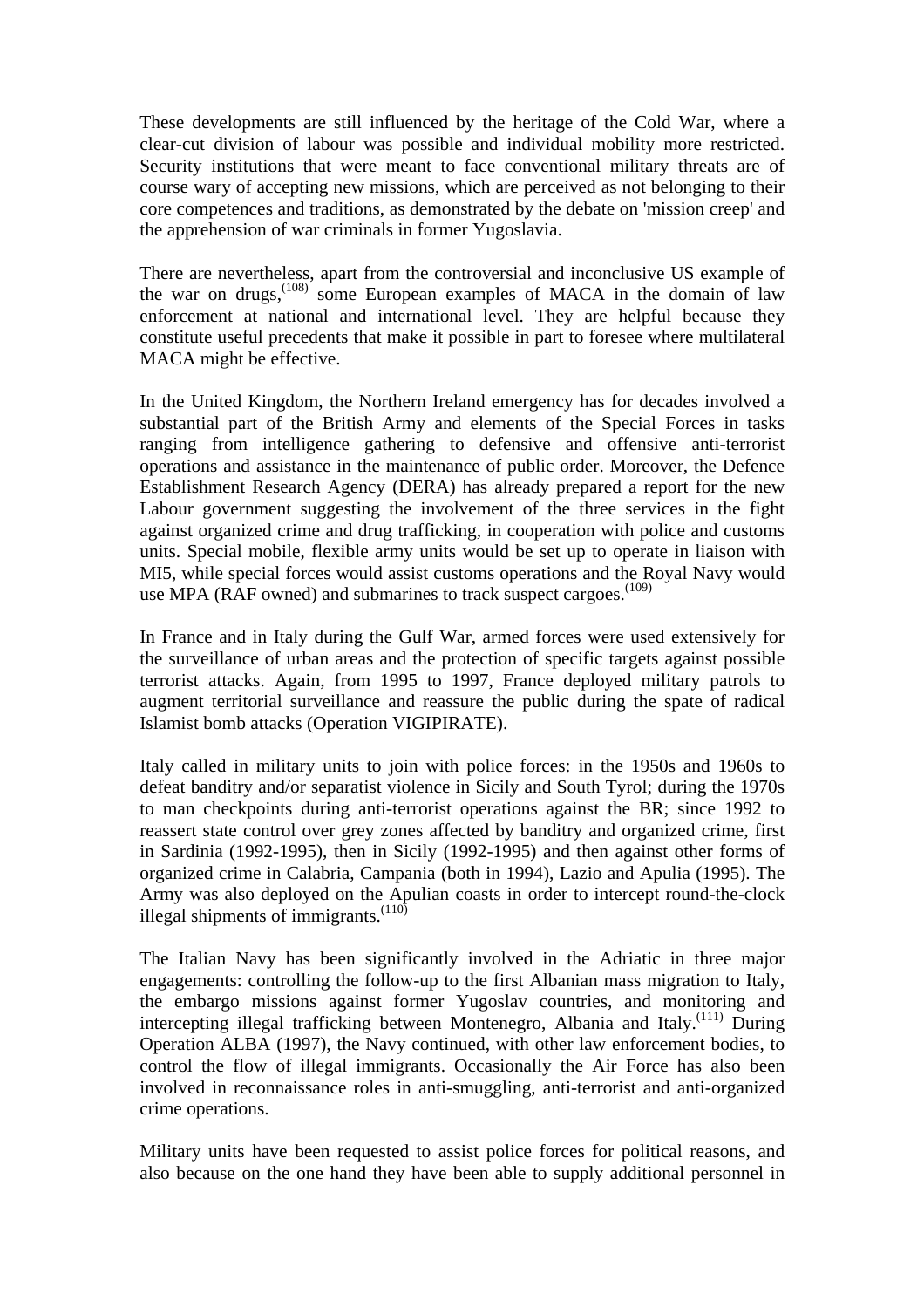manpower-intensive missions, and on the other they have offered capabilities unavailable to law enforcement bodies. This aid is even more remarkable taking into account that Italy's main gendarmerie (the Carabinieri) is a military force of over 100,000, and that in 1995 the three major national law enforcement organizations together had almost double the Army's strength.

International or multilateral examples are even more interesting. For at least four years, the United States on one side, and the United Kingdom and the Netherlands on the other, have been cooperating to control ship-borne drug trafficking in the Caribbean. Since 1996 the French Navy has very discreetly been contributing to this effort, because it has territories in that area and shares a common interest in fighting drug trafficking.(112) Some countries will eventually replace naval units with gendarmerie or coastguard assets, but the important point is that policing the seas is a task for which navies have the equipment, are traditionally experienced and, on that occasion, were employed first.

During the war in former Yugoslavia, two fairly low profile WEU-led missions were carried out, but both have created new tools for managing international security. The first was the Danube mission (June 1993), which was conceived as a complement to the joint EU/OSCE Sanctions Assistance Mission (SAM) to help Hungary, Romania and Bulgaria enforce the embargo, in addition to the NATO/WEU Operation SHARP GUARD in the Adriatic. It involved police, gendarmerie and custom elements in the setting up of three naval checkpoints on the Danube. What was new was that a European security organization controlled an operation where only non-military forces were engaged. The mission was a success because it effectively blocked the use of that waterway by the belligerents for logistic resupply.

Much more innovative was the Mostar mission that began in July 1994 where, at request of the EU, WEU sent and directed a 182-men multinational police force. This force was put at the disposal of the EU Administrator of Mostar with the aim of assisting the Bosnian and Croatian local administrations to maintain order and form a unified police force.<sup>(113)</sup> Unfortunately, the mission's success depended partly on the goodwill of both local administrations, but this first experiment in EU-WEU cooperation worked well.

During Operation ALBA, WEU dispatched a 25-men strong Multinational Advisory Police Element (MAPE) to assist the local government to rebuild the Albanian police and help it to face serious unrest and criminal activities. As of July 1997 it is still too early to draw initial lessons.

In both operations gendarmerie forces appeared to be particularly useful. Organized along military lines and having in part military training and equipment, they seemed to adapt more easily to an environment that was different from the usual peacekeeping situation managed by military forces.

#### **Possible guidelines for military assistance**

The wide experience acquired at the national level (especially in the United States, United Kingdom, France and Italy), and to a lesser extent internationally, shows the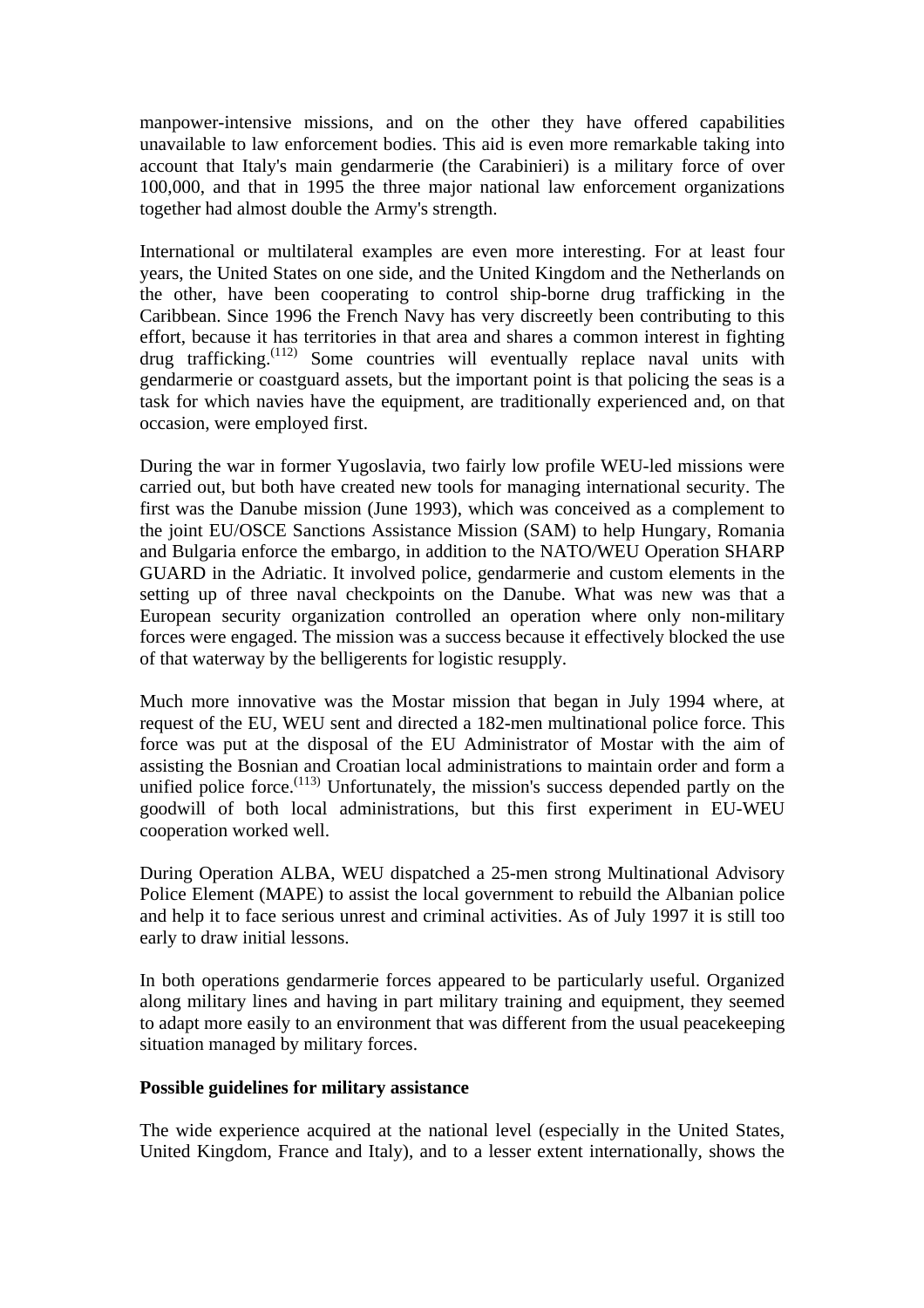importance of having guidelines in order to avoid political, bureaucratic and ultimately operational problems. An essential list would have to include:

- appropriate political control and coordination;

- clear military subordination to law enforcement agencies' operations and intelligence requirements;

- use of military assets only if they are unique, cost-effective and employable in a manner compatible with primary missions.

Appropriate political control and coordination are necessary so that different ministries do not run parallel and contradictory anti-drugs or anti-terrorist campaigns. The issue is a political one, because democratic standards and the rule of law are in the end guaranteed only through efficient political supervision.

A corollary to political control is the criterion that operations and intelligence requirements must be clearly subordinated to the needs of law enforcement. While it would be counterproductive to 'micro-manage' the employment of military units and assets, it should be understood that military support has to contribute effectively to law enforcement operations, adapting, if necessary, to the different needs and pace of operations. One of the United States's first disappointments in its war on drugs was the realization that the military decision-making cycle, surprisingly, was too slow compared with counter-drugs needs: in this environment critical decisions are taken in three hours, not three days.  $(114)$ 

Particularly critical is the harmonization of intelligence requirements between the military and law enforcement agencies with a view to wider sharing. Since the exchange of information will be the most critical contribution to law enforcement, it is very important that both sides talk to each other and understand what intelligence is sought after and in what format it should be presented. At first sight, tracking a former Soviet spy trawler and a vessel transporting arms for organized criminal groups pose the same problem, but it is not so. The different expertise and mentalities of the police and military officers involved in the same operation is such that they see the same target with different eyes. $(115)$ 

The wider use of Open Source Intelligence (OSINT) is entirely appropriate to intelligence harmonization. Basically, OSINT is the use of the intelligence cycle for the exploitation of publicly available information. For long spurned as irrelevant in comparison with classified information, OSINT is the ideal means to allow useful, broader data that can help in planning for classified and tactical intelligence to circulate quickly among very different national and international partners.<sup>(116)</sup> Since to be exploited it needs significant resources, it can be a good way to foster international cooperation.

Finally, the use of military assets in line with the rationale of unique capability, costeffectiveness and operational employment compatible with primary military missions is the indispensable complement to subordination of the military to the needs of law enforcement. Observance of these criteria will also avoid costly operations whose results are disappointing. The requirements to operate compatibly with primary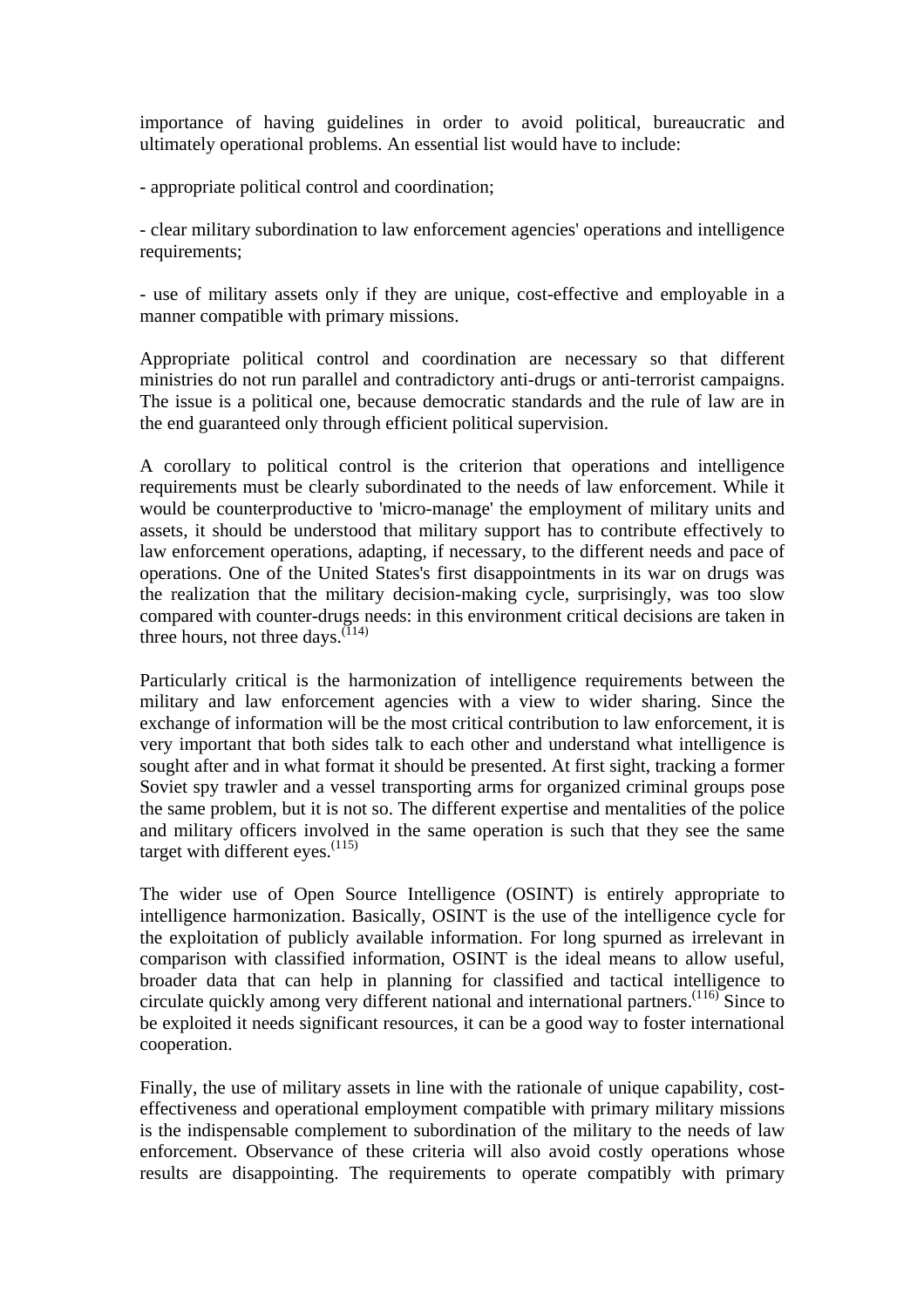missions and to adapt some operational methods to the specific needs of law enforcement may seem in strong contrast, but in operational reality many case-bycase compromises can be found. A submarine tracking a suspected drugs cargo, for instance, may probably forgo some of the strict operational rules that limit the use of the periscope and electronic sensors mast in order to follow more easily its target. This does not mean that the submarine is not employed compatibly with its primary mission.<sup> $(117)$ </sup> Cases where army units must assist police forces in restoring the control of 'grey zones' are more complex. Soldiers may be given limited law enforcement powers (searching persons and vehicles at checkpoints, arrest of suspects), or their mission might be limited to static surveillance in order to free police forces, but this might not be enough to avoid all the difficulties. The use of soldiers might, for instance, create aversion among the public, or military personnel could be targeted by terrorists, or, finally, situations could arise where the law might not be respected and the fact that soldiers had been trained for war could have unwanted consequences.

#### **Military support in the fight against new risks**

It is politically relevant to address the question of military support to law enforcement in the EU-WEU framework. *De jure* and *de facto*, WEU has already started to tackle the problem within a broader context. The 'Security Concept' already mentioned is a document formally approved by the foreign ministers of WEU countries, while WEU's operations in former Yugoslavia are a start in the multilateral use of law enforcement bodies in PSO that indirectly addresses security factors beyond purely military ones.

The major progress made at Amsterdam in the relationship between WEU's pillars is shown by Article G of the TEC and Articles 8 and 14, which allow greater but conditional involvement of the EC in JHA matters. It is time for CFSP to formulate more clearly a link between its more traditional concerns and the realities of the new risks by allowing greater coordination between CFSP and JHA on issues of common interest. A hint of this trend is present in Article J.1.1 of the revised TEU where, among the objectives of the treaty, mention is made of the strengthening of the security of the Union in all ways and the development of the rule of law.

It should be clear from the outset that it is neither a matter of interfering with the very sensitive constitutional implications of the third pillar, nor can the CFSP and JHA presently sustain any expansion of their mandates. But how should the Europeans negotiate a concerted multidimensional approach to these risks with the United States? Where can the wider implications of the Petersberg humanitarian missions be discussed, and where can relevant policies be harmonized? Where should antiterrorist guidelines for PSOs be discussed? Where should the possible risk of WMD trafficking by organized criminals or the risk of terrorist use of WMDs be dealt with? Where can one devise coherent and comprehensive strategies towards states suspected of sponsoring terrorism?

The natural context is the second pillar, but what counts more is that the second and the third need to establish strong links with each other, while keeping their areas of competence distinct. As a first proposal one could consider linking Terrorism, and Drugs and Serious Organized Crime (all treated in Steering Group II of JHA) to the CFSP, with appropriate institutional arrangements. Discussions could be prepared by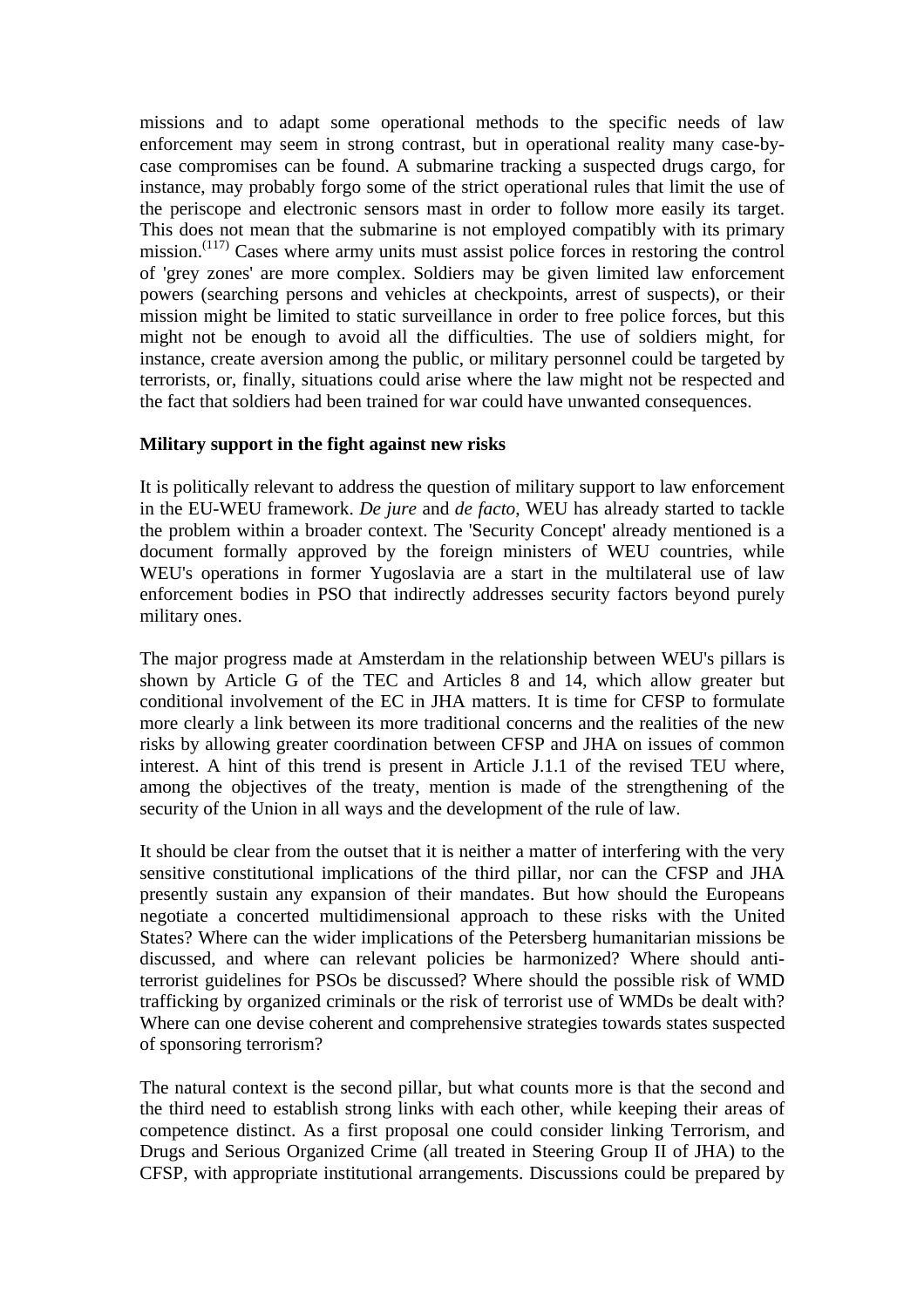the EU's new policy planning and early warning unit through an 'argued policy options paper<sup> $(118)$ </sup> on the conceptual dimension of the CFSP-JHA linkage in a multidimensional security context, and include concrete institutional proposals. The results could then be integrated into a common strategy, decided by the European Council (Articles. J.2 and J.3 of the TEU as revised at Amsterdam) and further refined in a common position (Article J.5).

WEU seems to be in a very good position to include, besides its Petersberg tasks, *ad hoc* multilateral military cooperation among its members to counter at least the more threatening risks (organized crime and drug trafficking).

Since cooperation between such different bodies as defence and interior ministries is required, some form of interface between them is necessary, taking into account that each country presents a very different situation. On the other hand, some institutional framework is needed, because the preventive coordination between national MACA actions may prove impractical.

Interior ministries are responsible for the statement of requirements at national level, and these can be introduced via national representatives to the WEU Council. In that council, both ambassadors and military delegates participate in the decision-making process, and are able to represent the needs of interior ministries and thus stimulate and implement cooperation, if countries so desire. The approval of the 'framework nation' concept will probably facilitate the division of tasks and the coherence of local initiatives. At the same time, the EU will be involved through the JHA mechanisms and particularly through the K8 committee, although coordination between CFSP and JHA is still not defined in practice, and the risk of 'contamination' between pillars should be kept in mind. On the other hand, the COREPER will be fully involved in the political relationship with the WEU Council, which could help internal EU coordination, at least indirectly. At working group level, the exchange of information will take place between the EU and WEU secretariats and among the appropriate  $WGs.$ <sup> $(119)$ </sup> Cooperation would remain intergovernmental, with the third pillar as focal point, but WEU's operational capabilities would be called upon via the CFSP.

Ideally, cooperation could be started by the EU on the basis of JHA needs, either collectively through joint action based on a common strategy and a successive J.7.3 mission, or in the framework of reinforced cooperation. At national level, coordination will be assured by the competent higher political authorities, but at operational level appropriate Points of Contact (POC) between multinational military forces and the supported law enforcement authorities should be established. One desirable characteristic should be that all coordination problems between two very different structures (defence and interior), and among very different law enforcement organizations, should be resolved via national contacts.

Nevertheless, until a clear WEU functional relationship with the EU has been spelt out, this sort of cooperation could in principle also be initiated by WEU member countries. Different options could be available in this context, including an intergovernmental agreement among the Schengen countries, using WEU as a forum for coordination, and an offer to EU of additional multinational capabilities.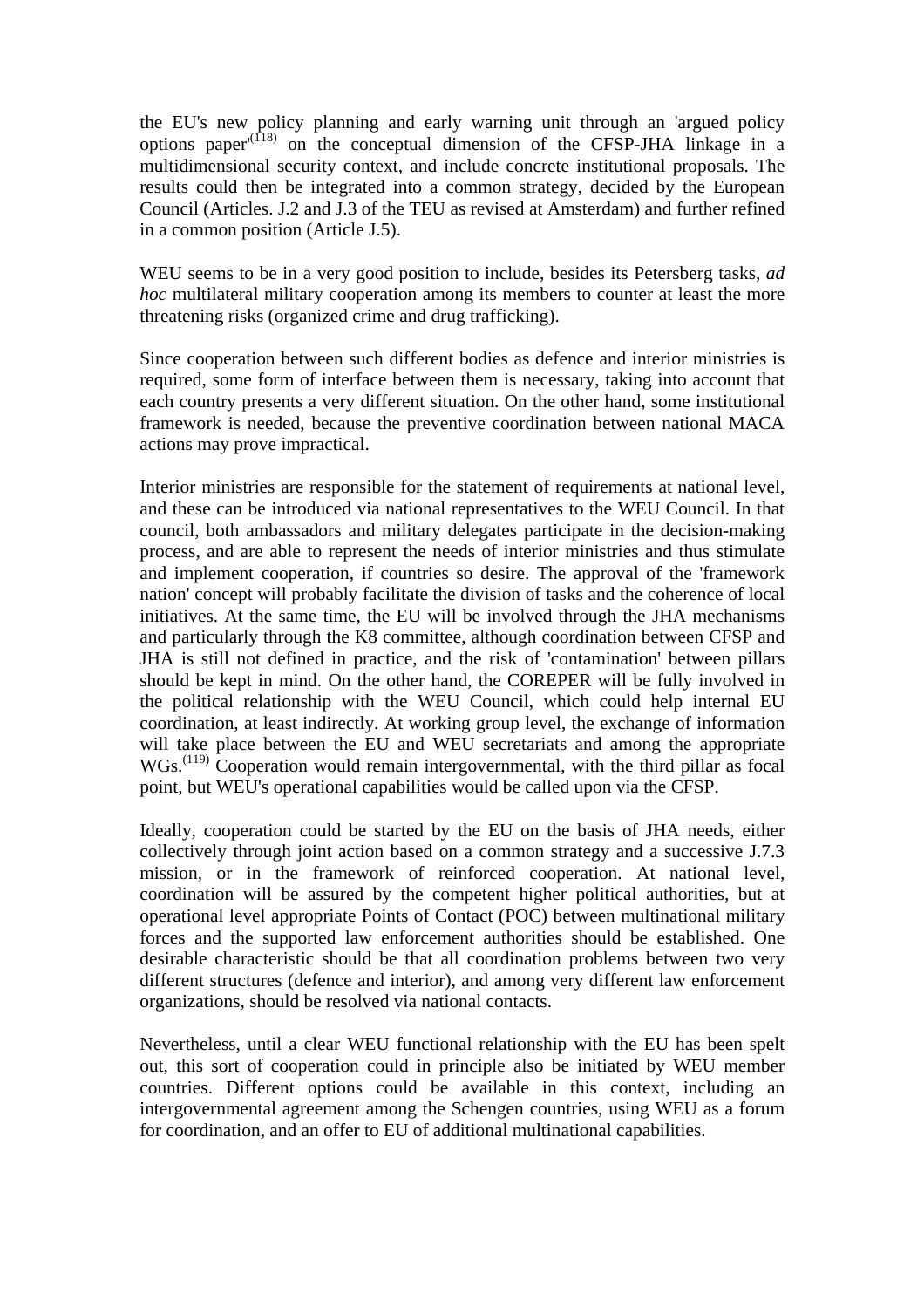One relatively less difficult way to begin this cooperation could be the transformation of the three-nation naval collaboration in the Caribbean into a WEU one, and therefore possibly involving EUROMARFOR, since all participating countries have a shared general interest in the matter. Political motivation for this would be the fact that cocaine and heroin will arrive from the Caribbean in all European countries, and not just those that have possessions in the area. This move would noticeably increase the relevance of European partnership in the eyes of the US Congress, and would help prevent new drug shipments from arriving in Europe.

Another 'bottom-up' approach could be, for instance, an initial agreement on naval surveillance among the countries contributing to the EUROMARFOR, open to other participants and placed under the political aegis of WEU. Initially, EUROMARFOR could provide the means to reinforce the tracking of suspect cargoes in the Mediterranean and in the Atlantic between the Canaries and the Channel. At a later stage it could link up with other naval FAWEUs, thus extending and increasing the effectiveness of maritime surveillance.

The use of naval forces in the POC scheme mentioned earlier is extremely flexible and adaptable to different forms of cooperation, especially if the pace of European integration turned out to be slower than expected. Again, a purely intergovernmental initiative could be the connection between this WEU capability and Europol's Maritime Intelligence initiative, which has been fostered by the German Government. Its goal is to achieve coordination at sea among law enforcement agencies, and WEU's contribution could be particularly useful.

The palette of initiatives could also include support for intelligence gathering, especially the use of long-range sensors. WEU has in its Satellite Centre a unique asset that could be used to interpret available imagery on opium and poppy cultivation in the areas adjoining the WEU countries. A number of countries have ground-based and airborne electronic eavesdropping and surveillance systems that could supplement law enforcement intelligence.

Within the 28 WEU countries the field of potential collaboration goes far beyond the naval dimension, because the new risks could be progressively integrated in many forms of military cooperation. The 28 could start to consider how to take this factor into account in the planning and execution of PSOs, with concrete results probable in at least four areas. The first area could be the development of better methods of employing gendarmerie and police units in peacekeeping and other Petersberg missions. The second is the cross-training of gendarmerie and military units in MACA. The third could be a modernization effort of CEEC frontier guard units in the medium term. Frontier guards were in many cases the Soviet bloc variant of gendarmerie forces, and could still provide useful services in peacekeeping and border surveillance. The fourth area would be the promotion of a policy to declare special operations forces (including anti-terrorist élite units) as FAWEUs, which would encourage cross-training.

Two possible objections could be that in CEEC the subject of MACA might be considered as still sensitive, and that these programmes could interfere with analogous police training efforts. The first objection certainly has some political and psychological value, but one should also keep in mind the remarkable progress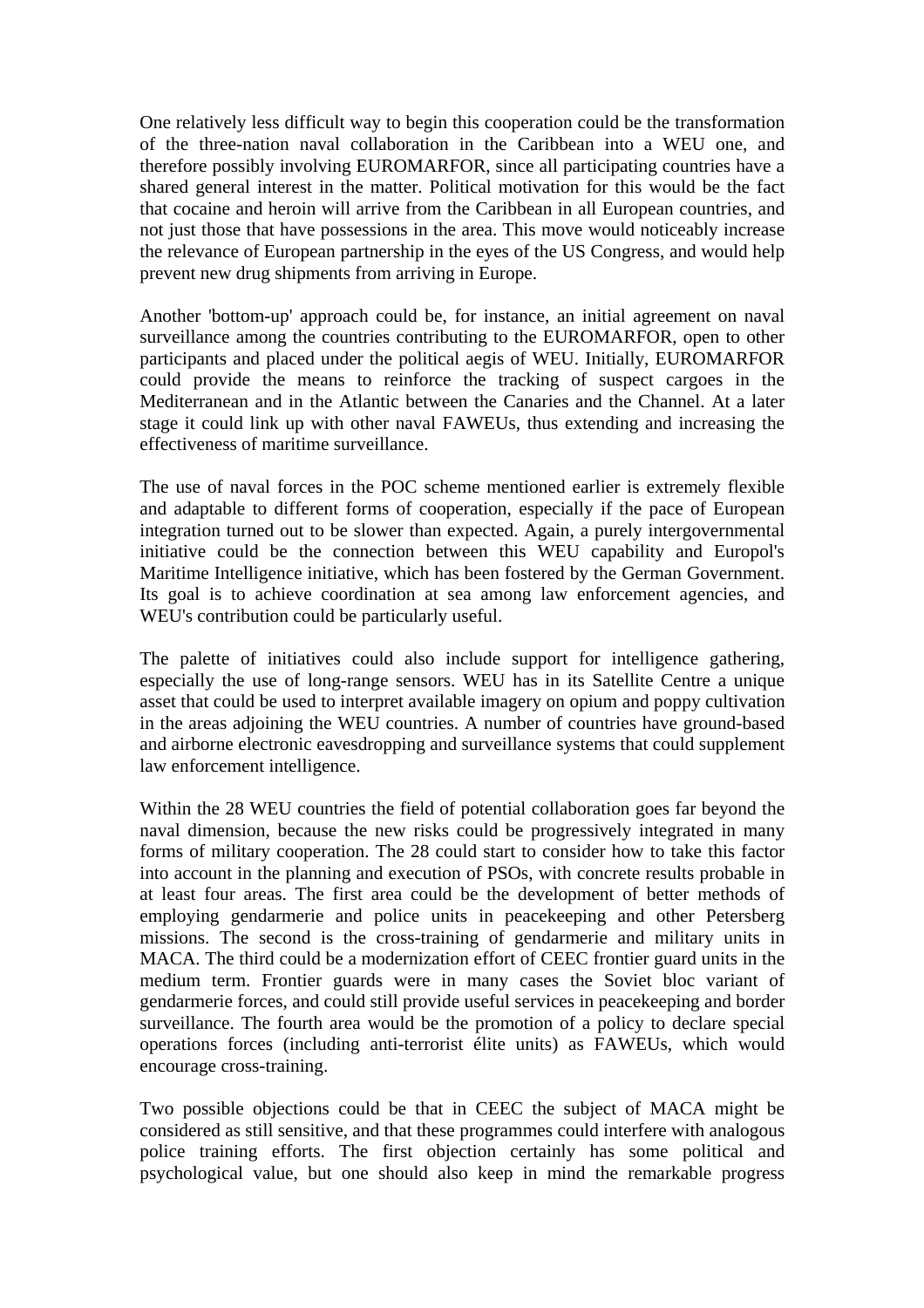accomplished by these countries in the democratic control of armed forces. Exposing the local armed forces to democratic MACA doctrines and practices will further reinforce their new direction and dispel the population's residual scepticism. The answer to the second objection is that, while purely police and purely military training and assistance programmes may abound, MACA programmes that take into account the specificities of gendarmeries are less frequent and have a distinct comparative advantage.

Finally, an entirely new field of MACA could look at the problem of computer crime and 'netwarfare'. The military have much experience in EW, telecommunications and encryption, which could be useful in countering electronic attacks. In 'netwars', protagonists can be terrorist or organized criminal groups that rely on network organization and multiple hierarchies, which are capable of attacking vulnerable networks (telecommunications, financial, information, energy, etc.) on which advanced economies critically depend. This new transnational, horizontal challenge, which affects both security and economic stability, could offer an interesting opportunity for EU-WEU cooperation. WEU could start the conceptual development of netwarfare and test it through command post exercises.

A non-negligible consequence of these initiatives would be felt in the European defence and security industry. Specific common requirements and procurement between law enforcement and the military could be agreed, fully exploiting COTS and dual-use technology, especially in enhancing C4I and security in information warfare and netwarfare.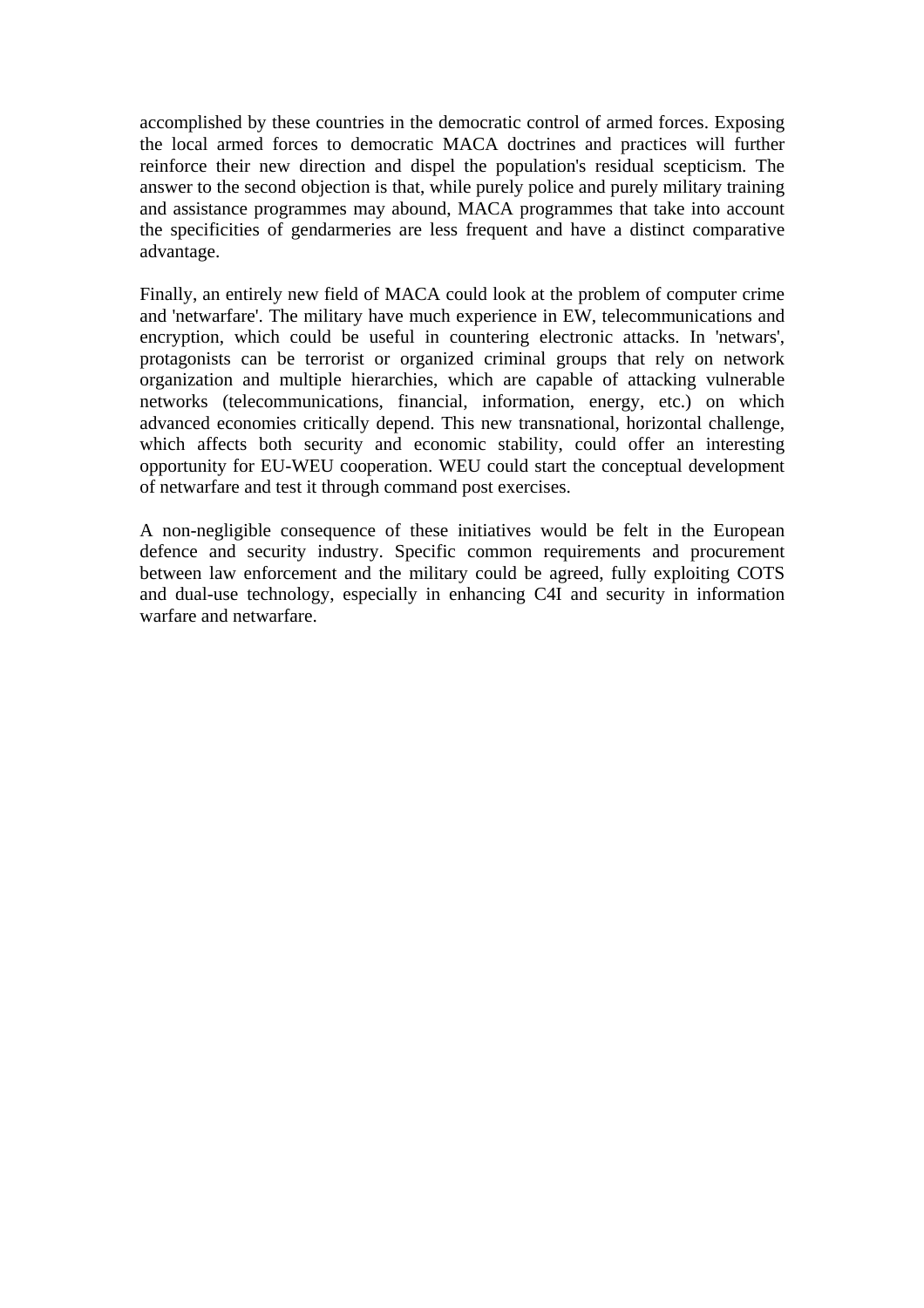# **CONCLUSION**

Transnational organized crime, drug trafficking and international terrorism are three new risks that must be fully included in the strategic picture of European security. At the political level, documents like 'A common security concept for the 27 countries of the WEU', the 'Reflection on European security interests on the eve of the 21st century', the 'Reflection Group's report', the OSCE 'Lisbon Declaration on a common and comprehensive security model for Europe for the twenty-first century' and the 'Barcelona Declaration adopted at the Euro-Mediterranean Conference' express an increasing consensus. Conceptually, the risks are a matter of grand strategy and they must be approached with a multidimensional vision of security. In a context where governments are becoming weaker in maintaining their sovereignty and criminal entities stronger, this implies that each country should use all means available to meet these risks, including military ones, while respecting democracy and human rights. The contribution that the military might make will inevitably be limited and specialized, but it can be useful in some aspects of law enforcement.

The definition of these risks is still a political problem, but at the operational level a consensus is emerging, at least at the European level. This paper proposes in particular a more precise definition of international terrorism, which isolates it both from the spillover of domestic terrorism and from governmental covert operations. This sharper definition, together with empirical findings, shows that international terrorism as a security risk should not be overestimated. Indirect, longer-term consequences of domestic, endemic terrorism, on the other hand, could have significant effects on regional and international security.

This paper argues that the conjunction of transnational organized crime and illegal drug trafficking is a serious threat for the government, society and economy of European countries, because it can result in the marshalling of significant resources to impose a *pax mafiosa* on whole regions, or indeed to corrupt a government and destabilize an economy, creating 'grey zones'. The most visible demonstration of these phenomena is given by the cases of former Yugoslavia, Somalia and Albania. Each time the international community refuses or fails to restore peace and order comprehensively, the area becomes prey to organized crime and becomes a hub for trafficking (notably arms and drugs), directly endangering European security.

While, for the time being, the association between organized crime and nuclear smuggling does not present actual risks, the use of drug trafficking by guerrilla organizations or by intelligence agencies either reinforces, as in the first case, the danger of armed insurrection or is, in the second, at least a double-edged weapon.

A comprehensive evaluation of these risks must take into account the new and revolutionary nonphysical dimension: computer crime and associated money laundering. Computer crime has the potential to attack vital government and private electronic networks, while money laundering has the capability to destabilize local economies.

International terrorism has acquired a different dimension, following the general development of the world economy, through its deregulation and delocalization.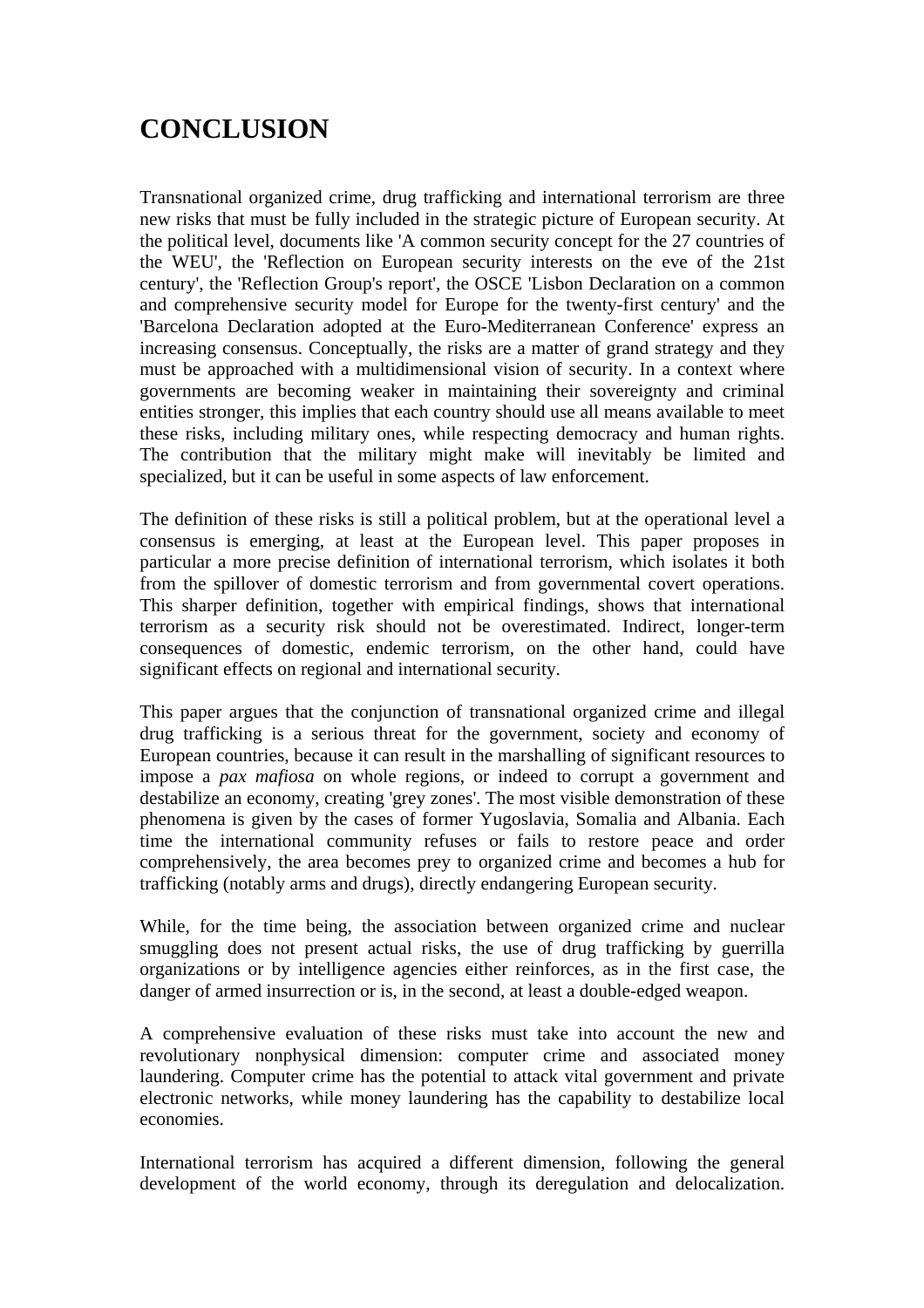Consequences of these changes are the renewed interpenetration between terrorist and criminal groups, the spread of terrorist methods among criminal organizations and the emergence of 'criminal multi-service agencies', which combine terrorist and criminal techniques.

Terrorist sects have demonstrated that they can manufacture and employ chemical weapons, clearly creating a very dangerous precedent. However, the use of nuclear devices appears less probable, but the possible use of radiological devices or biological weapons can no longer be ruled out.

The European institutional debate shows on the one hand increasing collaboration between law enforcement and judicial bodies that initially had less experience than the military in cooperating extensively. On the other hand, there is still within the European integration process a dangerous mismatch between the competences of the second (CFSP) and third (JHA) pillars in the multidimensional security field, which does not allow for effective coordination and joint positions in the fight against these risks. While preserving the core competences of both pillars, it is essential that CFSP and JHA achieve true coordination in instances where the EU has to act at the global level against transnational risks. The EU must speak with a single voice in forums like the UN and the G7, and in the transatlantic context, and must be capable of availing itself of the necessary operational capabilities in order to cope with transnational risks.

Transnational challenges like organized crime and drug trafficking, or risks like international terrorism, must be met with multidimensional responses. Preventive, diplomatic, economic and political means will provide the ultimate and essential answer to these problems, while repression can have a complementary role. The proposal that limited military assets should assist law enforcement in the fight against these threats is logical and is desirable in practice, provided that certain essential guidelines are followed: appropriate political control; clear military subordination to the requirements of law enforcement agencies in operations and intelligence; use of military assets only if their capabilities are unique, cost-effective and employable in a manner compatible with the prime role of armed forces.

WEU already has unique expertise in managing operations in which police and gendarmerie forces are deployed in PSOs. WEU could be the coordinating forum where, using a strictly intergovernmental approach, such assistance can be made available on request at a multilateral level.

The players involved in this mechanism would be: those responsible for initiating interior ministries' requirements; the WEU Council as the security forum where these requirements can be taken into account and where an operational solution can be suggested; the EU as the institution where political and practical coherence would be assured between CFSP and JHA when using WEU's operational capabilities. At the operational level, overall coordination of member countries' own law enforcement and military units would rest in the hands of national governments, using appropriate POCs between multinational forces and the law enforcement agencies being supported.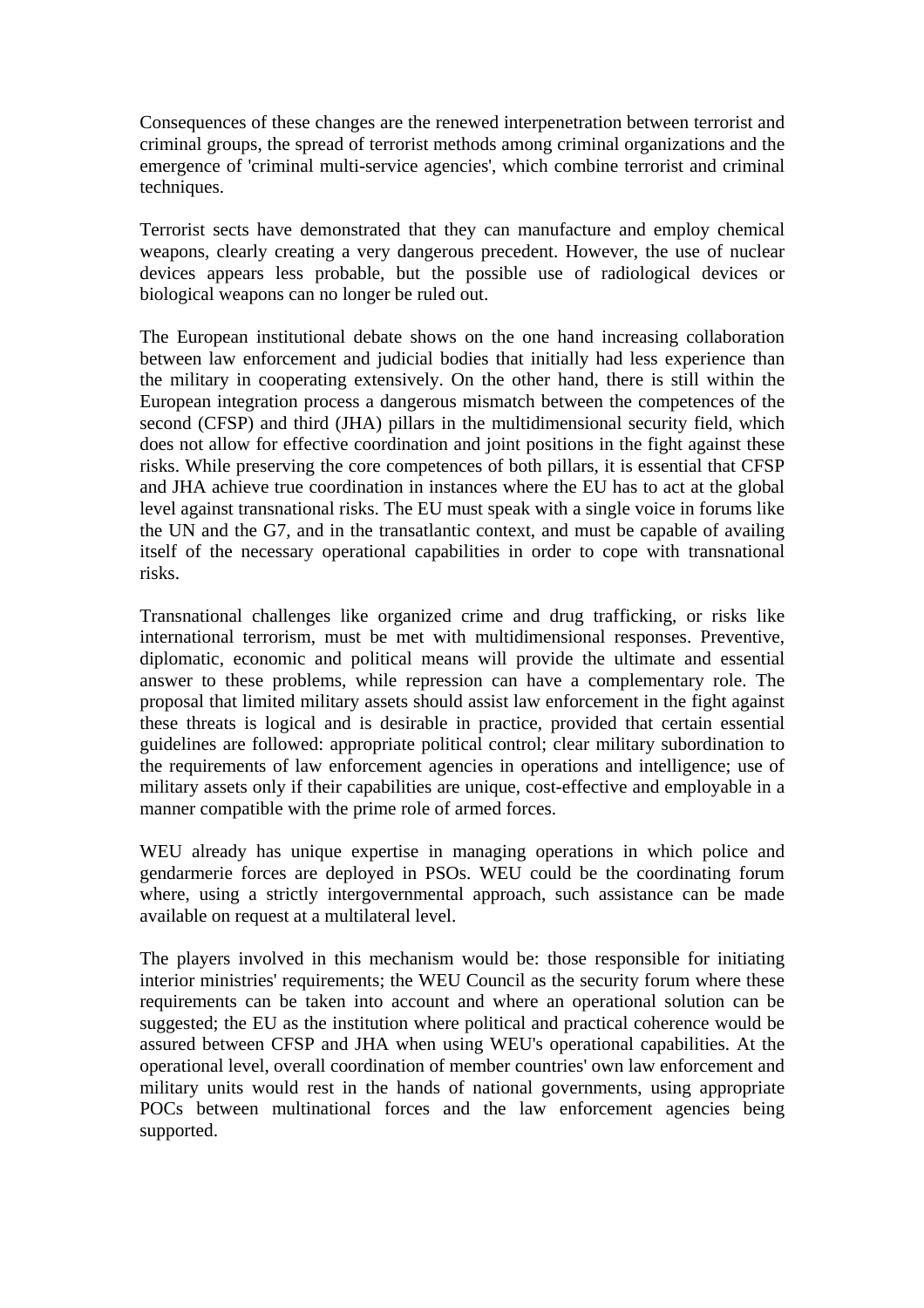A first set of practical proposals concerns the use of naval forces in tracking suspect shipping (WEU contribution in the Caribbean, EUROMARFOR patrols, etc.). A second involves the use of national and shared intelligence or intelligence support assets, including the WEU Satellite Centre. The third aims at involving fully all the 28 members of the WEU family in the following initiatives: a common discussion on PSO planning and the new risks; a joint doctrine for gendarmerie and police units in peacekeeping and other Petersberg missions; the cross-training of gendarmerie and military units in MACA; medium-term modernization of CEEC frontier guard units; inclusion of special forces (including anti-terrorist élite units) as FAWEU, which would encourage cross-training. The fourth calls for WEU-EU cooperation in information warfare and netwarfare. All these areas of cooperation could consequently stimulate the European Defence Industrial and Technology Base in the development of advanced electronic software and hardware, including non-lethal weapons.

The essential goal, in the process of NATO and EU enlargement, is to protect effectively old and new democracies, societies and markets from threats and risks that have no stake in democracy, freedom, solidarity and the free market. European countries should not repeat the mistakes of Weimar.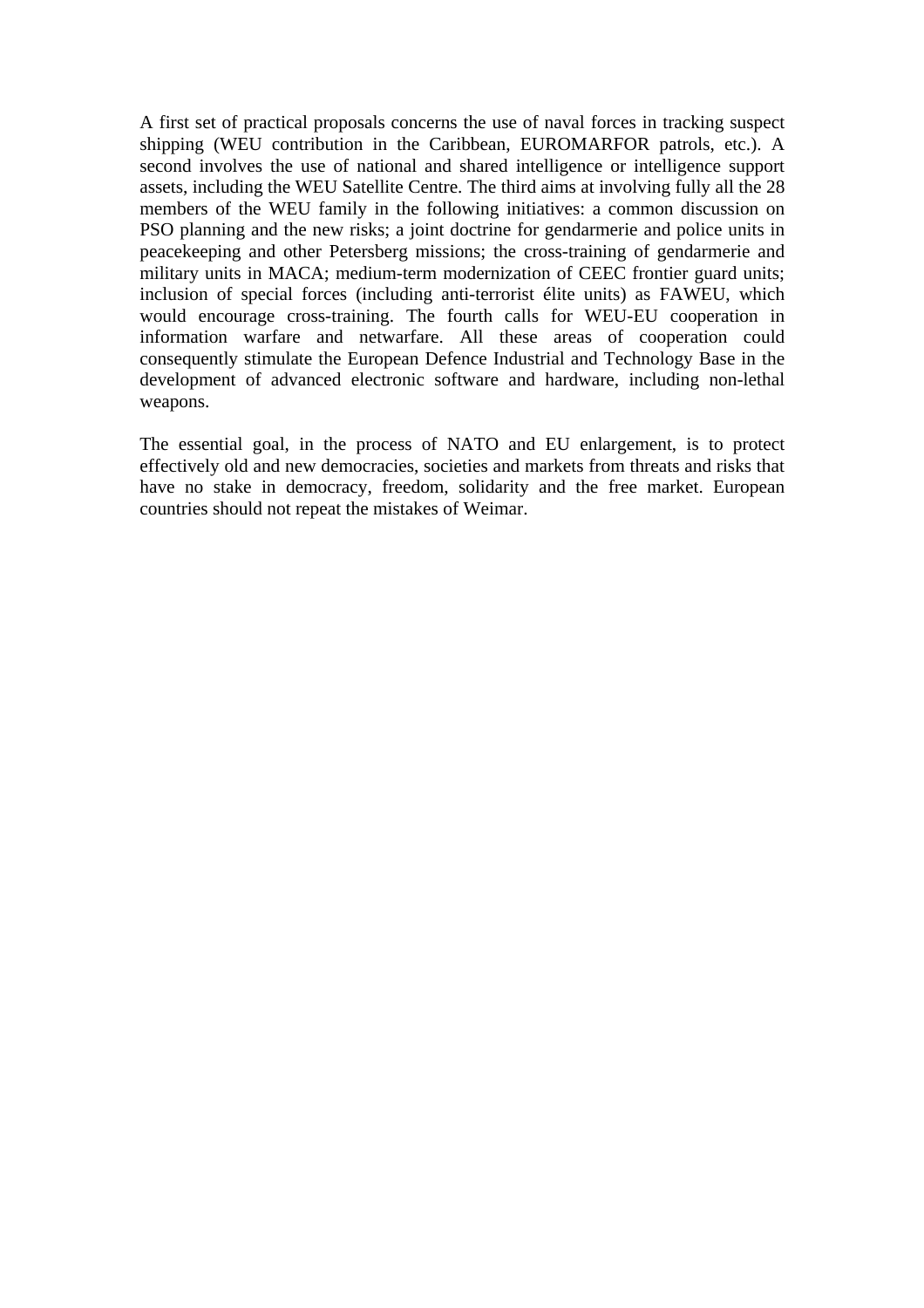1. Some commonsense questions are: what is the responsibility of drugs-consuming countries; where is the line separating rogue states from the others to be drawn; who sets and applies the standards?

2. For an overview of the different definitions proposed see: W. Hagan, 'Organized crime continuum: a further specification of a new conceptual model', *Criminal Justice Review,* 1983, p. 8, in which he lists 13 different conditions for organized crime, defined by 15 different authors, and identifies 11 elements that could be included in the concept of organized crime; Didier Bigo, 'Pertinence et limites de la notion de crime organisé', *Relations internationales et stratégiques,* vol. 20, 1995, pp. 134-8; Peter Kopp, 'Analyse économique des organizations criminelles', ibid., pp. 139-43; Marcelle Padovani, 'Le modèle Cosa Nostra', ibid., pp. 113-15; Gianluca Fiorentini and Sam Peltzman (eds.), *The economics of organized crime* (Cambridge: Cambridge University Press, 1995), pp. 1-30; Pierre Tremblay et Maurice Cusson, 'Marchés criminels transnationaux et analyse stratégique', in Marcel Leclerc (ed.), *La criminalité organisée*, La Documentation Française, 1996, Paris, pp. 19-42; Ernesto U. Savona, 'La régulation du marché criminel', ibid., pp. 263-4.

3. Ad Hoc Group on Organized Crime, *Report on the situation of organized crime in EU, 1993*. This definition could gradually replace the older definition adopted by the OIPC (Interpol) since 1988.

4. According to some authors, a literal interpretation of the criteria could entail the criminalization of multinational companies. The question is useful because it points out the different perceptions that 'multinationality' generates. However, the criterion of serious crimes seems to exclude such an eventuality for any legal and law-abiding business. See Didier Bigo, op. cit. in note 2.

5. Interview of Italian police officials by the author, Rome, 1996. It is interesting to see that during these phases the distinction between 'predatory' and 'trafficking' criminality, used by some specialists to associate the latter with organized crime, is quite blurred. On the other hand it reconciles in practice the diverging conceptions of organized crime as disorganized market (Reuter) and of power group imposing a criminal law (Schelling), Fiorentini and Peltzman, op. cit. in note 2.

6. Where necessary, elements of the network theory or of the theory of the kleptocratic state will be used. See Hershel I. Grossman, 'Rival kleptocrats: the mafia versus the state', in Fiorentini and Peltzman, op. cit. in note 2, pp. 143-55. The theory of kleptocracy postulates that the goal of the state's taxation and expenditure policies is to obtain the maximum return for the group that comprises the ruling class and the political establishment. In this context one can add organized crime as a competitor.

7. They are: a stable institutional framework and reasonably well-defined property rights through control over coercion and corruption (a key service); arbitration and conflict-resolution; entry restriction, which limits competition and reduces profits.

8. According to Dutch Justice Minister Winnie Sordrager, however, 50% of the hashish seized in the Netherlands arrives from France and Belgium, while 80% of the heroin comes via Germany and Balkan countries. See Associated Press, Rotterdam, 22 April 1997.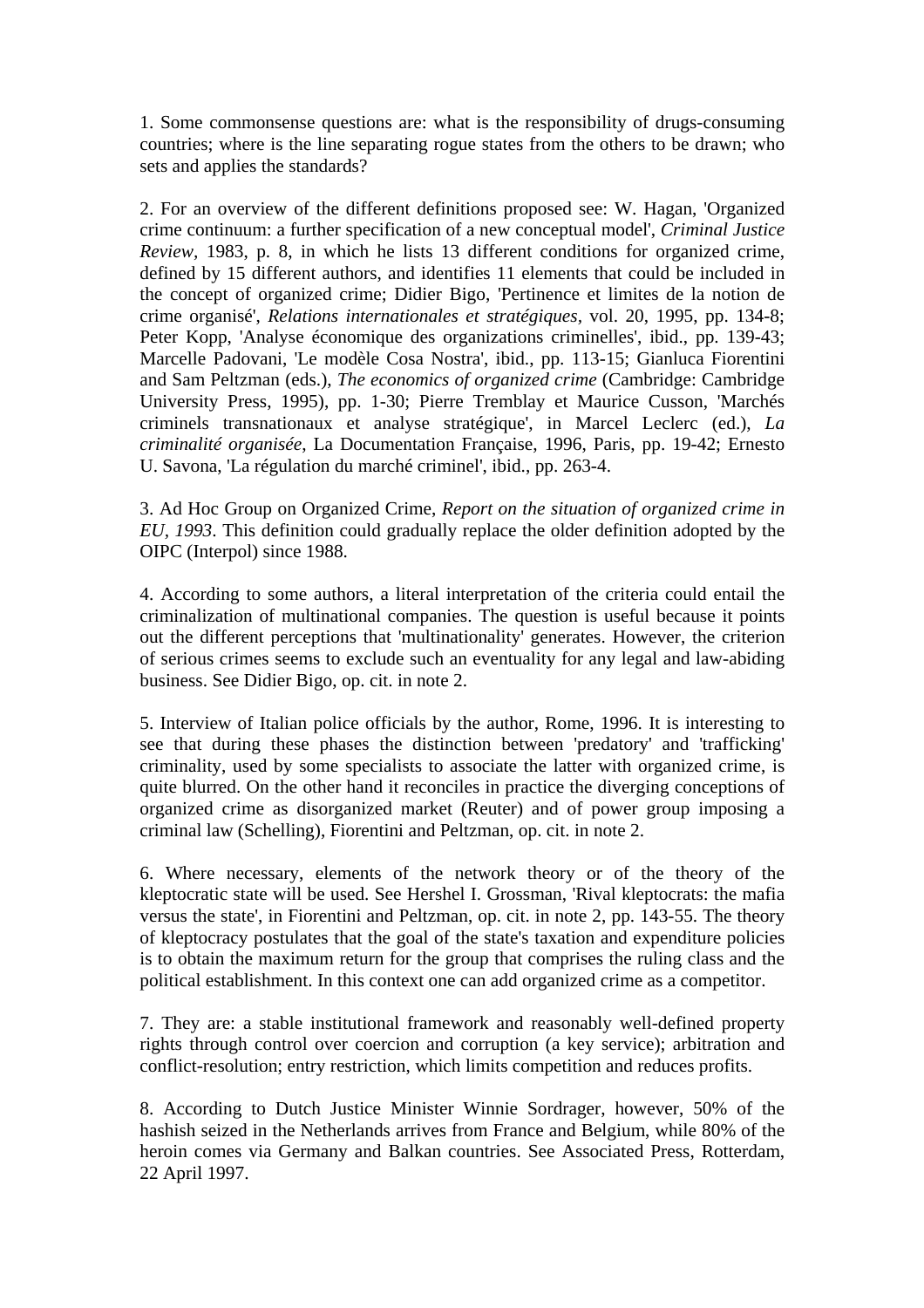9. For an essential survey of definitions of terrorism, see Louis René Beres, 'The meaning of terrorism for the military commander', *Comparative Strategy*, vol. 14, no. 3, July-September 1995 (Basingstoke: Taylor & Francis, 1995), pp. 287-99; Paul Wilkinson, 'Terrorist Targets and Tactics: New risks to World Order', in Alison Jamieson (ed.), *Terrorism and Drug Trafficking in the 1990s* (Aldershot: Dartmouth Publishing Company, 1994), p. 179; Alain Joxe, 'Un concept fourre-tout : le terrorisme', *Le Monde diplomatique*, avril 1996, pp. 6-7; Vittorfranco S. Pisano, 'Contemporary terrorism and the West', *Occidente*, 4 August 1994, p. 28-9.

10. US Department of State, *Patterns of Global Terrorism: 1995*, Office of the Coordinator for Counter-terrorism, Washington, April 1996 (Ambassador Philip C. Wilcox, Jr., Coordinator for Counter-terrorism). The definition itself is drawn from Title 22 of the United States Code, Section 2656f(d), and has been used for statistical and analytical purposes since 1983.

11. The US Department of State specifies that the term 'noncombatant' is interpreted to include, in addition to civilians, military personnel who at the time of the incident are unarmed and/or not on duty. Attacks on military installations or on armed military personnel when a state of military hostilities does not exist at the site are also considered to be acts of terrorism.

12. See L. R. Beres, op. cit. in note 9. The principle of just cause maintains that an insurgent group may exercise law-enforcing measures under international law. This argument is deducible from the existence of an authoritative human rights regime in international law, and from the corollary absence of a central enforcement mechanism for this regime. It is codified *inter alia* in the *Report of the Ad Hoc Committee on International Terrorism*, UN GAOR, 29th Session, suppl. no. 28, at 1, UN Doc. A/9028 (1973); see also Article 7 of the UN General Assembly's 1974 Definition of Aggression. Article 7 refers to the 24 October 1970 Declaration on Principles of International Law Concerning Friendly Relations and Cooperation Among States. The standard of just means has been brought to bear on non-state actors in world politics by Article 3, which is common to the four Geneva Conventions of 12 August 1949, and the two protocols to these conventions. Protocol I applies humanitarian international law to conflicts fought for self-determination. A product of the Diplomatic Conference on the Reaffirmation and Development of International Humanitarian Law Applicable in Armed Conflicts that ended on 10 June 1977, the protocol brings irregular forces within the full scope of law. Protocol II, also additional to the Geneva Conventions, concerns protection of victims of noninternational armed conflicts. This protocol thus applies within the territory of a state to armed conflict between its armed forces and dissident armed forces.

13. That is, where indigenous attackers constantly target people within the same country; the denominations express increasing degrees of violence. The terrorism found in Northern Ireland or Spain might be considered endemic, and the situation ongoing as at July 1997 in Algeria civil war.

14. Citizens of another country are attacked in an area plagued by local, usually endemic terrorism, e.g. if a European dies in a bomb attack on a bus in Tel Aviv.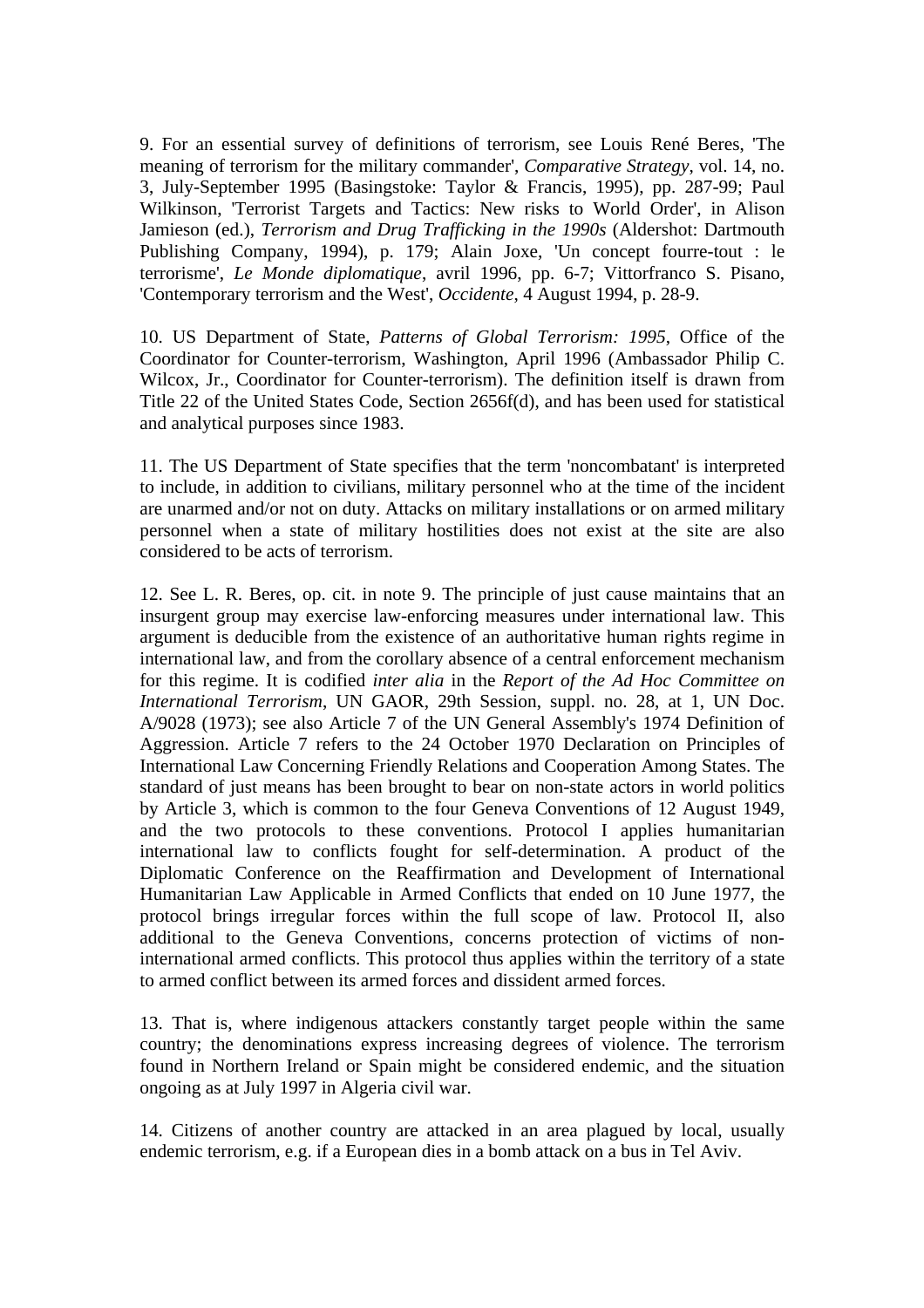15. Citizens of another country are attacked in an area adjacent to that plagued by endemic terrorism, e.g. Tunisian border guards are attacked by Algerian terrorists.

16. Support of different kinds by non-state actors - or by governments on an occasional basis - to armed/terrorist groups or to their political front organizations, acting in the theatre where endemic terrorism or civil war is ongoing, e.g. the Islamic charities networks or the pro-IRA fund-raising actions in the United States.

17. Continuous and/or decisive support by governments to armed/terrorist groups, acting in the theatre where the confrontation is happening, as for instance the support of Syria and Iran to the Hezbollah in Lebanon. This category includes all manipulation of armed/terrorist groups by intelligence agencies. If a group is based in a particular country, this amounts to sponsoring by that country, not to a support role.

18. It can receive international support or state sponsorship, again, including all intelligence manipulation in the preceding note. This terrorism can be perpetrated: in support of an endemic terrorist confrontation (e.g. attacks by the PKK in Western Europe); in support of a wider political confrontation at political, ideological or religious level, e.g., the bomb detonated on 23 December 1995 at the office of the Peruvian Honorary Consulate, claimed later by the Anti-Imperialist Cells (AIZ, the successor organization to the RAF); and as a proxy for indirect confrontation between governments.

19. Covert operation has here a narrower meaning, since much of the intelligence manipulation in categories 5 and 6 normally falls into this bracket. Examples of covert operations might be French retaliation after the bomb attack in Beirut in 1986, or the Iranian-sponsored killings of dissidents in Germany, proved in April 1997.

20. 'European security: a common security concept of the 27 WEU', WEU Council of Ministers, Madrid, 14 November 1995. These concepts were further elaborated in the reflection exercise of the WEU French Presidency among the 28 WEU countries, 'Reflection on European security interests on the eve of the 21st century', whose results were considered in the WEU Paris ministerial in May 1997.

21. Reflection Group reports, Messina, 2 June 1995, Brussels, 5 December 1995; http://europa.eu.int/en/agenda/igc-home/eu-doc/reflect/final.html (6 June 1997). Also referred to as the Westendorp report, after the group's Spanish chairman.

22. This consensus is further reinforced by para. 2 of the OSCE 'Lisbon Declaration on a common and comprehensive security model for Europe for the twenty-first century', Lisbon, December 1996, and by the Barcelona Declaration adopted at the Euro-Mediterranean Conference, 28 November 1995, p. 5, 3rd-4th tiret; p. 27, 'Terrorism, Drug trafficking, Organized crime'.

23. Trevor N. Dupuy et al. (eds.), *International Military and Defense Encyclopedia* (Brassey's: Washington-New York, 1993); Edward N. Luttwak, *Strategy, The logic of war and peace* (Cambridge, MA: Belknap Press, Harvard University Press, 1987), p. 180. For the scope of the paper, the definitions of Henry H. Kissinger (strategy as the manner by which a society secures its future); of Basil H. Liddell Hart (grand strategy as guide and coordination of all the resources of a nation or an alliance to attain the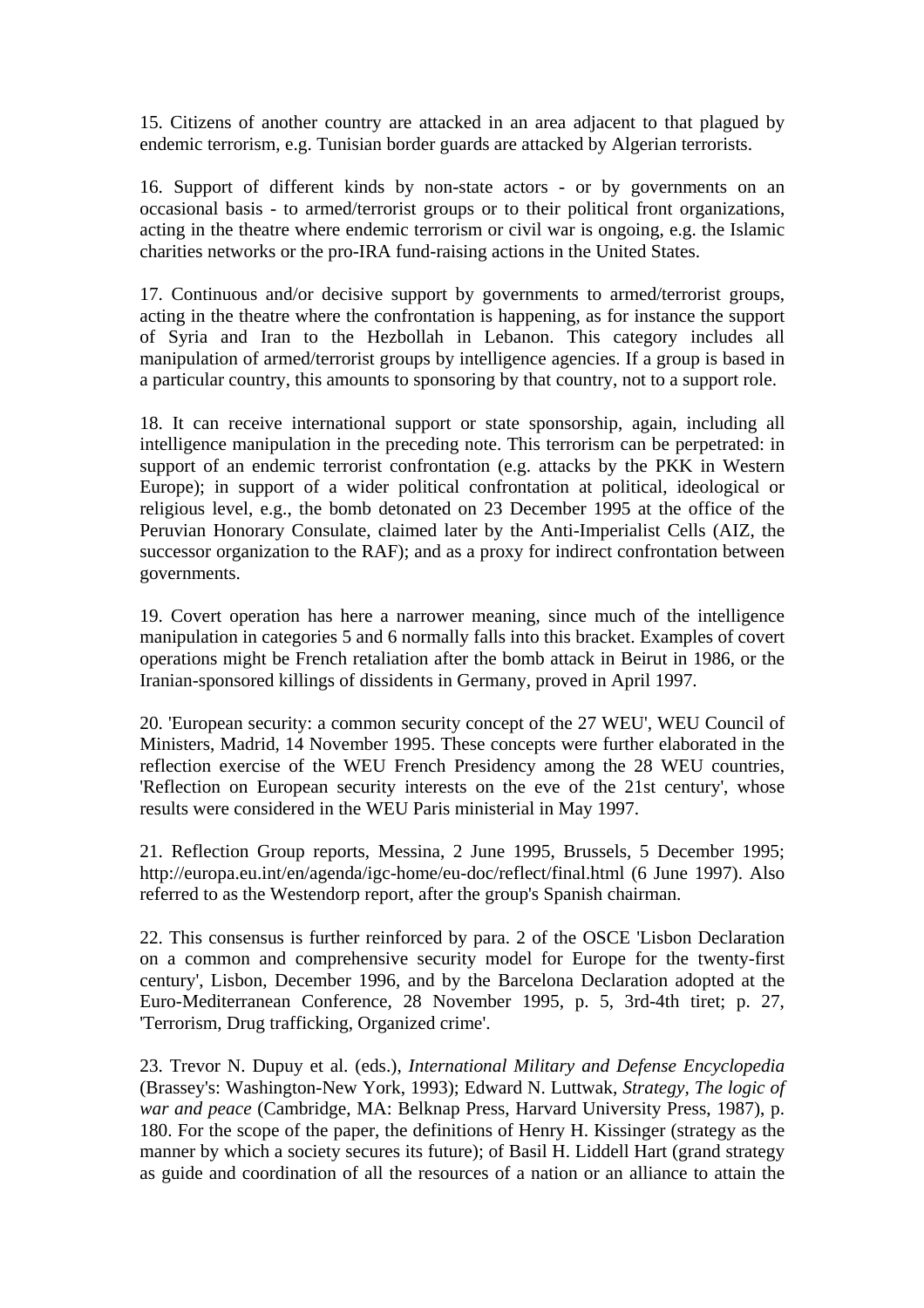political objectives established); of Edward Luttwak ('grand strategy is the highest level of interaction between any parties capable to use unregulated force against one another') and of Helmut Schmidt (grand strategy as the harmonization of national economic and security policies among Western countries, since no one individually can achieve security) are used.

24. Among the documents produced by the UN World Ministerial Conference on Organized Transnational Crime (Naples, 21-23 November 1994), 'Looking at the present to prepare for the future' and the report by E. Savona and M. De Feo 'Preventing and controlling money laundering and the use of proceeds of crime: a global approach' are particularly interesting regarding preventive strategies.

25. See also Barry Buzan, 'Rethinking security after the Cold War', *Cooperation and Conflict*, vol. 32, no. 1, pp. 5-28, for an analytical point of view.

26. The boundaries of multi-dimensional security are difficult to establish and may change according to political decisions, as do the boundaries of grand strategy. It is generally on a case-by-case basis that governments and parliaments decide when a particular matter pertains to national or international security and that the public judges if the decision is appropriate.

27. One of the few specialists who predicted this change was the director of the Austrian Anti-terrorist Unit, Oswald Kessler (interview with the author in April 1989). The application of Carl Schmitt's 'Nomos' concept by Xavier Raufer to explain the 'anomie' generating new risks is fascinating, but seems to reinforce the explanation that post-Cold War governments are endogenously much weaker than before in exerting their policing function. Whether this weakness is irreversible may be open to discussion. See X. Raufer, 'Désordre mondial: nouveaux dangers, nouvelles figures criminelles', in Marcel Leclerc (ed.), op. cit. in note 2, pp. 105-8; Henri Prévot, *La France: économie, sécurité; économie mondialisée, sécurité nationale,Union européenne* (Paris: Hachette-Pluriel, 1994).

28. See op. cit. in note 22. The Westendorp report does not state this explicitly, but it devotes some space to individual security. In the United States, research at the Rockefeller Foundation in particular is developing this theme.

29. See note 5 and related text.

30. In 1991 heroin overdose casualties in the eight countries of the Schengen area alone amounted to 4,843. The average annual increase, allowing for statistical fluctuations, is around 600-700. See Marie-Christine Dupuis, *Stupéfiants, prix, profits* (Paris: PUF, 1996), p. 139. Concerning the United States, in 1995 overdose casualties amounted to 8,400, with 530,000 drug-related hospital emergencies. See H. Binnendijk and P. Clawson (eds.), *Strategic Assessment 1994*, Institute for National Strategic Studies, National Defense University, Washington, 1997, pp. 202-3; see also note 49.

31. See Bertrand Gallet, 'La grande criminalité organisée, facteur de déstabilisation mondiale ?', *Relations internationales et stratégiques, Grande criminalité organisée : dessous et enjeux*, no. 20, 1995, pp. 95-8. The rapporteur of the *Loi de programmation*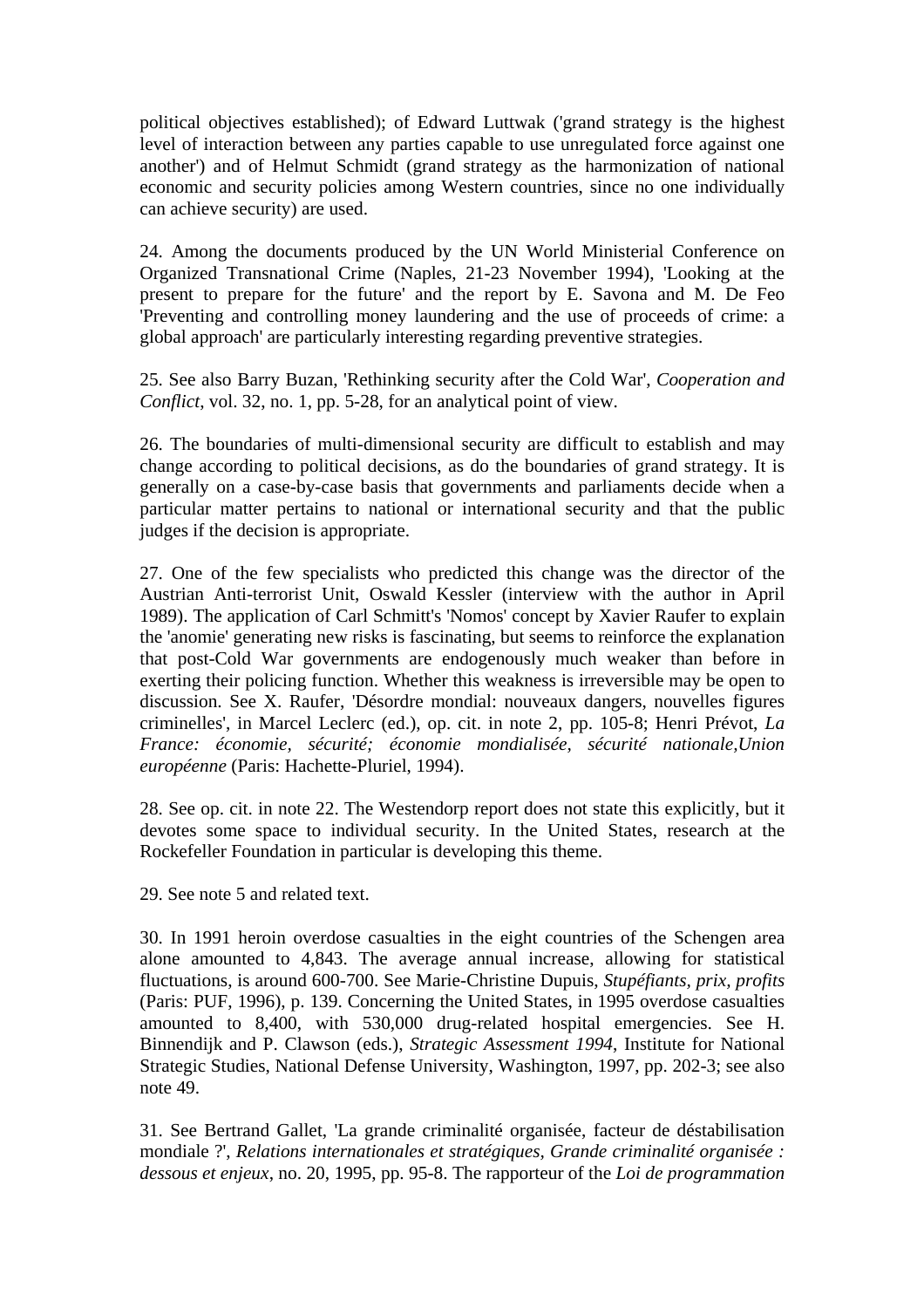*militaire 1991-1993* at the French Assemblée Nationale spoke of 'zone grises' defined as 'regions that have become inaccessible and hostile to any penetration, where no government is capable of enforcing the minimal rules of law'. Generally, these 'grey zones' are places where a civil war is ongoing (Afghanistan, the border regions of Burma and Thailand), where political confrontation and infringements of the law are a normal means for controlling any type of trafficking (the Bekaa Valley, the Andes Cordillera, the Xinjang region of China, some parts of Albania). But they can also be areas: where the nation-state has disappeared (e.g. Somalia); where guerrillas, militias and drug traffickers hold sway (e.g. jungles and other rough territory); lawless suburbs in major third world cities and in a fair number of cities in the industrialized countries. See Xavier Raufer, 'The new post-Cold War terrorist threats', *Democracy & Security*, 7 May 1996. Although there are some ideas that the cyberspace of Internet could be considered a grey zone for some criminal undertakings, it simply cannot be considered neither inaccessible nor hostile to any penetration. A further classification sees the distinction between: grey zones, chaotic territories and concrete jungles. Chaotic territories are those at the border of different old empires and at the crossing of different cultures, left to their own devices and to their chronic instability (Central Asia, Caucasus, former Yugoslavia). Concrete jungles are found in each megalopolis and its own slums or bidonvilles (Karachi, Lima, Istanbul, Lagos, Rio, Los Angeles). See *Défense et sécurité à l'horizon 2000, Nouveaux défis, nouveaux moyens*, CHEAR, GRR no. 12, Paris, September 1995, pp. 25-7.

32. See also 'Transnational Crime: A New Security Threat?' in *Strategic Survey 1994/95* (Oxford: Oxford University Press for the IISS, 1995), pp. 25-33.

33. 'We want to prevent drug trafficking organizations from becoming so powerful that they, in effect, destroy governments that we deal with', Ed Scherr, 'Critical targets', in *USIA Electronic Journals*, vol. 1, no. 7, July 1996. See also Linnea P. Raine and Frank J. Cilluffo (eds.), *Global Organized Crime, The New Empire of Evil*, CSIS, Washington, 1994, p. 137, where it is stated that US critical national interests are thus affected because 'some governments find their authority besieged at home and their foreign policy interests imperiled abroad'.

34. Stephen Fidler and Jimmy Burns, 'Illicit drugs trade is put at \$400 bn', *Financial Times*, 26 June 1997, p. 4. According to the *World Bank Atlas 1994*, The World Bank 1994, this estimate must be related to a yearly money laundering turnover of at least \$1 trillion.

35. James Holden-Rhodes, intervention at the seminar 'New risks and European security', Institute for Security Studies of WEU, 28-29 November 1996, Paris.

36. See William C. Potter, 'Before the deluge? Assessing the threat of nuclear leakage from the post-Soviet states', *Arms Control Today*, 25; Andreas Heinrich and Heicko Pleines, 'Russia's "nuclear flea market" tempts smugglers', in *Transition*, 17 November 1995, pp. 9-11; Rensselaer Lee, 'Smuggling update', *The Bulletin of the Atomic Scientists*, May/June 1997, pp. 52-6.

37. The total includes cases of smuggling of radioactive material and of military nuclear material. See Denis Flory, 'Crime organisé transnational: le trafic illicite de matières nucléaires', in Marcel Leclerc (ed.), op. cit. in note 2, pp. 83-9, 96-7. Two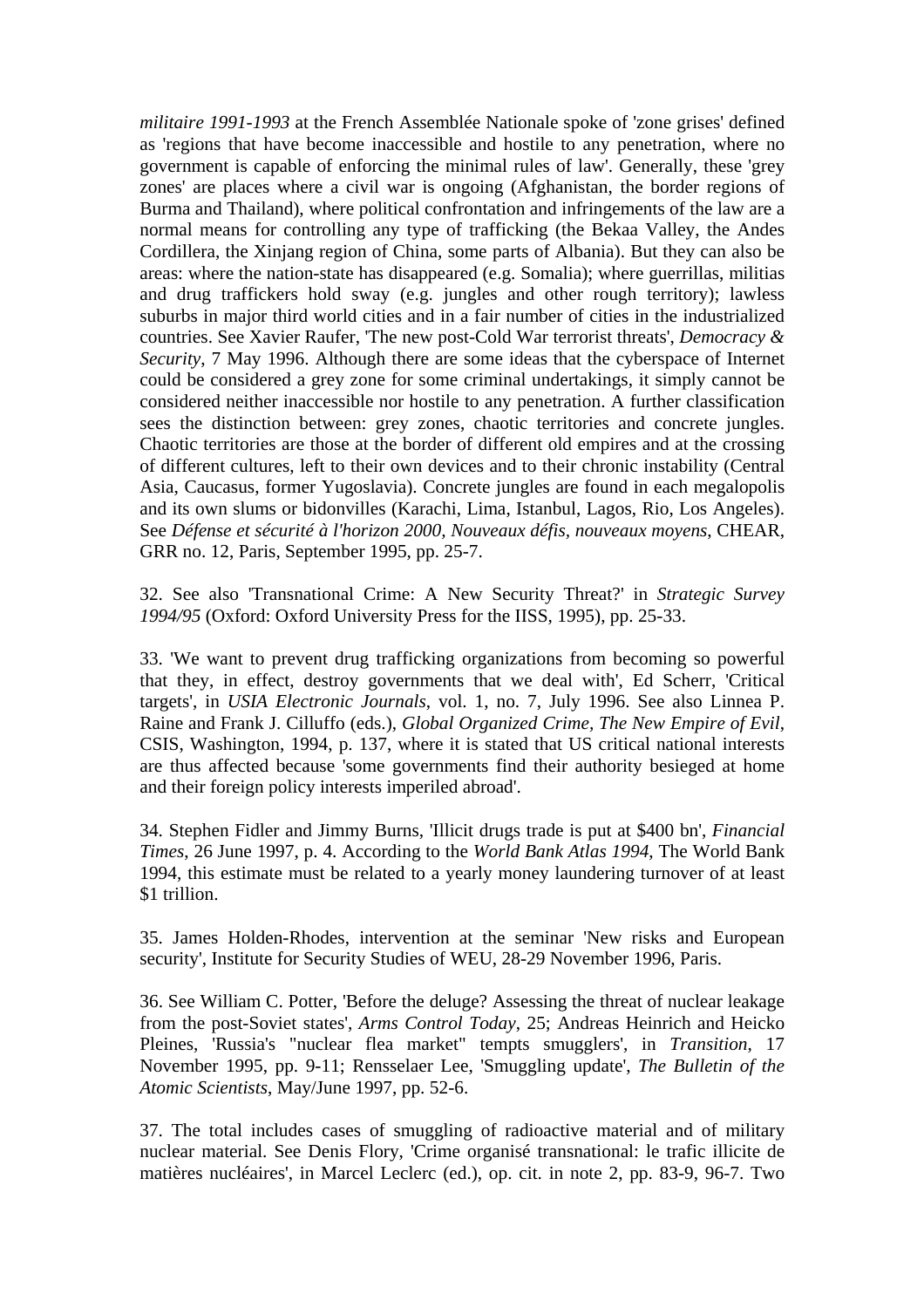nuclear warheads were nevertheless stolen in 1993 by two drunken employees of a military nuclear plant (probably Snezhinsk/ex-Celyabinsk-70), to be recovered by Russian secret services some days later. The incident was unveiled four years later. Anna Zafesova, 'Si ubriacano e rubano due Bombe', *La Stampa*, 21 April 1997, p. 6.

38. For consensus between Russian specialists and former CIA director, James Woolsey, see *Global Organized Crime*, op. cit. in note 33, p. 82. Both sides stressed, however, that there was no room for complacency.

39. Such was the less known Kuntsevich case of CW smuggling. In late October 1995 this former general of the Chemical Troops was charged by the Federal Security Service (former KGB) with the delivery of 800 kg of chemical substances to unidentified Middle Eastern buyers. See Graham H. Turbiville Jr., 'Weapons proliferation and organized crime: the Russian military and security force dimension', *INSS Occasional Paper*, 10, INSS, Colorado, June 1996, p. 42. See also Rensselaer Lee, op. cit. in note 36.

40. According to Yves Lacoste, geopolitics are '. . . rivalités de pouvoir sur des territoires et les hommes qui s'y trouvent', while Pascal Lorot expands the concept, stating that geopolitics are 'phénomènes conflictuels, les stratégies offensives ou défensives centrées sur la possession d'un territoire, sous le triple regard des influences du milieu géographique, pris au sens physique comme au sens humain, des arguments politiques des protagonistes du conflit et des tendances lourdes et continuités de l'histoire.' See Alain Labrousse et Michel Koutouzis, *Géopolitique et Géostratégies des Drogues* (Paris: Economica, 1996), pp. 6-9.

41. Ibid.

42. Ibid.

43. If one considers the nature and the mandate of the UN International Police Task Force (IPTF), one cannot avoid several doubts about its effectiveness in dealing with organized crime. See Jorgen Lochen, *From Blue to Green*, http://www.nupi.no/un/un.gif, February 1997; see also Anna Maria Corazza, 'Les leçons de la guerre des Balkans, la dimension humaine et civile', UNESCO-IHEDN Symposium 'Des insécurités partielles à la sécurité globale', Paris, 12-14 June 1996.

44. Since 1988 Interpol has warned of the importance of this route, stretching from south-west Asia through Turkey (via Istanbul and Ankara), Bulgaria and Yugoslavia to Italy and Austria - the so-called Balkan corridor; see Alison Jamieson, *Background and characteristics of the world illicit drug traffic*, op. cit. in note 9, pp. 69-109; see also Vladimiro Odinzov, 'Droga e prostituzione nel dopoguerra bosniaco', *La Repubblica*, 29 January 1996, p. 10.

45. See Antoine Jalkh, 'L'"armée intégriste internationale" : mythe ou réalité ?', *Arabies*, February 1996, pp. 16-22.

46. During 1995-1996 it seemed that the United States was interested in expanding its influence from Macedonia to Albania. Some analysts believed that there was some support for a 'Greater Albania' project (see Alain Labrousse and Michel Koutouzis,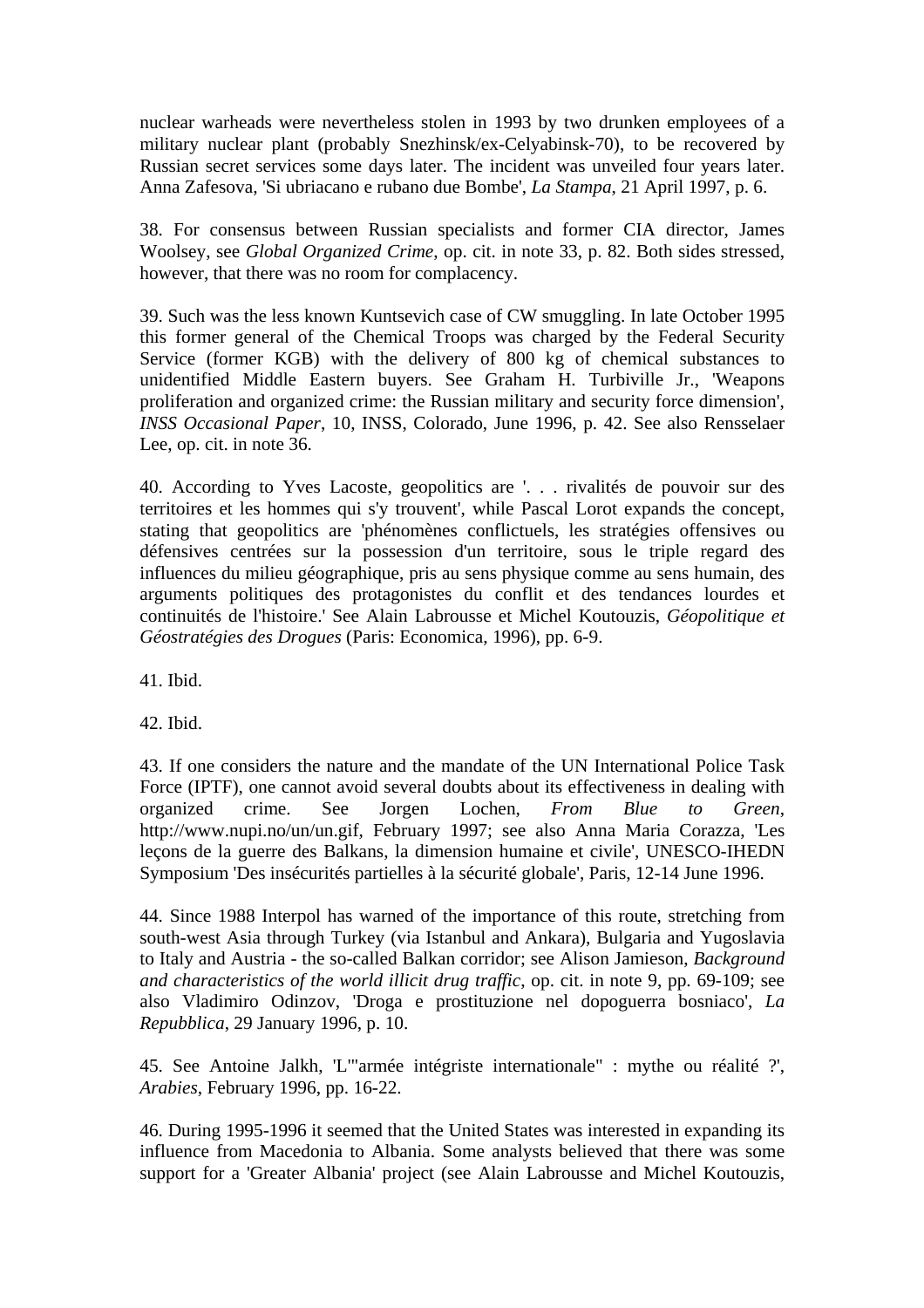op. cit. in note 40, p. 20), the Albanian authorities very much hoped to get substantial US aid, but the initiative did not bear fruit in the recent crisis.

47. See Tonio Attino, 'Una tonnellata di marijuana', *La Stampa*, 21 April 1997, p. 7, where a quick overview of clandestine trafficking by Albanian organized criminals across Europe is sketched.

48. Afghanistan, Liberia, Bosnia, Lebanon, Somalia and Rwanda are cases of failing nations. They are defined as governments that cannot effectively assert national sovereignty by pacifying their national territories and protecting the security of their citizens. See John G. Mason, 'Failing nations: what US response?', in *Great Decisions* (New York: American Foreign Policy Association, 1996), pp. 52, 56. Failing nations can be considered generators of grey zones.

49. H. Binnendijk and P. Clawson (eds.), op. cit. in note 30, p. 198.

50. See Hershey I. Grossman, 'Rival kleptocrats: the mafia versus the state', in Gianluca Fiorentini and Sam Peltzman (eds.), *The economics of organized crime* (Cambridge: Cambridge University Press, 1995), pp. 143-55 and Marco Celentani, Discussion, pp. 156-60. In some European countries we can even observe competition between a kleptocratic ruling élite and organized crime. The first is characterized by a kleptocracy that uses the state's tax and spending policy as self-serving rent for the 'stealing' ruling class and the political establishment. In these cases 'Mafia' enjoy a certain public support as alternative service providers as long as the state is viable and despite a lower provision of public services due to widespread tax evasion.

51. Erich Inciyan, 'L'OICS constate le développement du marché des produits stimulants', *Le Monde,* 9-10 March 1997, p. 8.

52. CHEAR, op. cit. in note 31, pp. 32-3.

53. Jean-Christophe Rufin, 'L'économie de guérrilla et les trafics', pp. 129-33, in *Relations internationales et stratégiques, Grande criminalité organisée : dessous et enjeux*, 20, Winter 1995. A short list relating 'criminalized resources' to guerrilla chiefs or movements includes: rubber - Charles Taylor (Liberia); drugs, teak, rubies, Angkor antiquities - Khmer Rouge (Cambodia); gold and diamonds - UNITA (Angola); diamonds - Revolutionary United Front (RUF, in Sierra Leone).

54. See Alain Labrousse et Michel Koutouzis, op. cit. in note 40, pp. 28-30.

55. Other movements using this technique found in Indonesia (Aceh Sumatra Liberation Front), India (Socialist Council of Nagaland), Senegal (Casamance's Democratic Forces movement) and Liberia (Liberian National-Patriotic Front).

56. But not by FARC, SL, the Afghan factions, the Senegalese Casamance's Democratic Forces movement.

57. Alain Labrousse et Michel Koutouzis, op. cit. in note 40, pp. 54-6. See also *Atlas Mondial des Drogues* (Paris: PUF, 1996), pp. 154-5 and CHEAR, op. cit. in note 31, p. 27.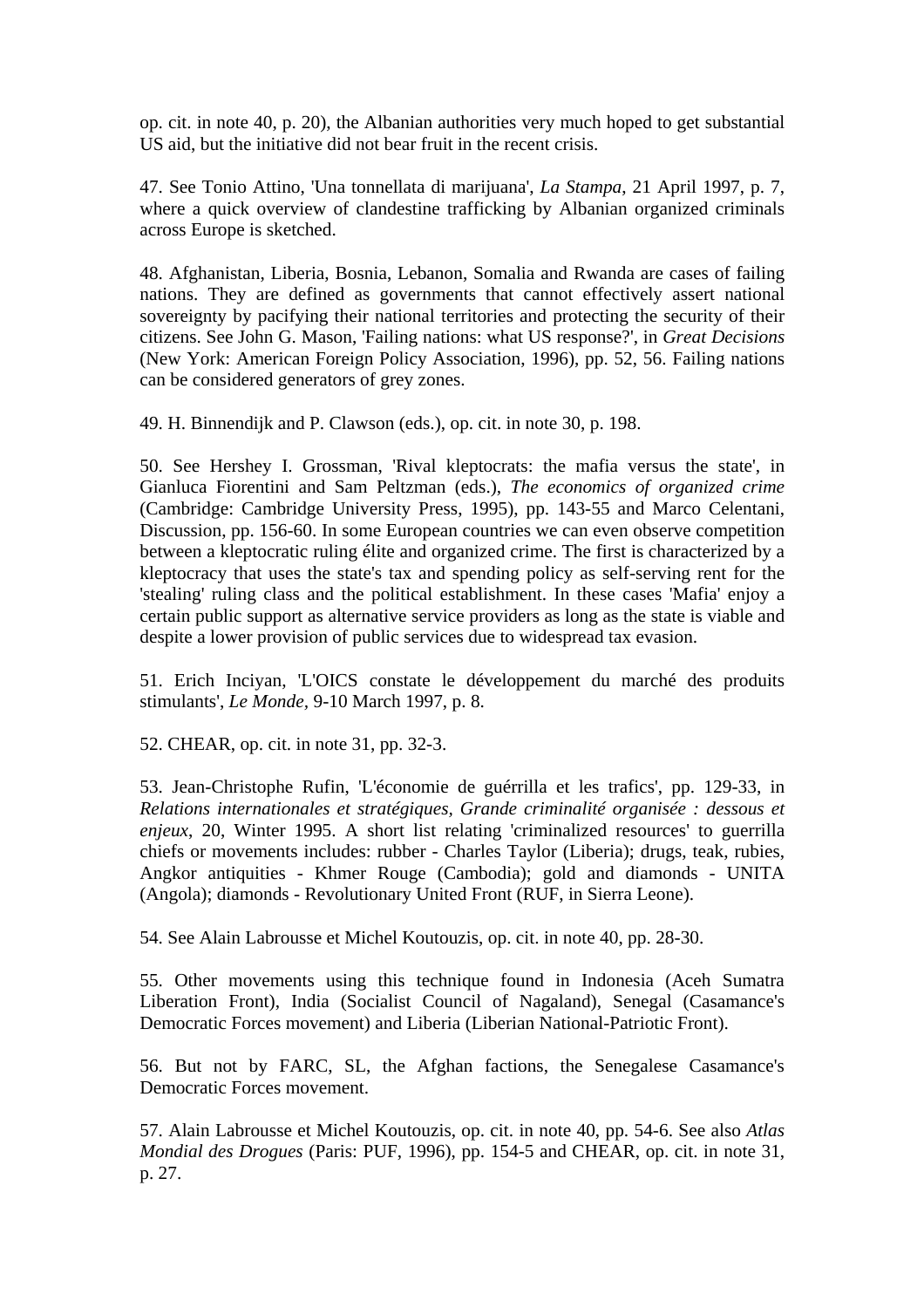58. Ibid., pp. 61-4; Martin A. Lee, 'Les liaisons dangereuses de la police turque', *Le Monde diplomatique*, March 1997, p. 9; John Barham, 'Turkey under fire for "links to drug trade"', *Financial Times*, 3 February 1997, p. 5.

59. Apparently the idea of the operation was to: (a) sell arms to Iran to get moderate elements' intercession with the Lebanese factions; (b) augment the Contra's funds, allowing drug supplies from Colombia to the United States; (c) manipulate, through a unit outside the official CIA hierarchy (Special Action Group Corea), DEA's drug controlled deliveries to pay Lebanese and Syrian contacts of the factions, to the point that the deliveries were uncontrolled. See: Chris Laffaille and Pierre Delannoy, 'Lockerbie. On accuse des Libyens . . . Et si c'étaient des Syriens?', *Paris Match*, 22 June 1995, pp. 22, 24, 100, 102, 104; Fabrizio Calvi and Thierry Pfister, *L'oeil de Washington* (Paris: Albin Michel, 1997), pp. 145-151, 158.

60. Alvin and Heidi Toeffler, *War and anti-war* (Boston, New York: Little, Brown & Co., 1993), p. 252.

61. Linnea P. Raine and Frank J. Cilluffo (eds.), op. cit. in note 33, p. 42.

62. Daniel Martin, *La criminalité informatique* (Paris: PUF, 1997), pp. 34-5.

63. Ibid., pp. 16, 61ff., 77, 109. Sources are: Stanley E. Morris, Director of the Financial Crimes Enforcement Network (FinCEN), US Treasury; a 1992 report to the US Senate; Ambassador Carol Hallett, Commissioner, US Customs Service (Retd.).

64. Claire Sterling, ibid., p. 109.

65. US Department of State, Bureau for International Narcotics and Law Enforcement Affairs, International Narcotics Control Strategic Report (INCSR), March 1997, p. 554. Another 19 countries are in the medium-high category.

66. See 'The year in review', in *Patterns of Global Terrorism: 1995*, US Department of State, Office of the Coordinator for Counter-terrorism, Washington, April 1996.

67. Author's elaboration of data presented in op. cit.

68. Conservative estimate of economic costs, see Louis Freeh, Remarks, paper distributed at the 1996 meeting of World Economic Forum, Davos, 4 February 1996, pp. 1-13. Casualties, see Jim Fuller, 'Global cooperation vital in addressing drug concerns', in *Global Issues*, vol. 1, no. 7, July 1996, pp. 1-5.

69. See Aaron Karp, 'The demise of the Middle East arms race', *The Washington Quarterly*, vol. 18, no. 4, Autumn 1995, pp. 45-51, but even then the yearly average is smaller compared with drug-related deaths.

70. It should be added that these covert operations are often a liability or less effective than planned. For instance, the outcome of Israeli retaliatory operations after the terrorist attack at the Munich Olympic Games was not convincing.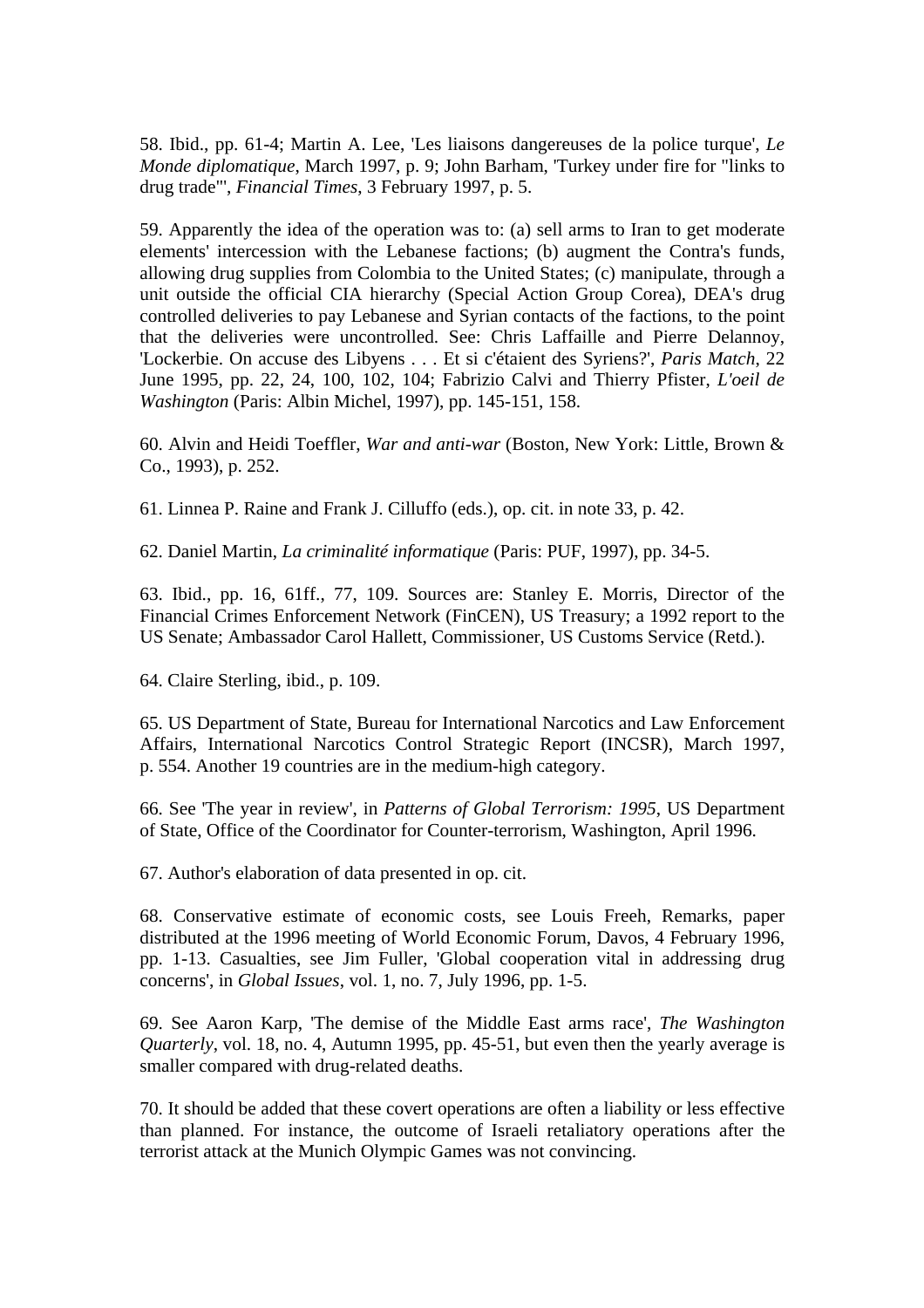71. See Magdi Allam, 'Il miliardario di Allah e l'esercito del terrorismo', *La Repubblica*, 27 June 1996, p. 4, and Guido Olimpio, 'L'impazienza di Sonny e la tela di ragno', *Il Corriere della Sera*, 6 August 1996, p. 7. One cannot avoid comparing ben Laden with Giangiacomo Feltrinelli, an Italian presumed terrorist millionaire known in the 1960s. The latter died probably while handling an explosive charge, whereas the first is a financial manager of terrorist activities.

72. See Aaron Karp, op. cit. in note 69.

73. See Hervé Gattegno and Erich Inciyan, 'Depuis 1994, la frontière entre militants islamistes et délinquants est devenue incertaine et perméable', *Le Monde*, 4 April 1996, p. 11. The Shalabi group, dismantled in 1994, closely combined organized crime, drug trafficking and extremist Islamism.

74. See also Andrew Jack, 'When nationalist struggles give way to banditry', *Weekend FT*, 10-11 August 1996, pp. I-II; and 'La Corse démasquée', *Les dossiers du Canard enchaîné*, no. 60, July 1995.

75. CHEAR, op. cit. in note 31, pp. 36-7.

76. See Giuseppe D'Avanzo, 'Nicoletti e I "ragazzi" della Magliana', *La Repubblica*, 30 May 1996, p. 17. It appears to have been involved more or less directly in: the abduction of the premier Aldo Moro, a bomb attack on a train, the homicide of a political journalist and the liberation from the BR (Red Brigades) terrorists of a minor politician through contacts with the Camorra. Italian police deputy chief Gianni De Gennaro believes instead that it was simple ordinary criminality in contact with other criminal powers.

77. See Magdi Allam, 'Vertice antiterrorismo a Roma', *La Repubblica*, 7 March 1996, p. 14.

78. Anat Kurz, 'International terrorism: evolution and priorities', paper prepared for the seminar 'New risks and European security', Institute for Security Studies of WEU, Paris, 28-29 November 1996.

79. A number of Aum followers were able to train in exchange for money in the Russian Army's training areas; see 'Russian Generals & Aum', *Itar-TASS*, Moscow, 22 April 1997.

80. The sect has a long record of both individual and mass assassinations, mostly failed, since 1989 using potassium chloride, hydrogen cyanide, Sarin, VX, anthrax spores, botulinus toxins and germ-infected meals. See Ron Purver, 'Chemical and Biological Terrorism', RISCT, *Conflict Studies* 295, London, December 1996/January 1997, pp. 15-16, see also pp. 10-15 for an extensive list of actual or alleged instances of the use of CB weapons by various state and non-state actors.

81. Pat Cooper, 'DoD eyes high-tech counterterror effort', *Defense News*, 20- 26 November 1995, p. 2.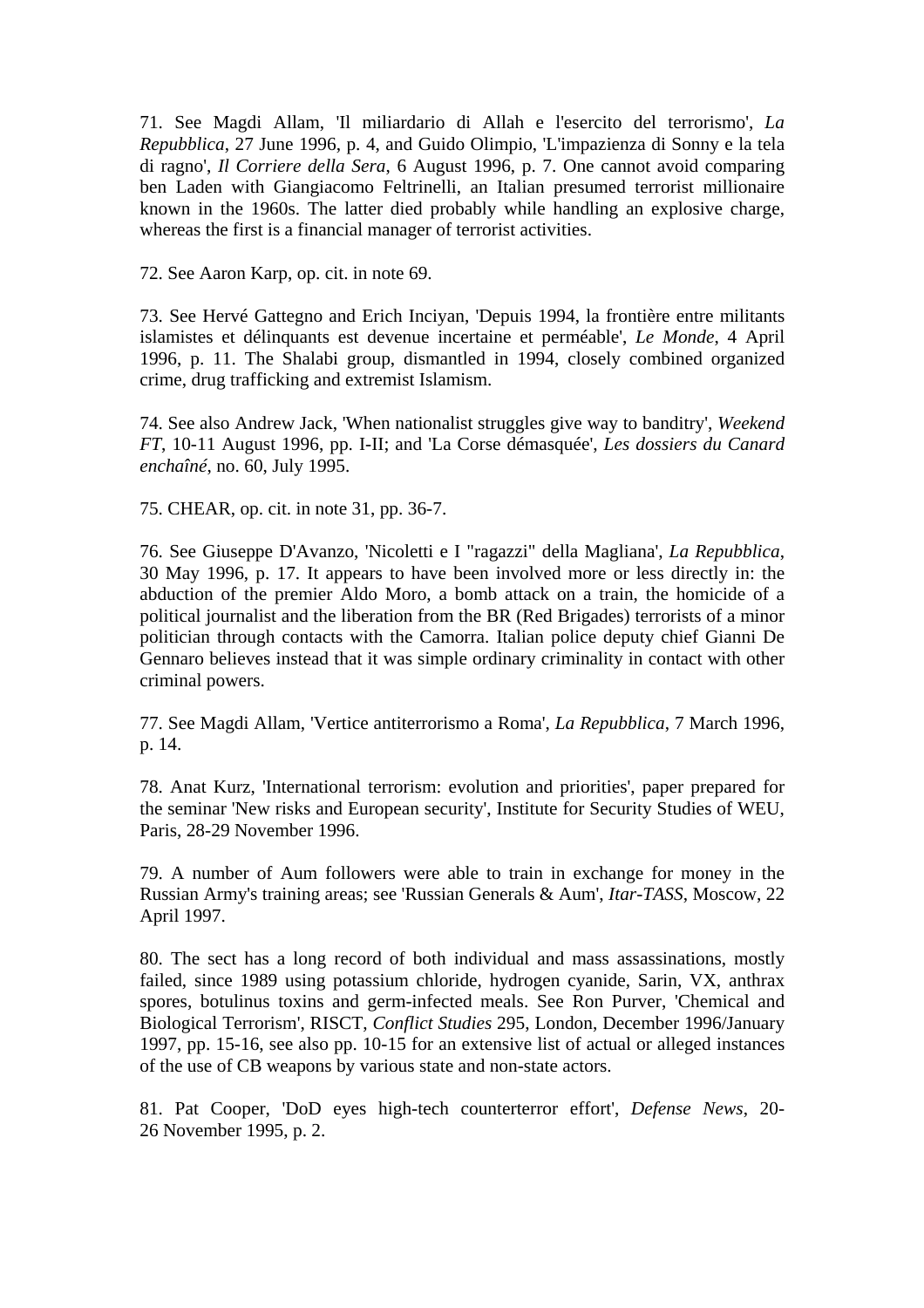82. Andreas Heinrich and Heicko Pleines, 'Russia's "nuclear flea market" tempts smugglers', *Transition*, 17 November 1995, pp. 9-11. Russian military authorities declared that they were worried by the possible seizure of a nuclear weapon by terrorists. Moreover, the Chechen chief Shamil Basayev had threatened terrorist acts either by opening seven containers of radioactive material he claimed to have in his possession or by causing a major failure in a nuclear reactor. This threat is reminiscent of analogous ones by Serb extremists against the Krsko reactor during the war in former Yugoslavia.

83. Among which the European Convention on Extradition, 1957; the European Convention on the Transfer of Proceedings in Criminal Matters, 1957; the European Convention on Mutual Assistance in Criminal Matters, 1959; the European Convention on the Suppression of Terrorism, 1977; the UN Convention against Illicit Traffic in Drugs and Psychotropic Substances, 1988. See Monika den Boer, 'Justice and Home Affairs: cooperation without integration', in Helen Wallace and William Wallace (eds.), *Policy-making in the European Union* (Oxford: Oxford University Press, 1996), pp. 100-115.

84. Officially, Groupe de coopération en matière de lutte contre l'abus et le trafic illicite des stupéfiants.

85. The working groups (WG) were gradually formed as WG I on anti-terrorism, information and security and WG II on police techniques, equipment and training, both in 1977. In 1985, WG II widened its competence to include technical and tactical cooperation in public order, for instance hooliganism. In 1985, WG III was formed to fight arms and drug trafficking and robbery, fostering common prevention and repression strategies. TREVI 1992 (a TREVI working group from 1988 to 1992) studied the consequences of the abolition of internal border controls and after 1992 its residual tasks were absorbed by WG III.

86. In full, Group of Coordinators on the free movement of people.

87. The drafting work was divided among the European Council, EPC, the Pompidou Group, the Ad Hoc Group on Immigration, TREVI, the Judicial Cooperation Group, the MAG92 and the European Commission.

88. Officially named Working Programme of Action for the completion of the Internal Market.

89. Alison Jamieson, 'Drug trafficking after 1992, A Special Report', in Alison Jamieson (ed.), *Terrorism and Drug Trafficking in the 1990s* (Aldershot: Dartmouth Publishing Company, 1994), pp. 111-47.

90. Initially a recommendation by Italy and France, and proposed as a committee in the framework of the European Community; see Michel Debacq, 'Politiques nationales et dimension européenne de la lutte contre la criminalité organisée', *Relations internationales et stratégiques*, op. cit. in note 2, pp. 195-9.

91. Juliet Lodge, 'Frontier Problems and the Single Market', in Alison Jamieson (ed.), op. cit. in note 89, pp. 17-30.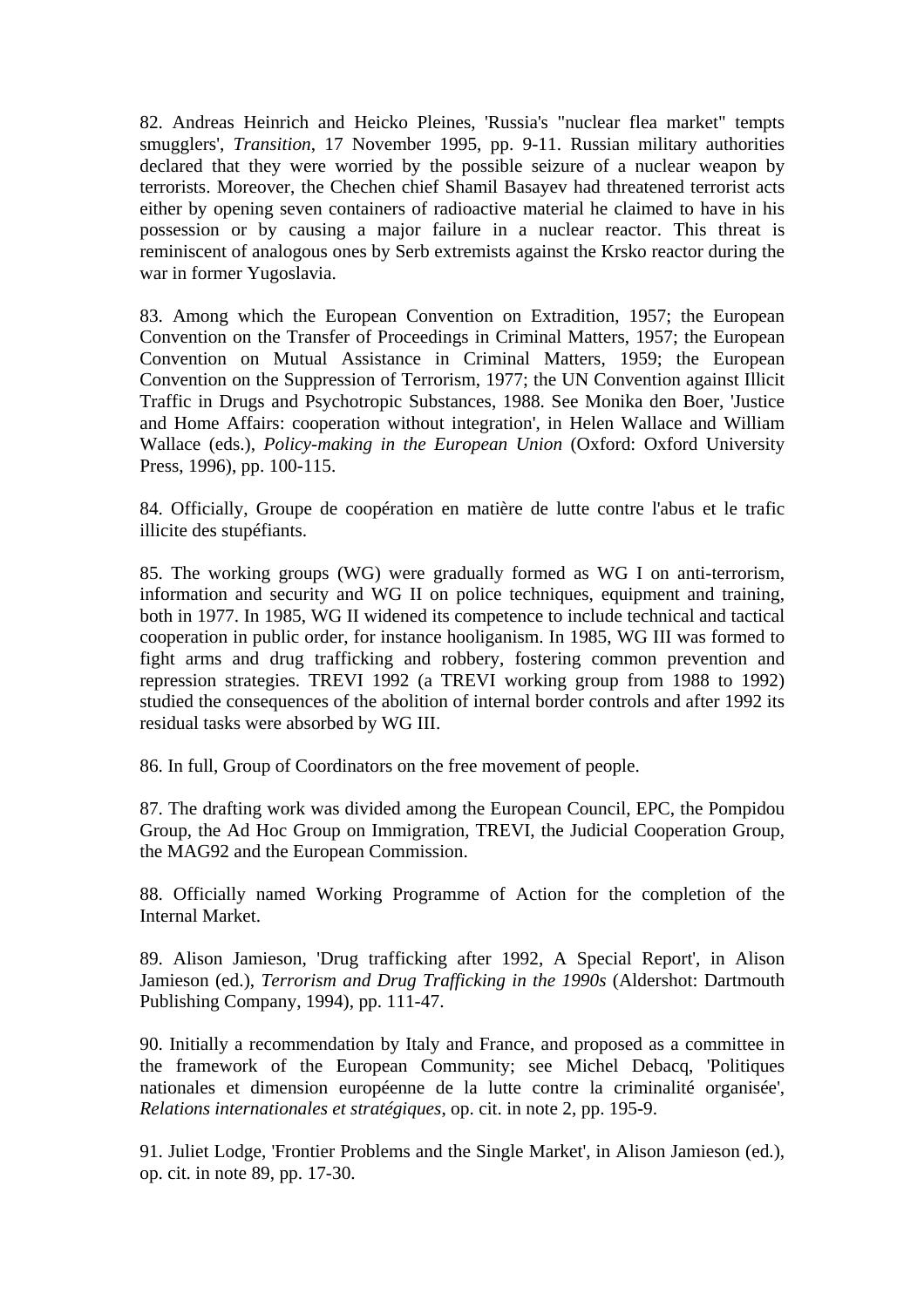92. 'EU/Justice/Home Affairs: within Council, progress on legal cooperation, broad acceptance of proposal of convention on corruption, agreement on texts relating to Europol and on "organized crime" declaration', *Agence Europe*, no. 6692, 21 March 1996, p. 6.

93. Two political declarations attached to the SEA allowed this initiative. The first linked the free movement of persons in the EC to cooperation concerning nationals of third countries and to the fight against terrorism, crime, drug trafficking and illicit art trading. A second joint declaration by EC Heads of Government on Articles 13 to 19 stated: 'Nothing in these provisions shall affect the right of member states to take such measures as they consider necessary for the purposes of controlling immigration from third countries, and to combat terrorism, crime, the traffic in drugs and illicit trading in works of art and antiques.' See Juliet Lodge, op. cit. in note 91.

94. The steering groups are: I Immigration and Asylum, II Security, Police and Customs Cooperation, III Judicial Cooperation. They are complemented by a Horizontal Information Group (which also deals with the European Information System). The second steering group deals with the following matters: Terrorism, Police cooperation (operational and technical); Drugs and Serious Organized Crime; Customs. See den Boer, op. cit. in note 83, p. 404.

95. Measures concerning visas may be adopted by the Council on proposal of the Commission immediately after the entry into force of the Amsterdam Treaty. Special provisions are made for Denmark, Ireland and the United Kingdom. See http://ue.eu.int/Amsterdam/en/treaty/freedom/main2.htm (30 June 1997).

96. Ibid. Special provisions are made for the states mentioned in note 95.

97. See Olivier Biffaud and Thierry Bréhier, 'Levée partielle des contrôles aux frontières terrestres', *Le Monde*, 26 March 1996, p. 6; Henri de Bresson, 'La bonne volonté européenne s'arrête à la frontière belge', *Le Monde*, 27 March 1996, p. 7, and de Bresson, 'Un dispositif de sécurité "fragile mais réel" ', ibid.

98. The setting up of a group of experts outside the three pillars by the EU Council in 1995 produced a number of useful recommendations, but no greater coherence.

99. US Department of State, Introduction, op. cit. in note 10.

100. Who often, through informal diplomacy, achieve useful political goals, like the Tunis Declaration (21 January 1995) where the Interior ministers of Algeria, France, Italy, Portugal, Spain and Tunisia pledged increased cooperation against crime, drugs and arms trafficking, illegal immigration and international terrorism.

101. Jose Garçon and Jean-Pierre Perrin, 'Terrorisme: désaccord franco-américain', *Libération*, 27 March 1996, p. 8.

102. Mouna Naim, 'Les Européens veulent sauver le processus de paix', *Le Monde*, 24-25 March 1996, p. 4. See also Patrick Cockburn, 'US anti-terror forum poised to miss target', *The Independent*, 27 March 1996, p. 5.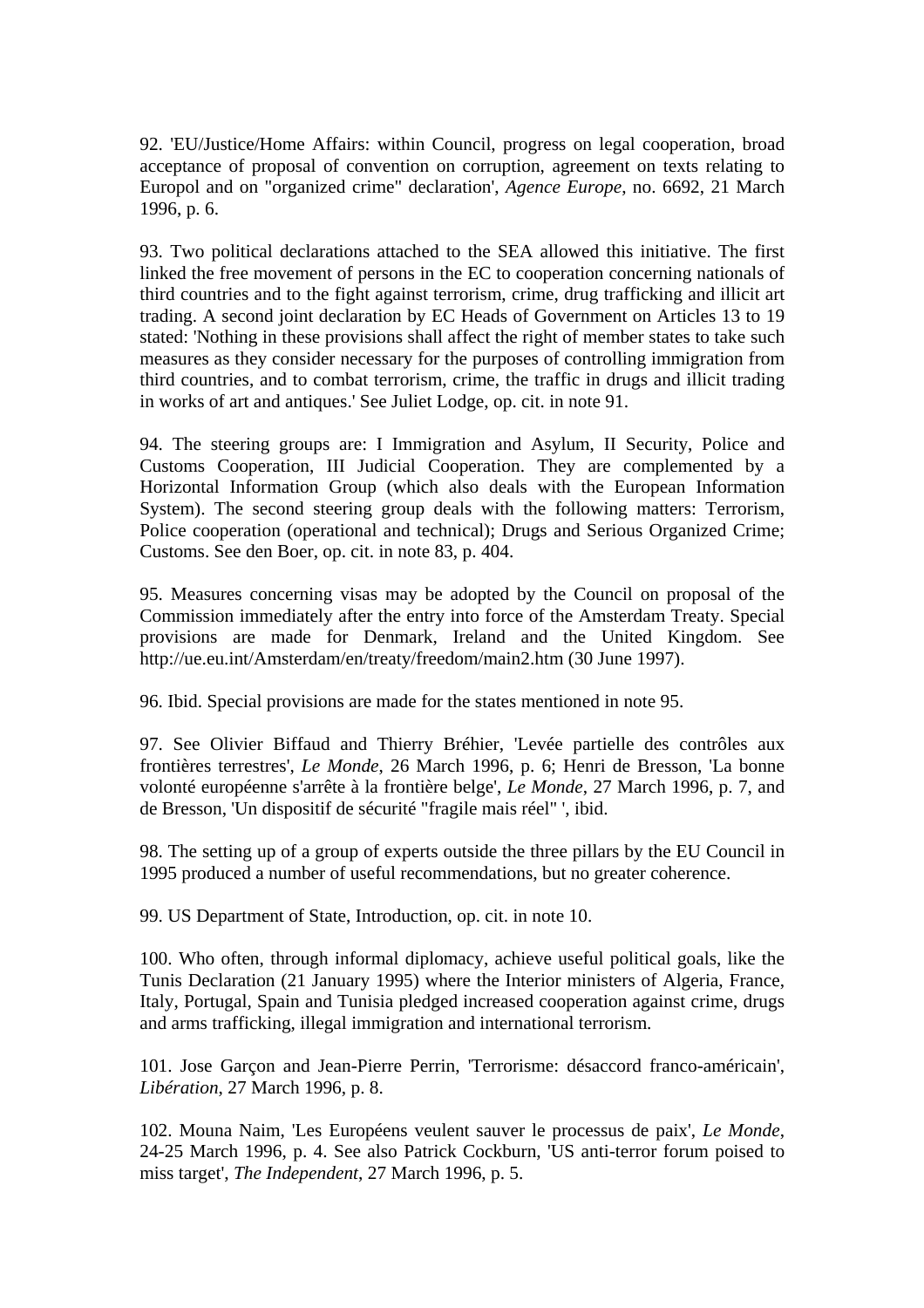103. Malcolm Rifkind, 'Secondary Boycotts are not a Good Way to Fight Terrorism', *International Herald Tribune*, 30 May 1996, p. 9.

104. The G7 was called P8 in this enlarged configuration, because Russia participated only at the political level.

105. Stephen S. Rosenfeld, 'Important dirty work for the US Army', *International Herald Tribune*, 19 June 1996, p. 8.

106. While because of their dual, civil-military nature gendarmerie forces should in principle be more open to cooperation with the military, in practice they perceive themselves as a force apart, and operate as such.

107. The agreements between the Italian Finance Guard (a gendarmerie) and the Spanish police to allow easier operations in their respective territorial waters are interesting.

108. The first years of the US 'war on drugs' were marked by the massive use of military forces and assets, without real coordination with law enforcement, and little understanding of its needs. Moreover, US military forces participated in the destruction of coca crops and laboratories in some Latin American countries, arousing the discontent of local populations at what they perceived as colonialist intervention.

109. See 'Armée britannique : nouvelles missions', *TTU*, 13 February 1997, p. 2.

110. Fulvio Bufi, 'L'esercito anticamorra non basta a Napoli', *Il Corriere della Sera*, 8 July 1997, p. 7.

111. See, 'Marine italienne : nouvelles missions', *TTU*, ibid. In 1996 alone, the Italian Navy flew 195 hours in helicopter and MPA patrols.

112. Combined operations CARIBE VENTURE and GALLANT SHIELD. See INCSR, op. cit. in note 65, p. 49.

113. During the mission evaluation carried out during the France's presidency of WEU, in the first half of 1996, it was felt that Mostar could not be a typical model for missions under the provisions of article J.4.2 of the TEU (now Article J.7.3 of the Amsterdam treaty) under the aspect of general political-military procedures between the two organizations, but no one excluded the possibility that WEU could in future manage other missions with police forces.

114. See James F. Holden-Rhodes, *Sharing the secrets, Open source information and the war on drugs*, University of New Mexico, 1994, p. 140, para 6.

115. Interviews by the author of senior Italian defence and interior ministry officials involved in joint operations, 1994.

116. OSINT has the additional advantage that it is shared even among bodies whose security regulations and reliability are very different.